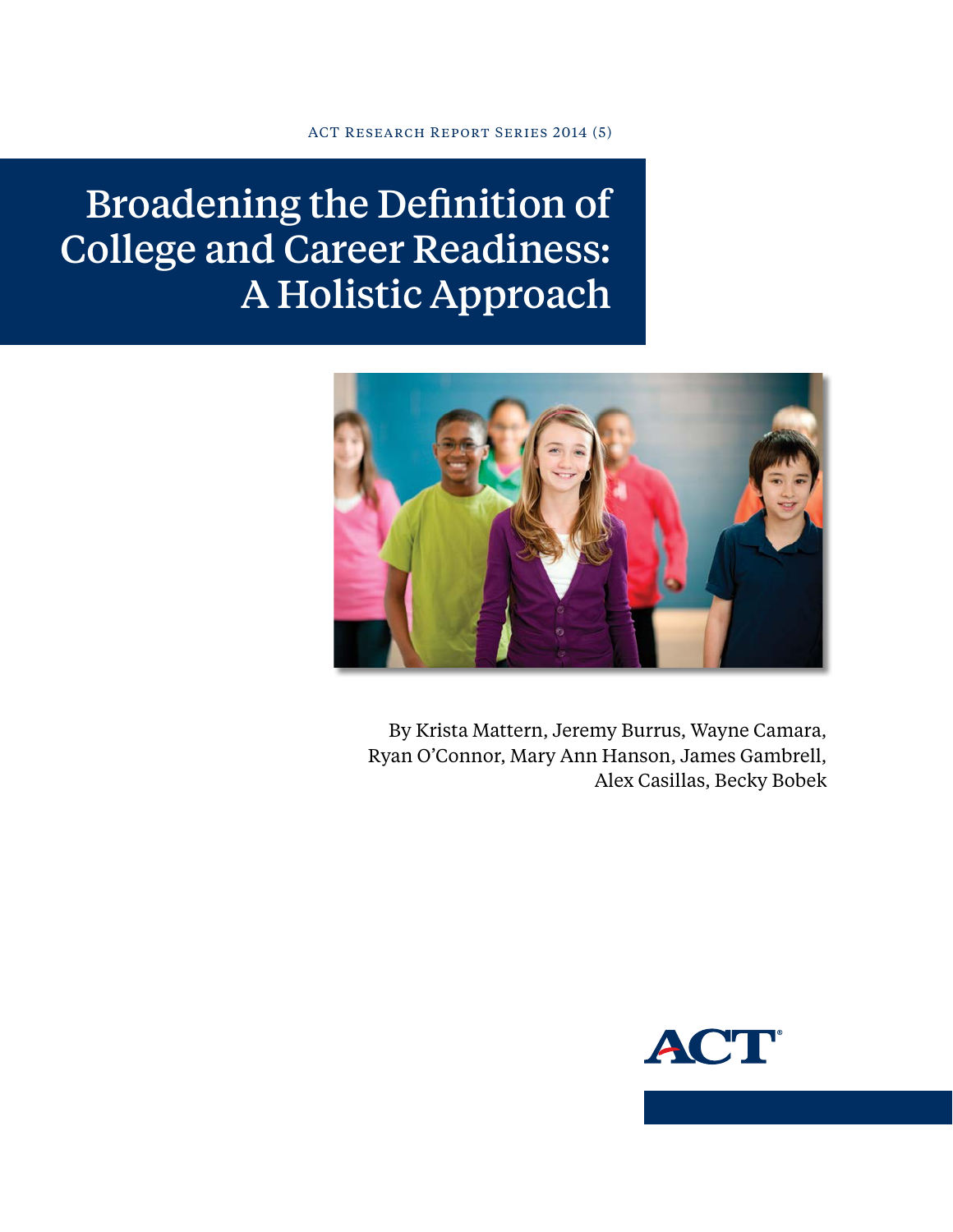# **Contents**

| Moving Toward a More Holistic Approach to CCR Across the K-Career Continuum 5  |
|--------------------------------------------------------------------------------|
|                                                                                |
|                                                                                |
|                                                                                |
|                                                                                |
|                                                                                |
|                                                                                |
|                                                                                |
|                                                                                |
|                                                                                |
|                                                                                |
|                                                                                |
|                                                                                |
|                                                                                |
|                                                                                |
|                                                                                |
|                                                                                |
|                                                                                |
| Change in Paradigm: Accountability Versus Student-Centered Development29       |
|                                                                                |
| Moving Toward a More Holistic Approach to CCR Across the K-Career Continuum 31 |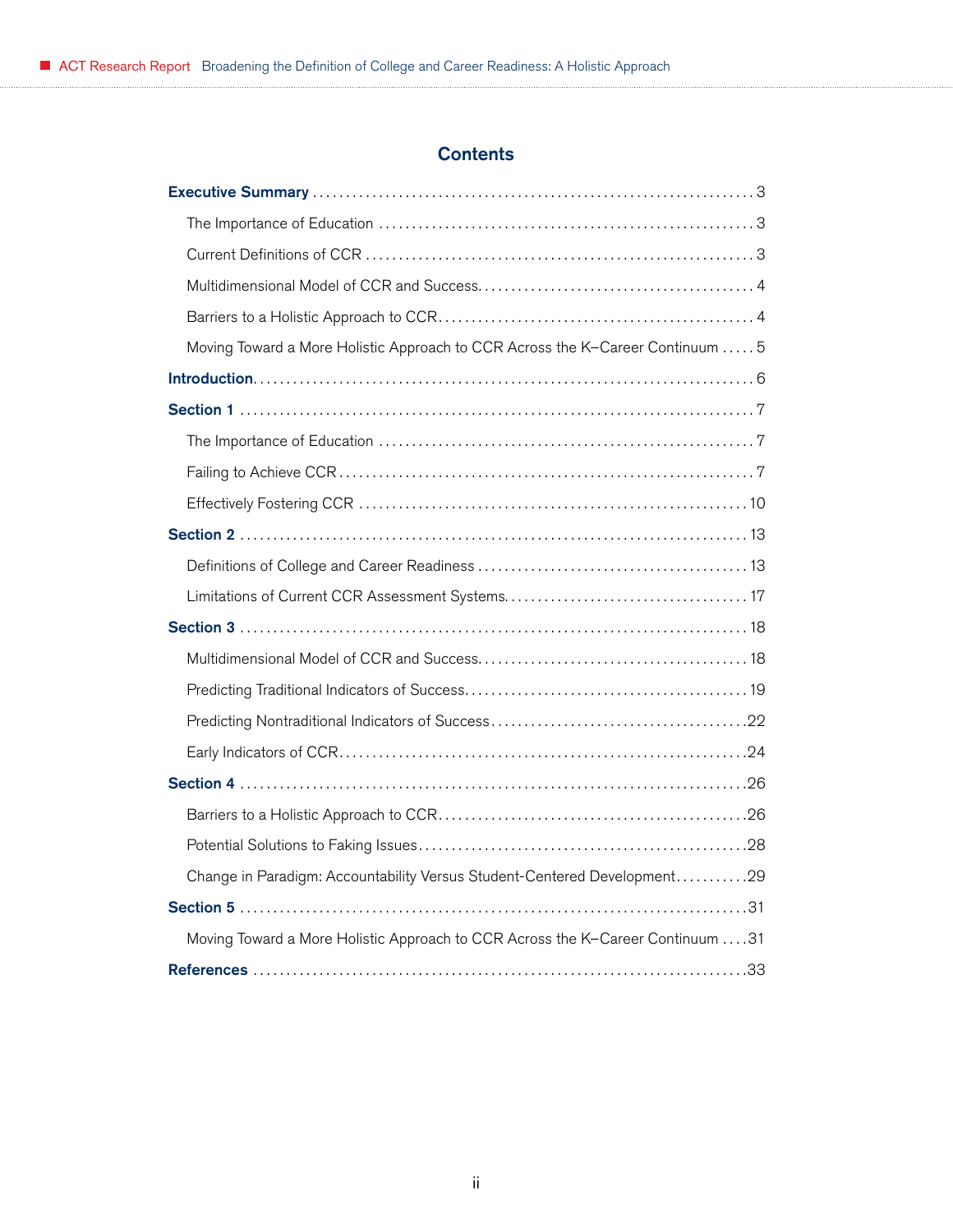<span id="page-2-0"></span>

#### Executive Summary

#### Report # 2014 (5)

## The Importance of Education

Recent research shows that Americans value education (Newport & Busteed, 2013), and that education yields economic benefits for individuals (Carnevale, Rose, & Cheah, 2011; OECD, 2013a) and for the country as a whole (Hanushek & Woessmann, 2008; OECD, 2013a). The majority of new jobs created in the United States by the year 2018 are projected to require at least a college degree (Bureau of Labor Statistics, 2013; Carnevale, Smith, & Strohl, 2010), but the United States will produce far too few college graduates to fill these openings.

Even if the United States did produce a sufficient number of college graduates, other research strongly suggests that many would be unprepared for the world of work. Large international studies (e.g., OECD, 2013b) and survey research by Casner-Lotto and Barrington (2006) involving US employers demonstrates that a substantial percentage of US college graduates are not prepared to adequately perform in entry-level positions. Importantly, this general lack of readiness is evident even before individuals enter the workforce. The high remediation rates and relatively low graduation rates for college students suggest that many students do not graduate from high school ready for college (US Department of Education, 2013a, 2013b). Compounding these problems is the fact that about 20% of US students fail to even earn a high school diploma (*Education Week*, 2013). In summary, far too many US students lack college and career readiness (CCR).

Typically, discussion and standards surrounding CCR center on a student's standing on core academic skills such as mathematics and English language arts (ELA). The thesis of this report is that the readiness issue can be remedied in part by broadening this discussion in two ways. First, discussion around CCR can be broadened to include students' standing on cross-cutting capabilities and noncognitive skills, as evidence suggests that these skills are also crucially important for education and work success (see Section 3 of this report). Second, discussions of students' CCR should happen at much younger ages. Although a student's CCR level typically is not assessed until late in high school, research shows that college and career success can be predicted, and thus intervened upon, much earlier (e.g., Heckman, Humphries, & Kautz, 2014).

## Current Definitions of CCR

Traditional indicators of core academic skills, such as high school grade point average (HSGPA), class rank, scores on the ACT college readiness assessment and the SAT, and the rigor of coursework, have typically been used to define CCR, even though the various definitions of CCR employ unique sets of indicators (ACT, 2004; Berkner & Chavez, 1997; Greene & Winters, 2005; Wiley, Wyatt, & Camara, 2010). Differences among the various definitions of CCR often lead to different conclusions about whether a student is ready for college and a career as well as vastly different implications about the readiness of US



#### <www.act.org>

© 2014 by ACT, Inc. All rights reserved. The ACT® college readiness assessment and ACT WorkKeys® are registered trademarks of ACT, Inc. in the USA and other countries. ACT Engage® and ACT Explore® are registered trademarks of ACT, Inc. in the USA. ACT Aspire™ is a trademark of ACT, Inc. in the USA. 3290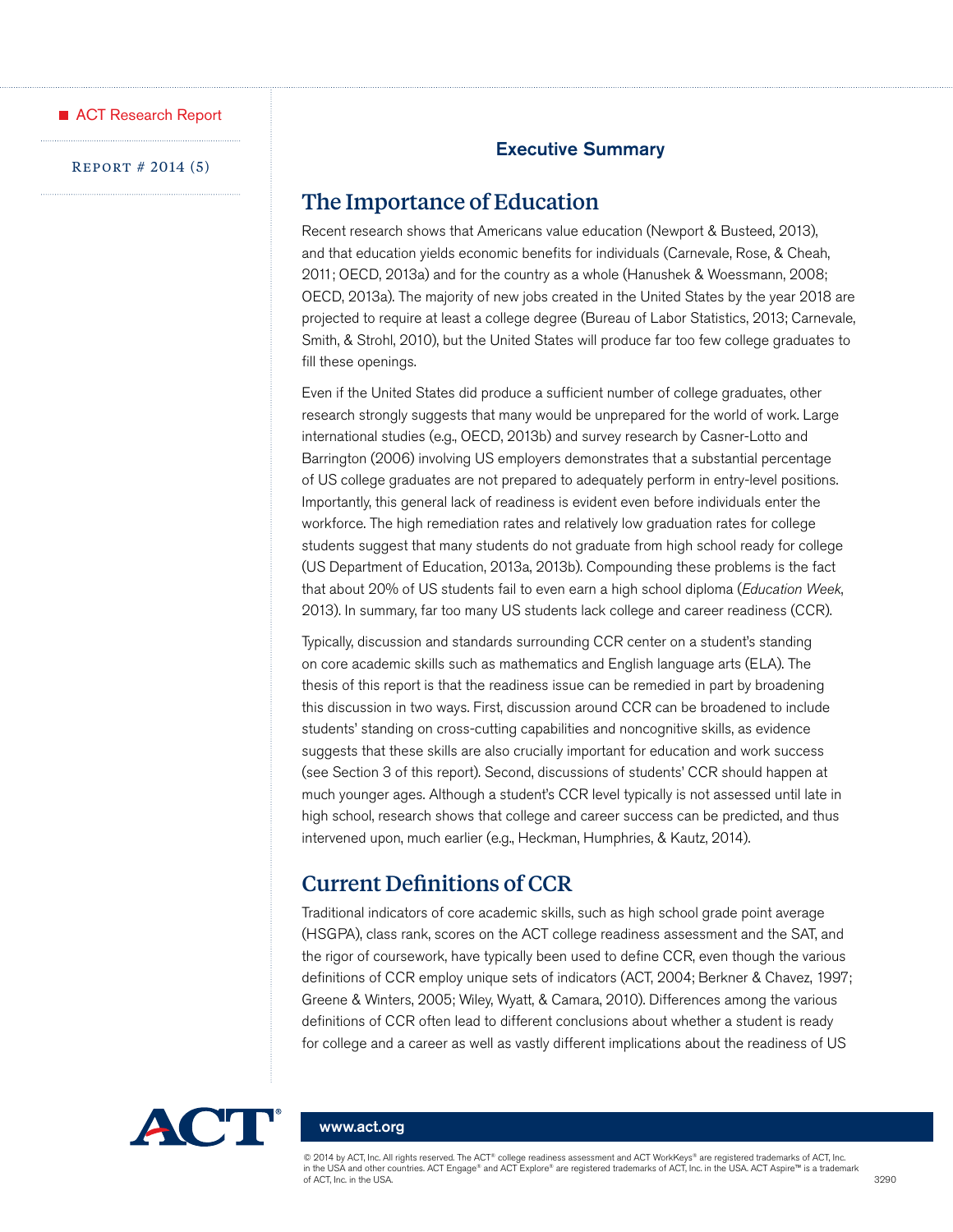<span id="page-3-0"></span>students more generally. These definitions vary on many factors, such as the indicators included, the operational definition of college success (e.g., grades, grade point average [GPA]), and the model used for reporting CCR.

It is important to note that these conceptualizations of CCR do not address the areas for improvement proposed above. First, they are typically focused on students in the 11th grade, rather than earlier grades. Second, they focus solely on selected core academic knowledge and skills, without considering noncognitive skills or other cross-cutting cognitive capabilities. These conceptualizations represent missed opportunities as a growing body of research has now demonstrated that both cognitive and noncognitive skills are important to success in education and the workforce, as discussed in this report.

## Multidimensional Model of CCR and Success

Although cognitive predictors tend to be most strongly related to work success (e.g., supervisor performance ratings), noncognitive predictors such as personality, career interests, and self-beliefs are also reliable predictors of performance in the workplace (Barrick & Mount, 1991; Judge & Bono, 2001; Nye, Su, Rounds, & Drasgow, 2012; Schmidt & Hunter, 1998). Likewise, although cognitive skills tend to be the best predictors of academic performance (e.g., GPA), noncognitive skills can also reliably predict academic performance (Poropat, 2009; Richardson, Abraham, & Bond, 2012). In fact, the personality trait conscientiousness was found in one study to predict college GPA as well as does cognitive ability (Poropat, 2009).

When performance and other work-related outcomes are defined more broadly, noncognitive skills take on added predictive validity. For example, on the job, several noncognitive skills are related to important aspects of performance such as helping coworkers and being cooperative. Relatedly, negative behaviors, such as lack of cooperation, deviant behavior, and withholding effort, also offer predictive validity (Berry, Ones, & Sackett, 2007; Borman, Penner, Allen, & Motowidlo, 2001). Noncognitive skills predict important outcomes as well, such as job satisfaction and the intention to quit (Kristof-Brown, Zimmerman, & Johnson, 2005; Zimmerman, 2008). Relatedly, both cognitive and noncognitive skills predict college retention (Radunzel & Noble, 2012; Robbins, Lauver, Le, Davis, Langley, & Carlstrom, 2004).

Once again, it is important to note that many of these outcomes can be predicted at earlier ages than what is the typical focus of current practices, and this is true when considering both cognitive and noncognitive skills (Judge, Higgins, Thoresen, & Barrick, 1999). The relative lack of attention paid to noncognitive skills as compared to cognitive skills is somewhat surprising given their clear predictive value. The following information considers several possible barriers to using a more holistic approach to CCR.

# Barriers to a Holistic Approach to CCR

There are several possible reasons that noncognitive skills have received little attention in education and have been excluded from the national discourse on CCR; two will be discussed here. First, although some standardized assessments of noncognitive skills are available nationally (e.g., the ACT Interest Inventory, the Learning and Study Strategies Inventory [LASSI], ETS SuccessNavigator), they are used primarily for guidance and self-diagnostic, rather than decision-making, purposes. A second important reason these measures have not been widely adopted is that they are relatively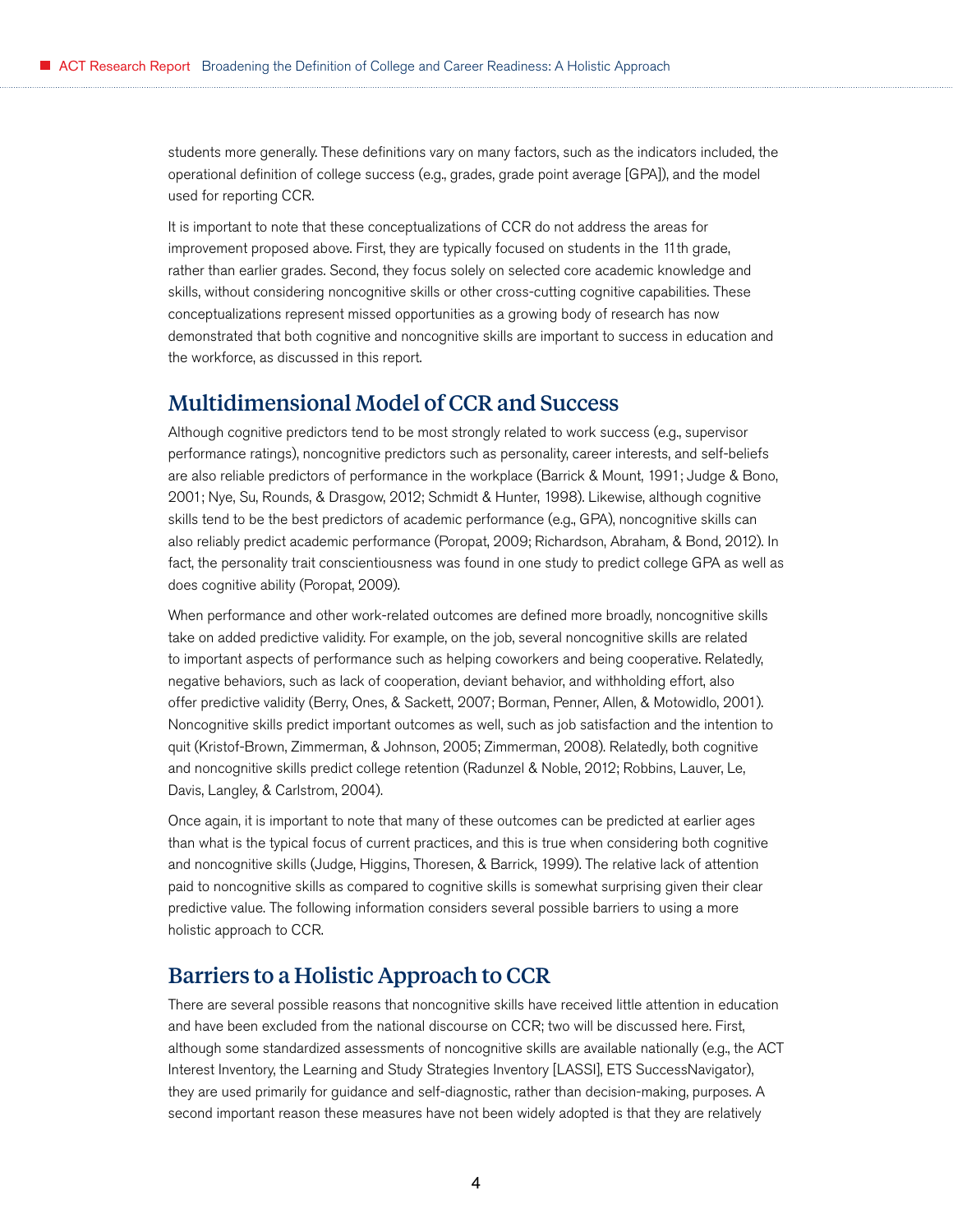<span id="page-4-0"></span>"fakeable" and coachable. That is, the "right" answer is often easily detected by the examinee (for example, agreeing to an item that states, "I work hard"), and thus examinees can claim to perform behaviors that they typically do not perform. Several possible solutions to the faking problem have been developed and are undergoing testing. As such, there is some hope that problems associated with using measures of noncognitive skills will soon be resolved.

# Moving Toward a More Holistic Approach to CCR Across the K–Career Continuum

Moving forward, the ACT goal in establishing a holistic approach to CCR is to better assist students and adults in identifying and navigating potential barriers at key transition points throughout the K– Career continuum. ACT is developing an expanded framework that has been empirically tested and includes knowledge and skills related to success in education and in the workplace. This expanded framework includes skills in at least four domains:

- Core academic skills in mathematics, science, and English language arts (ELA) based on an expanded definition of the skills and mapped to learning progressions from kindergarten through career (K–Career).
- Cross-cutting capabilities such as critical thinking and collaborative problem solving, and information and technology skills.
- Behavioral skills related to success in education and the workforce, such as dependability, working effectively with others, adapting, and managing stress.
- Education and career skills needed to successfully navigate educational and career paths, including self-knowledge of abilities, likes and dislikes, values, etc., knowledge about majors and occupations, and a variety of skills related to educational and career exploration, planning, and decision making.

Each of these skills will be clearly articulated at important transition points throughout the K–Career continuum. The ultimate goal in developing a more holistic view of CCR is to provide individuals with feedback that is more personalized and developmentally appropriate and to offer insights in the form of actionable information, empowering students to reach their full potential.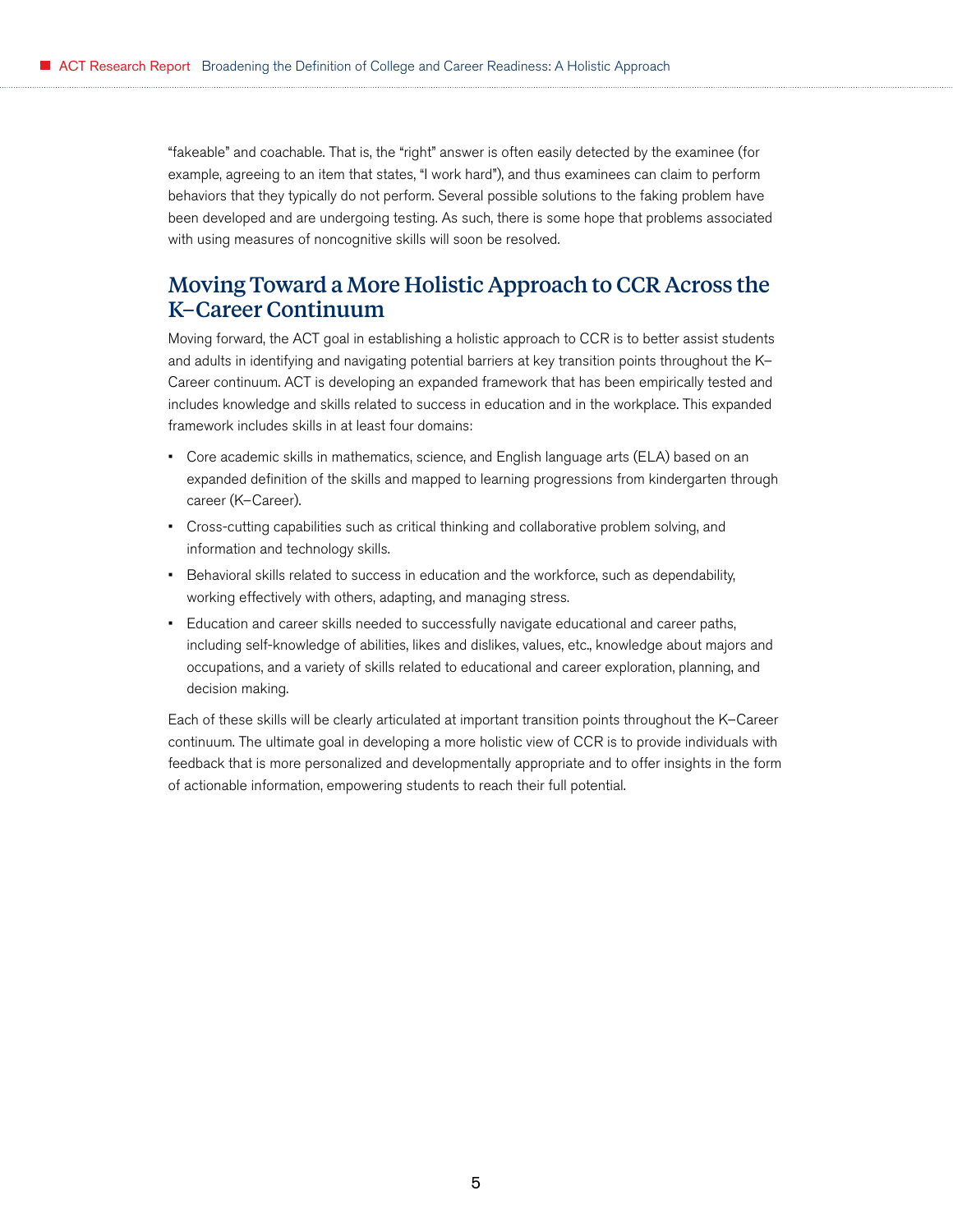#### Introduction

<span id="page-5-0"></span>A hallmark of the US education system is the opportunity afforded to students to pursue education and career paths of their own choosing. This flexibility and autonomy, however, has drawbacks. Students must navigate a series of complex and often disconnected environments, as well as numerous decision points, before they attain a fulfilling career. At every transition between K–12, postsecondary, and the workforce, obstacles can delay, and also derail, a student's ability to achieve success. Some students fail to graduate from high school. Many more graduate but are ill-prepared for the next phase. To gauge whether students are on track for college and work, nationally, the focus has been almost exclusively on core academic skills in mathematics, English language arts (ELA), and sometimes science, as the determinants of College and Career Readiness (CCR). However, deficiencies in other areas are just as likely to interfere with success. These other areas include cross-cutting capabilities, which are cognitive skills that can be applied to several academic areas. These include skills such as critical thinking, self-directed learning (study skills), and skills needed to acquire and apply information using technology. "Noncognitive" skills are also important for success, such as behaviors, attitudes, and education and career planning skills. Proficiency in these areas, in combination with core academic skills, can increase a student's chance to reach his or her full potential.

Standards-based education reform was intended in part to address the large number of students graduating from high school ill-prepared for college and work. The Common Core State Standards (CCSS) are designed to help align K–12 education with the demands of college-level work in ELA and mathematics (2012). The Next Generation Science Standards (NGSS) intend the same for science (2013). Many other standards have preceded these efforts, beginning with the CCR Standards first released by ACT in 1997 (ACT, 2007), Standards for Success (Conley, 2003), and the American Diploma Project (2004). With a robust offering of standards available, the question remains as to whether these existing standards adequately cover the knowledge and skills students need to be ready for college and work. These standards address the core academic skills required to transition from high school to college and work, but they do not address all of the obstacles and challenges that students may encounter as they navigate through the education system and into their careers. If we want to prepare students to succeed in their educational and career pursuits, we must pay equal attention to the full spectrum of knowledge and skills proven to be essential for success, including those that lie beyond the core academic domains.

The purpose of this paper is to demonstrate that while core academic skills are necessary, they are not sufficient for academic and workplace success, and that a holistic approach to CCR is needed. The paper is divided into five sections. Section 1 summarizes the current evidence on both the importance of having a well-educated nation and the reality that the current educational system is leaving a large percentage of students unprepared for college and work. Potential solutions to better foster CCR are proposed. Section 2 describes previous attempts to operationalize CCR and their limitations, notably the narrow focus on core academic skills. Section 3 includes a review of the existing empirical evidence on the predictors of educational and workplace success, and clearly indicates that success in education and at work is a function of a wide range of cognitive and noncognitive skills. Section 4 addresses some of the barriers that have impeded the inclusion of noncognitive skills in definitions, assessments, and reporting of CCR. In Section 5, ACT's move toward a more holistic approach to CCR is described.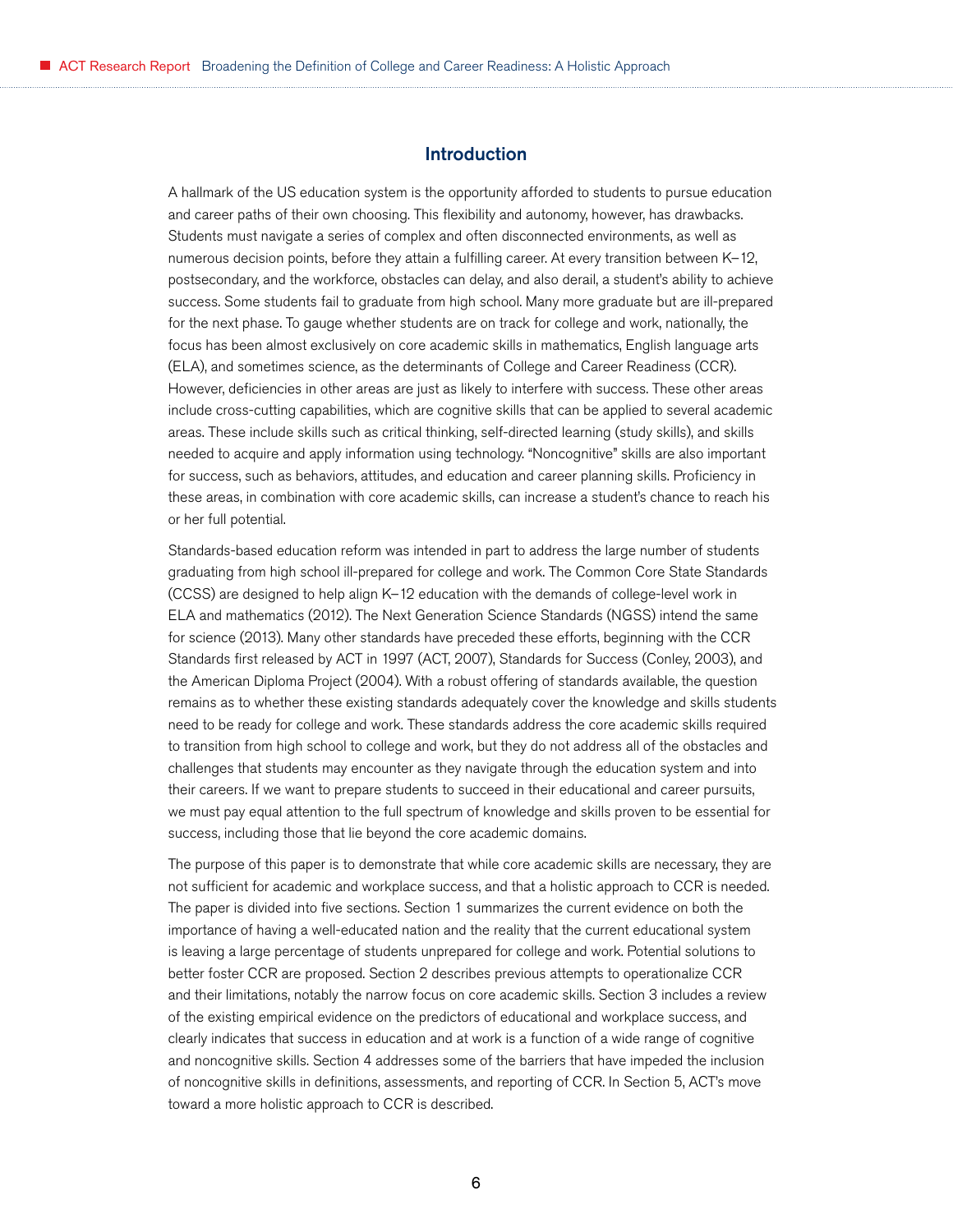#### Section 1

## <span id="page-6-0"></span>The Importance of Education

A recent poll conducted by the Gallup organization found that the overwhelming majority of Americans believe a college education is important in today's society (Newport & Busteed, 2013). Only 6% of Americans said a college education was "not too important." A full 70% said it was "very important," a figure that was below 40% in 1979. The clear connection between furthering one's education and attaining a fulfilling career may explain these results, as another Gallup poll found that 96% of Americans think education beyond high school is either "somewhat" or "very important" for landing a good job (Gallup, 2013). These survey findings mirror actual employment trends. In 2007, 89% of all jobs in the United States required a high school diploma or higher, and 51% required post–high school training (Carnevale, Smith, & Strohl, 2010). These requirements have steadily increased in importance since at least 1973, when only about two-thirds of all jobs in the United States required a high school diploma or higher.

Supporting these findings, a recent study of adult skills by the Organisation for Economic Cooperation and Development (OECD, 2013a) found that literacy, numeracy, and problem-solving skills are linked to positive work outcomes, such as employment and earnings. For workers in the United States, the study revealed about a 12% increase in an individual's wages for every standard deviation increase in skills. In a similar vein, individuals who attain a higher level of education tend to earn more over their lifetime (Carnevale, Rose, & Cheah, 2011). Over the course of a 40-year career, those with just a high school diploma earn on average \$1 million less (in 2009 dollars) than those with a bachelor's degree and nearly \$2 million less (also in 2009 dollars) than those with a graduate degree (Carnevale et al., 2011).

Education yields an economic return not only for the individual but also for the country as a whole (Hanushek & Woessmann, 2008; OECD, 2013a). Hanushek and Woessmann (2008) looked at the 40-year growth rate of gross domestic product (GDP) in 50 countries as it related to the average years of schooling in each country. They found that each additional year of schooling increased the average GDP growth rate by about 0.37%. When replicating the above analyses with average test score performance by country, these researchers found a 1% improvement in GDP growth for every half standard deviation increase in international student achievement test scores. Note that in the realm of economic growth, 1% is a very large number; GDP growth in the United States is currently hovering around 2.3%. Taken together, these results clearly support the strategic value of ensuring that each citizen receives an education that enables participation in the emerging economy. Two problems with providing high-quality education are described as follows: (1) the current education system is not producing enough college-educated workers to drive growth in the economy, and (2) many graduates of the current US educational system are not adequately prepared—they do not have the necessary skills—to succeed.

## Failing to Achieve CCR

Shortages of skilled workers. The United States is currently experiencing a "skills gap" and will continue to do so for the foreseeable future (Carnevale et al, 2010). Specifically, the US economy will create 46.8 million new jobs by 2018, of which 63% will require a college degree or other postsecondary credential. With only 41% of adults currently having a college degree, a shortfall of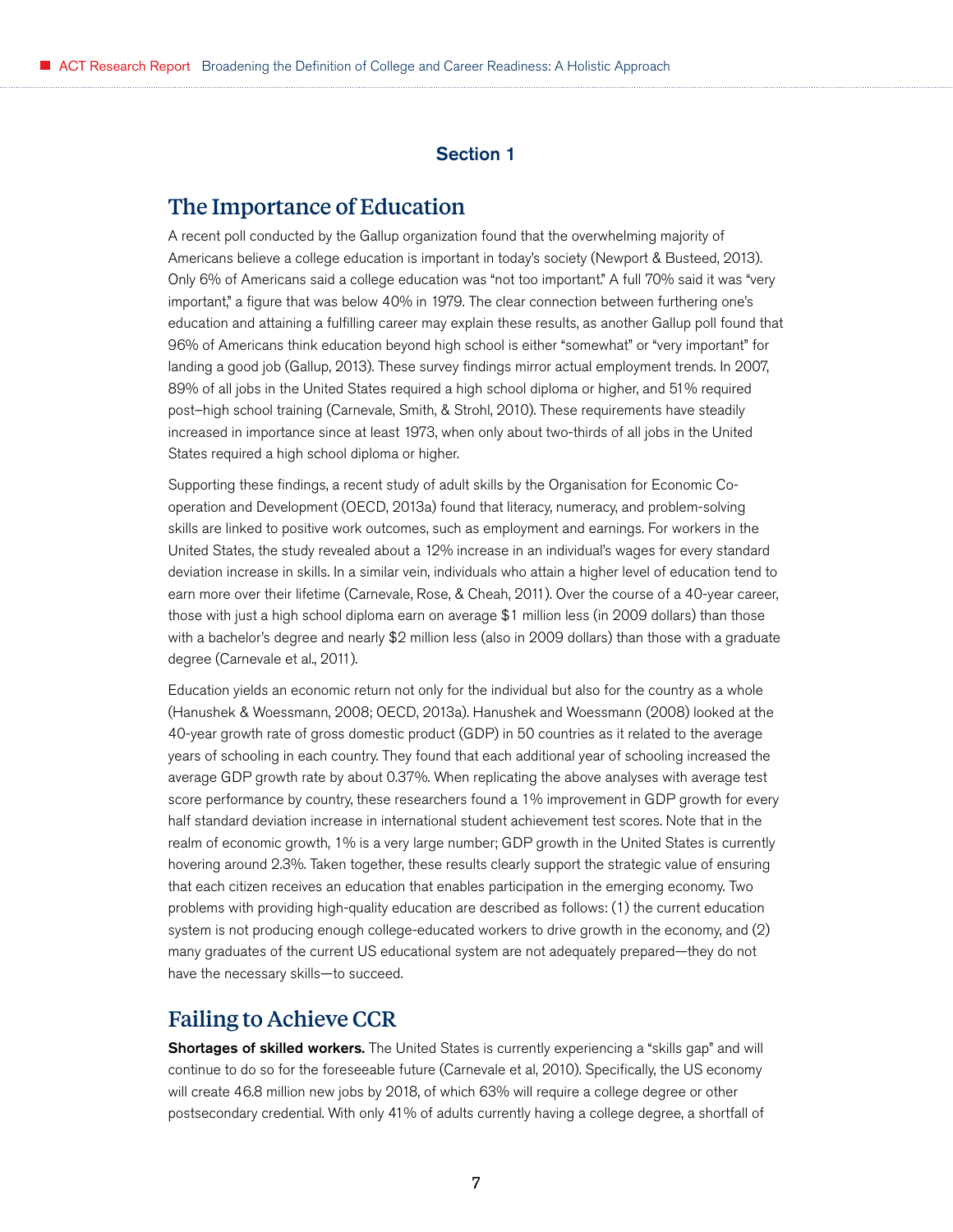workers with an associate's degree or higher of about three million is projected. Similarly, from 2012 to 2022, the occupations that require a master's degree for entry are expected to experience the greatest expansion; whereas occupations that require a high school diploma or less will have the least job growth (Bureau of Labor Statistics, 2013).

Given the projected shortage of skilled workers, many of those jobs may need to be filled by college graduates from other countries. For example, a recent report by the Information Technology Industry Council found that in science, technology, engineering, and mathematics (STEM) occupations, nearly half of all workers in the United States holding a graduate degree were born outside the country (2012). Although the United States was once the clear world leader in terms of the percent of its citizenry obtaining college degrees, this is no longer the case. In 2008, the United States was third (behind Canada and Japan) in the percent of 25- to 64-year-olds obtaining at least an associate's degree (Carnevale & Rose, 2010). A closer inspection of the 25- to 34-year-old age group reveals that the United States is falling even further behind the rest of the world. Just 42% of US citizens in this age group have a college degree, ranking the United States tenth behind South Korea, Canada, Japan, New Zealand, Norway, Ireland, Denmark, Belgium, and Australia. By comparison, South Korea, Canada, and Japan all have at least a 55% degree attainment rate.

College graduates unprepared for the workforce. Simply increasing college completion rates will not totally resolve the skills gap. Many US students who are graduating from college lack the skills necessary to be successful on the job. Results of the OECD study showed that "[b]y international standards, despite a relatively high level of educational qualifications, the basic skills of adults in the United States are relatively weak. Unlike many other countries, there has been little sign of improvement in recent decades. The skills of young people are little different from those of their parents" (OECD, 2013b, p. 3).

Likewise, survey findings indicate that employers believe a large percentage of their newly hired college-educated employees lack skills for entry-level jobs. A 2006 survey<sup>1</sup> of  $431$  employers from across the United States found that a third of employers rated college-educated entry level employees as "deficient" in their preparation. Another survey found that 60% of 302 employers surveyed believe that two-year colleges and universities could use at least some improvement in preparing students for the workforce, and even more responded that four-year colleges and universities could use at least some improvement (Hart Research Associates, 2010). Additionally, a 2011 survey of 2,000 US companies found that two-thirds of companies reported difficulties finding qualified people to fill some of their open positions (Manyika et al., 2011). In 30% of these companies, several positions had remained unfilled for at least six months. Similarly, a survey of 1,123 executives in the manufacturing industry across all 50 states found that 55% were experiencing a moderate shortage of qualified workers in their industry, and an additional 12% were experiencing a serious shortage (Deloitte and the Manufacturing Institute, 2011).

A recent ACT report on the state of work readiness in the United States resonates with these findings, concluding that, "[a] higher level of education does not always guarantee work readiness" (ACT, 2013, p. 4). The report summarizes research showing that similar core academic skills are required for college and work, but clearly different levels of skill in these areas may be required across different occupations. In addition, the report concludes that noncognitive skills (e.g.,

<sup>1</sup> The survey was conducted by the Conference Board, Corporate Voices for Working Families, the Partnership for 21st Century Skills, and the Society for Human Resource Management.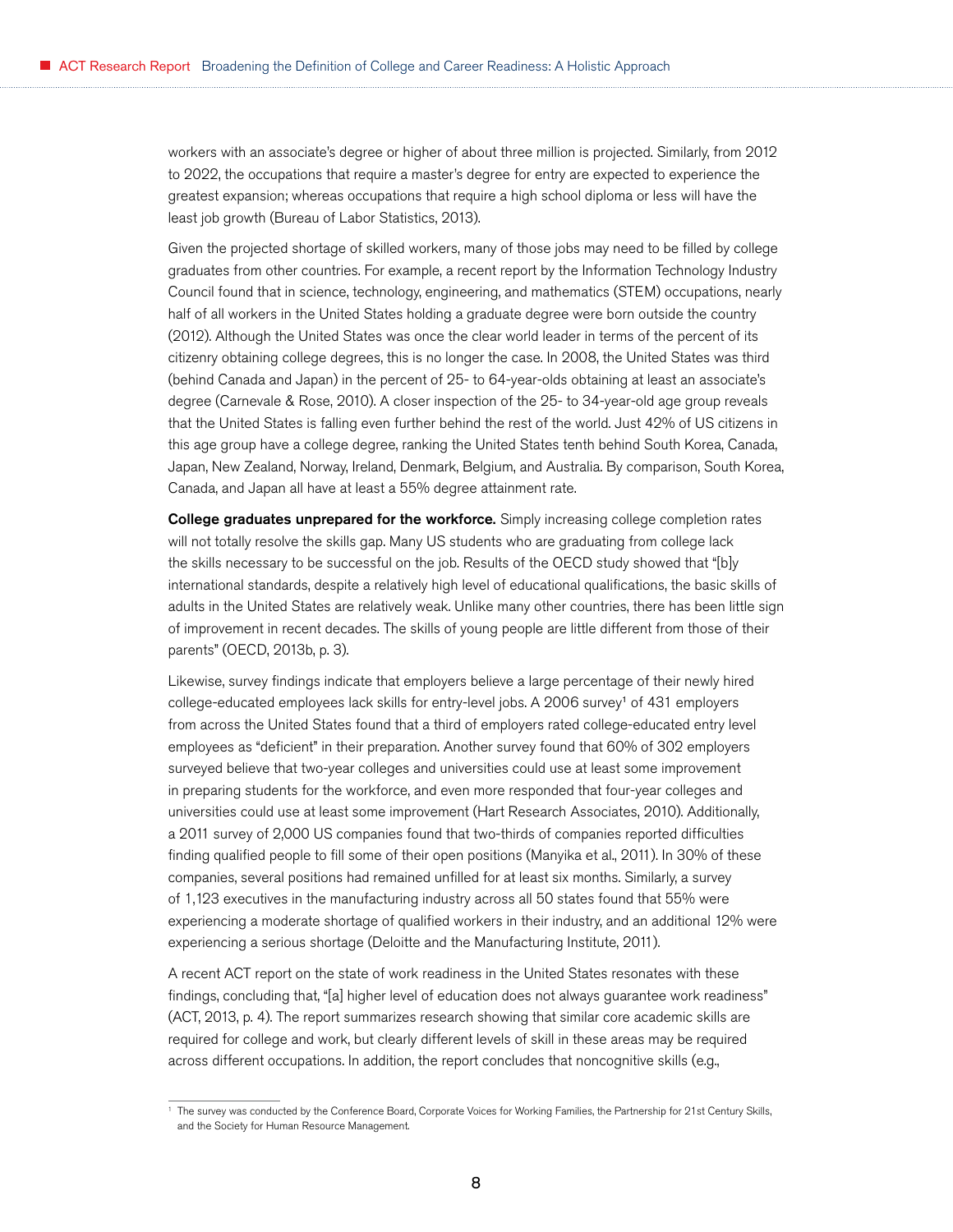teamwork) and cross-cutting capabilities (e.g., applied technology) are related to success at work. One implication of these findings is that many individuals who attain a college degree still may lack proficiency in skills required to succeed at work. In the absence of an increased effort to align the skills and capabilities taught in school with the skills and capabilities needed to be ready for work, a great percentage of the workforce will continue to be unprepared for work even if college completion rates increase.

High school graduates unprepared for college. One reason so many students are graduating from college ill-prepared for the workforce is that they are entering college with significant skill deficiencies—a point at which it may be too late to remedy deficiencies and to get them back on track. Specifically, national statistics indicate that even though college enrollment has been steadily increasing since the 1950s,<sup>2</sup> a substantial proportion of enrollees never earn a college degree (US Department of Education, 2013a). Of students who enrolled for the first time at a four-year degree granting institution in 2005, only 59% had graduated six years later. The outlook is even bleaker for institutions with open admission policies, with only 31% of students graduating within six years. A similar story can be told for two-year degree granting institutions.

Higher education presents a broader range of choices and potential pitfalls than high school and, as such, there are myriad reasons why a student may not make it through to degree attainment. One particularly pervasive reason, however, is that many students are simply not academically ready to meet the demands of a college education. This is clearly demonstrated by the fact that about 20% of first-year undergraduate students in the 2007–2008 school year took remedial<sup>3</sup> courses; the rate is even higher at two-year institutions (US Department of Education, 2013b). This high remediation rate is a signal that the US K–12 education system is graduating many students who are not college ready (ACT, 2004).

Corroborating the statistics on remedial course enrollment, findings from a survey of professors also indicate that high school graduates are not adequately prepared for college. Only 26% of college instructors said the students they teach are "Well" or "Very Well" prepared for college-level work in the area they teach, and only 16% said that local K–12 alignment efforts were "Very Effective" (ACT, 2013b). In fact, one-third of these instructors said they were unaware of any such efforts to improve the alignment between K–12 and college.

Research has also shown that many noncognitive variables, such as motivation, interest, self-efficacy, and goals, are related to persistence in higher education (Allen & Robbins, 2010; Nye, Su, Rounds, & Drasgow, 2012; Robbins et al., 2004; Schmitt, Keeney, Oswald et al., 2009). Clearly, many high school graduates are not prepared for college. Perhaps more troubling is the fact that many students do not even advance that far in their educational career, failing to even finish high school.

High school dropouts. Though high school graduation rates have been increasing, one out of every five students still fails to earn a high school diploma (Education Week, 2014). Moreover, graduation rates in the United States tend to vary by region with the Midwest and the East Coast generally having higher graduation rates and areas such as the Southeast having lower graduation rates

<sup>&</sup>lt;sup>2</sup> According to the National Center for Education Statistics (NCES), enrollment in degree-granting institutions increased by 11% from 1991 to 2001, and another 32% between 2001 and 2011 (US Department of Education, 2013). This increase is happening for all age groups, for both males and females, as well as for underrepresented minority students.

<sup>&</sup>lt;sup>3</sup> Remedial (sometimes called developmental) education consists of "courses in reading, writing, and mathematics for college students lacking those skills necessary to perform college-level work at the level required by the institution" (Parsad, Lewis, & Greene, 2003, p. 1). The goal of these courses is to prepare students to earn a degree by eliminating their academic deficiencies.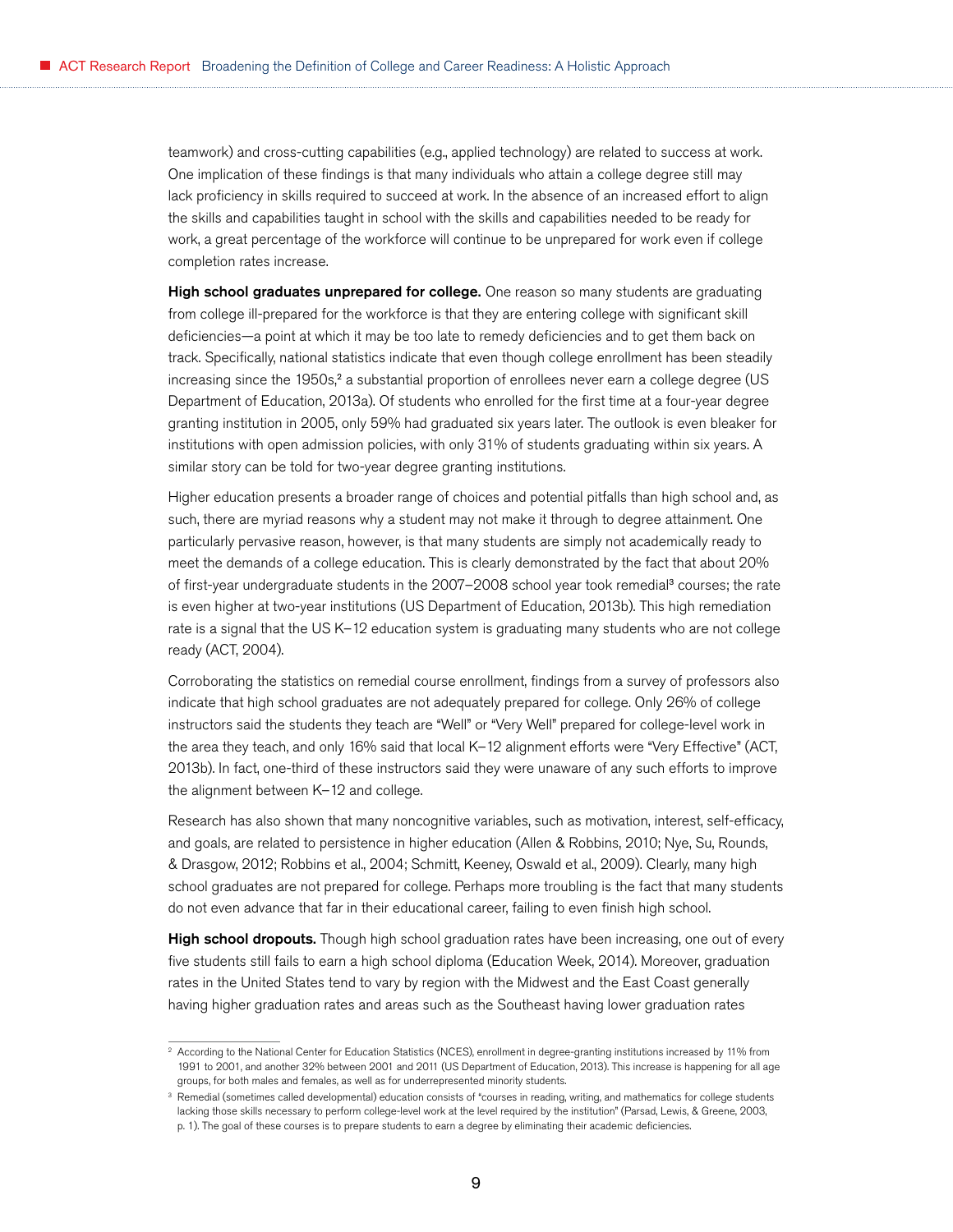<span id="page-9-0"></span>(US Department of Education, 2013a). About 15% of high schools within the United States have annual graduation rates of less than 50% (Balfanz & Letgers, 2004). A large portion of US minority students drop out of high schools often labeled "dropout factories," and a high proportion of students attending these schools live in poverty. In fact, poverty is one of the strongest predictors of high school departure (Balfanz & Letgers, 2004). Even though current statistics indicate that high school graduation rates are at their highest since the 1970s, roughly a million students are still dropping out of high school each year (*Education Week*, 2013).

## Effectively Fostering CCR

The data clearly indicate that at every point along the K–Career continuum, students are falling off the track to being ready for college and work. This next section describes two ways to help more students stay on track and ultimately achieve success in school and at work. First, students should be provided with feedback that highlights their strengths along with areas for development along a broader spectrum of skills; a sole focus on core academic skills presents an incomplete picture of a student's CCR. Such feedback can be diagnostic and developmental. Second, students should be given such feedback early and often. Clearly, waiting until high school to provide such feedback is often too late to effectively remedy most skill deficiencies because many students fall off track much earlier in their academic career. "Catching up" is challenging, particularly for at-risk students (Dougherty, 2014).

**Broadening the definition of CCR.** Standards that have been developed to help educators identify skills that students need to improve have generally focused narrowly on mathematics and ELA, in large part because these core academic domains are viewed as more easily attributed to schools and specific teachers and thus more amenable to accountability. Differentiated course taking occurs in other academic domains (e.g., foreign language, humanities, science, arts), which translates to a much more complex accountability model for high schools. Also, cross-cutting capabilities, such as critical thinking, collaborative problem solving, information and technology skills, and noncognitive skills, such as behaviors, planning, goal setting, and self-knowledge, are not uniquely associated with a specific course and cannot be easily attributed to teacher performance or school effectiveness. Such skills may be as essential to long-term success, but they have been largely neglected because current models of CCR appear oriented primarily to holding teachers and schools accountable, rather than focused on student development.

Data from workforce surveys signal that a broader definition of CCR is needed if the goal is to adequately prepare students for work. For example, in one survey of 431 US employers, skills not traditionally considered core academic skills were more frequently rated as "very important" than were core academic skills (Casner-Lotto & Barrington, 2006). Specifically, oral communication, teamwork, work ethic, and critical thinking were all more frequently listed as "very important" than were knowledge of writing in English, the English language, mathematics, and science.

Similarly, 52% of executives identified their employees' inadequate problem-solving skills as a serious skills deficiency; 40% identified inadequate basic employability skills, including work ethic; whereas only 30% cited inadequate mathematics skills (Deloitte and the Manufacturing Institute, 2011). Finally, in yet another survey, an overwhelming majority of employers indicated that colleges should place more emphasis on written and oral communication (89%), critical thinking (81%), complex problem solving (75%), ethical decision making (75%), teamwork (71%), and innovation and creativity (70%) (Hart Research Associates, 2010).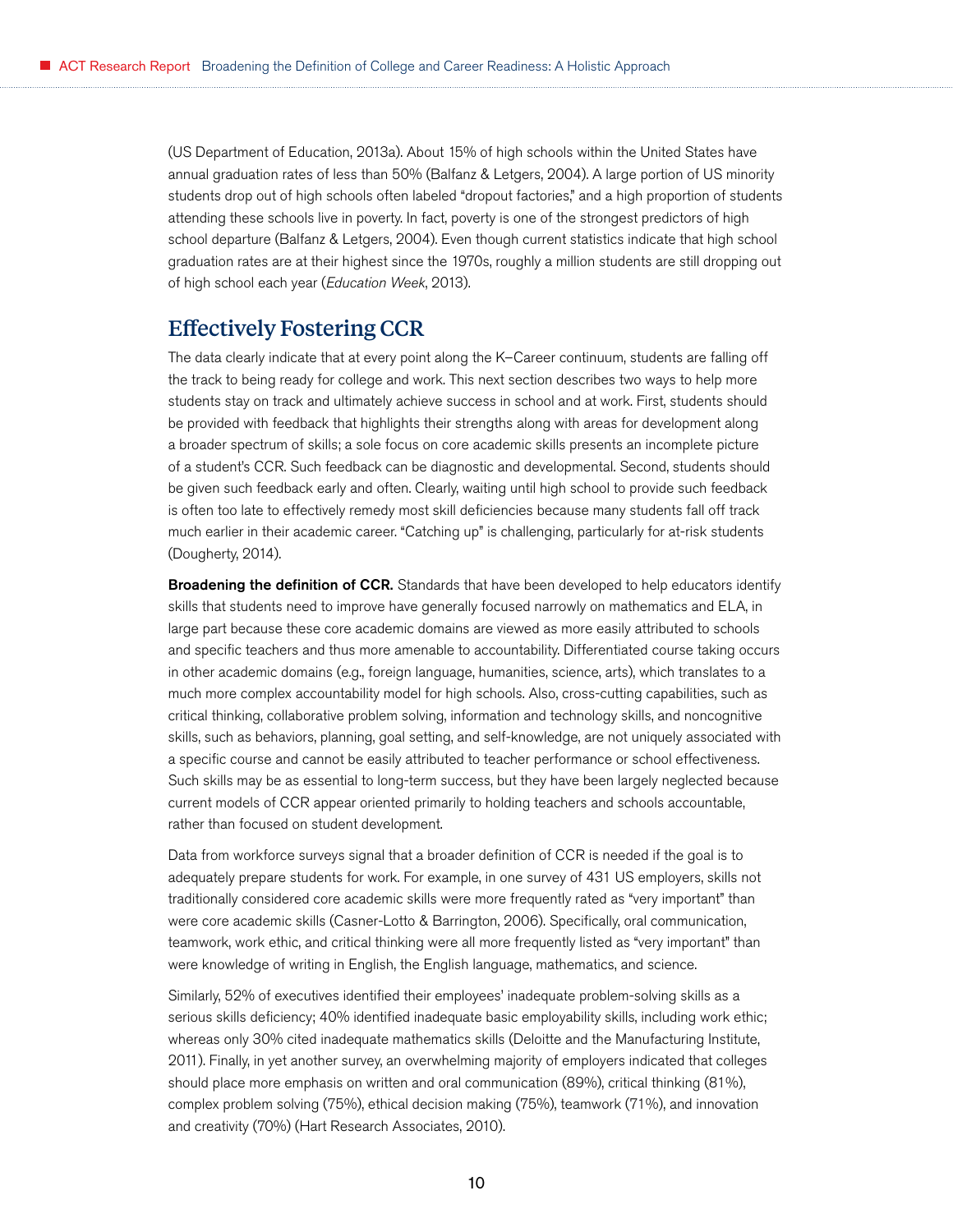In general, the results from these surveys indicate that employers are less concerned with the core academic preparation of graduates than they are with the cross-cutting capabilities and noncognitive skills. The perceived importance of such skills has led to the current "21st Century Skills" movement, in which several organizations have created skills frameworks that emphasize this broader array of important skills, such as the growing importance of applied skills related to use of information and communication technology in our society (Binkley et al., 2012; Partnership for 21st Century Skills, 2014). In addition, recognition of the importance of developing skills in students so that they can successfully navigate their education and career pathways has also resulted in development of standards for that purpose (American School Counselor Association, 2004; National Career Development Association, 2009).

**Earlier feedback.** Another mechanism through which CCR can be more effectively fostered is earlier feedback. Early conceptions of CCR focused exclusively on students who had completed high school, but there is increased recognition that students can benefit from feedback given much earlier that will signal whether they are on track to CCR. Research shows that students who are off-track can be identified at much earlier points in time, both in core academic domains as well as broader skills and behaviors (Allensworth, 2005; Neild & Balfanz, 2006; Heckman et al., 2014). Several large-scale longitudinal studies<sup>4</sup> of children indicate that warning signs for students at risk for dropping out of high school can be seen in early childhood. For instance, at ages two, 12, and 14, eventual high school dropouts were much more likely than high school graduates to have parents who were divorced or separated (Heckman et al., 2014). Additionally, as early as one year of age, eventual dropouts experienced less parental investment—material (e.g., access to books), cognitive (e.g., being read to), and emotional (e.g., being disciplined)—than was experienced by eventual high school graduates beginning at one year of age. A study of eighth- and ninth-grade students in Philadelphia public schools found that dropping out of high school could be predicted accurately by factors such as poor attendance rates, failing to earn a sufficient number of course credits, and being held back in earlier grades (Neild & Balfanz, 2006).

In a 2008 research report, ACT demonstrated that CCR can be predicted based on cognitive skills as early as eighth grade. Based on students graduating from high school in 2005 and 2006, eighth grade ACT Explore®<sup>5</sup> scores were a strong predictor of CCR in 11th and 12th grade. The report concludes that, "…increasing eighth-grade students' academic achievement by Grade 8 and helping them get on target for college and career readiness would result in greater improvement in college and career readiness than their simply taking additional standard courses or advanced/honors courses in high school or earning higher grades in high school" (p. 36). Collectively, this research not only demonstrates that students who may be at risk or off-track for CCR can be identified very early in school, it also suggests that opportunities exist to intervene and ensure students develop the range of skills necessary for CCR prior to high school.

In sum, in order to adequately prepare students to succeed in today's workplace, definitions of CCR will need to encompass a broader range of knowledge and skills. While it is arguably easier to focus on core academic domains, which are more directly attributed to school and/or teacher effectiveness and can be assessed using traditional measures, the wider range of knowledge, skills, and behaviors

<sup>4</sup> Children of the National Longitudinal Survey of Youth 1979, the National Longitudinal Survey of Youth 1979 and 1997, and the National Education Longitudinal Survey.

<sup>&</sup>lt;sup>5</sup> ACT Explore contains four curriculum-based assessments: English, Mathematics, Reading, and Science. ACT Explore is based on the major areas of high school and postsecondary instructional programs and measures the skills and knowledge needed for college success.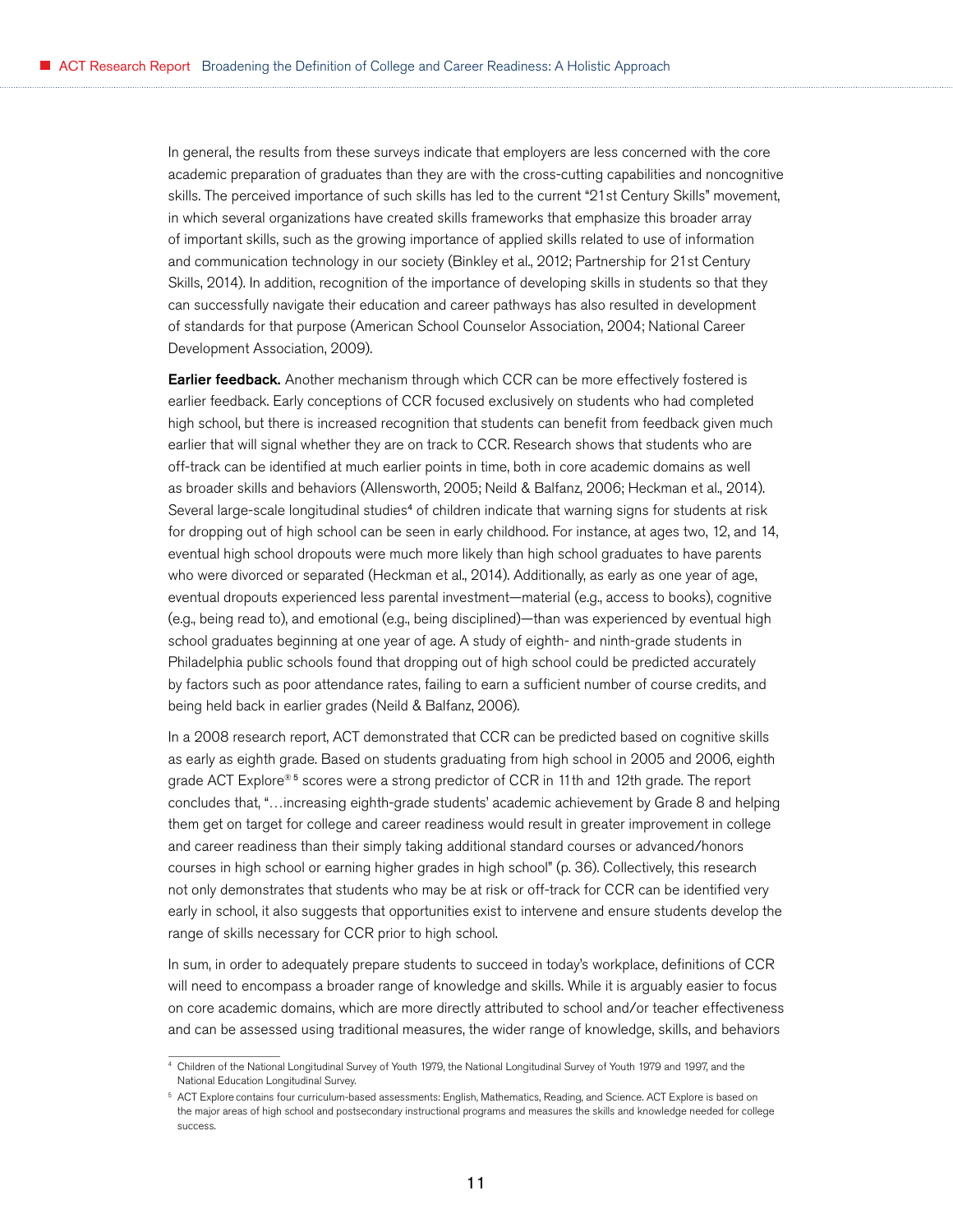that have been empirically linked to success both in college and the workplace must be considered in order to more effectively foster the readiness of individual students. To gauge whether students are on track to achieve CCR, a comprehensive framework should be created that describes in detail the full range of skills necessary for success, offering individuals clarity about what they need to know and be able to do at key transition points along the K–Career continuum. Before expanding on the knowledge, skills, and behaviors necessary for success in school and at work, a brief review of how CCR has been defined is discussed as follows in Section 2.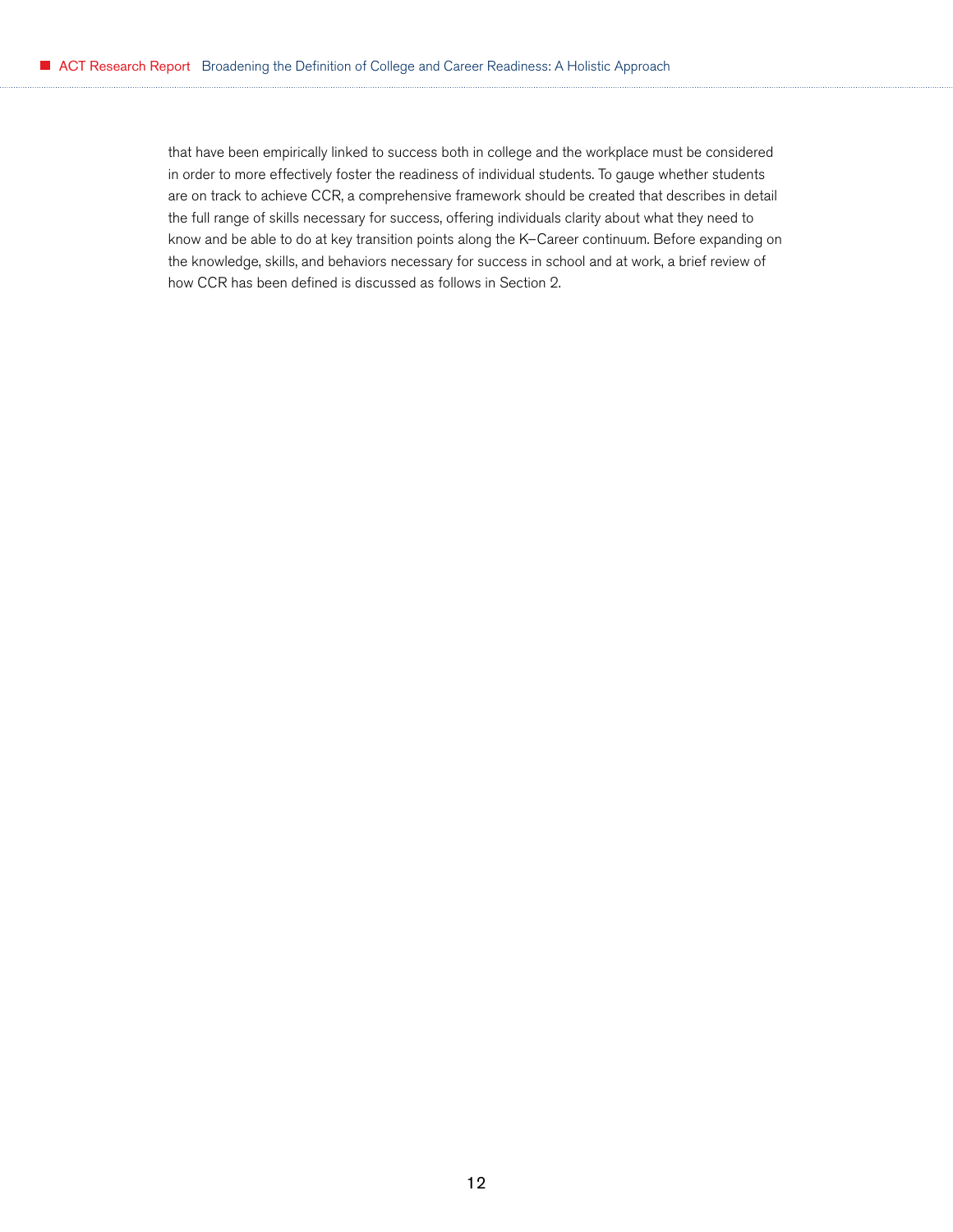#### Section 2

# <span id="page-12-0"></span>Definitions of College and Career Readiness

Efforts to assess and track the CCR of US students have extended beyond learning what proportion of students has earned high school diplomas. Various definitions of CCR have been proposed; each is unique though all share the common goal of evaluating whether students are graduating from high school prepared for college and work. Some approaches to defining and measuring CCR have employed rational methods whereas others have developed empirically based benchmarks. A brief summary of these efforts follows.

In an early example, NCES developed a college qualification index that defined five levels of readiness based on the distribution of HSGPA, class rank, National Educational Longitudinal Study (NELS) scores, ACT/SAT scores, and academic coursework among four-year college students (Berkner & Chavez, 1997). The five levels—very highly qualified, highly qualified, somewhat qualified, minimally qualified, and marginally or not qualified—corresponded to the performance of students in four-year colleges scoring in the top 10%, 25%, 50%, and 75%, and the bottom 25% of each of these measures, respectively.<sup>6</sup> Students only had to achieve one of the criteria (e.g., HSGPA  $\geq 3.7$ ) to be classified into the relevant level (e.g., very highly qualified). Based on this classification system, 64.5% of 1992 high school graduates were at least minimally qualified; only 21.4% were deemed very highly qualified.

Researchers with the Manhattan Institute for Public Research also examined college readiness rates, though a different set of criteria and a different model for classification were employed (Greene & Winters, 2005). To determine readiness, the authors examined whether a student earned a high school diploma, completed a minimum set of course requirements—four years of English, three years of mathematics, and two years each of natural science, social science, and foreign language—and could read at a basic level or above on the NAEP reading assessment. Unlike the NCES model (1997), in which classification was based on meeting at least one cut score, the Manhattan Institute (Greene & Winters, 2005) employed a conjunctive rule in which students had to meet all three criteria to be considered CCR. Given this distinction, it is not surprising that they concluded that a much smaller percentage of students—34%—were ready for college. Both of the definitions of CCR described above set benchmarks for readiness irrespective of their relationship with actual college performance. Therefore, whether students who were deemed "college ready" were actually successful in college—and alternatively, whether students deemed "not ready" were actually unsuccessful—remained unexamined.

Given the lack of empirical evidence to support these initial conceptualizations of CCR, other definitions have emerged based on predictive models and approaches to formulate CCR benchmarks that are empirically based. Specifically, ACT released a seminal paper, *Crisis at the Core: Preparing All Students for College and Work* (2004), that illustrated that the majority of high school graduates are not ready for college-level work. This was shown by developing empirically derived benchmarks to identify students who have a high likelihood of being successful across

<sup>6</sup> For example, the cut scores or benchmarks for the "very highly qualified" category were HSGPA of 3.7, 96th percentile class rank, 97th percentile on NELS, and an ACT® college readiness assessment score of 28 or SAT score of 1250. An adjustment for the rigor of a student's high school coursework was also included so that students who took at least four years of English; three years each of science, mathematics, and social studies; and two years of a foreign language were moved into the next higher level of qualification. Students in the top two levels who did not complete rigorous coursework in high school were moved down one level.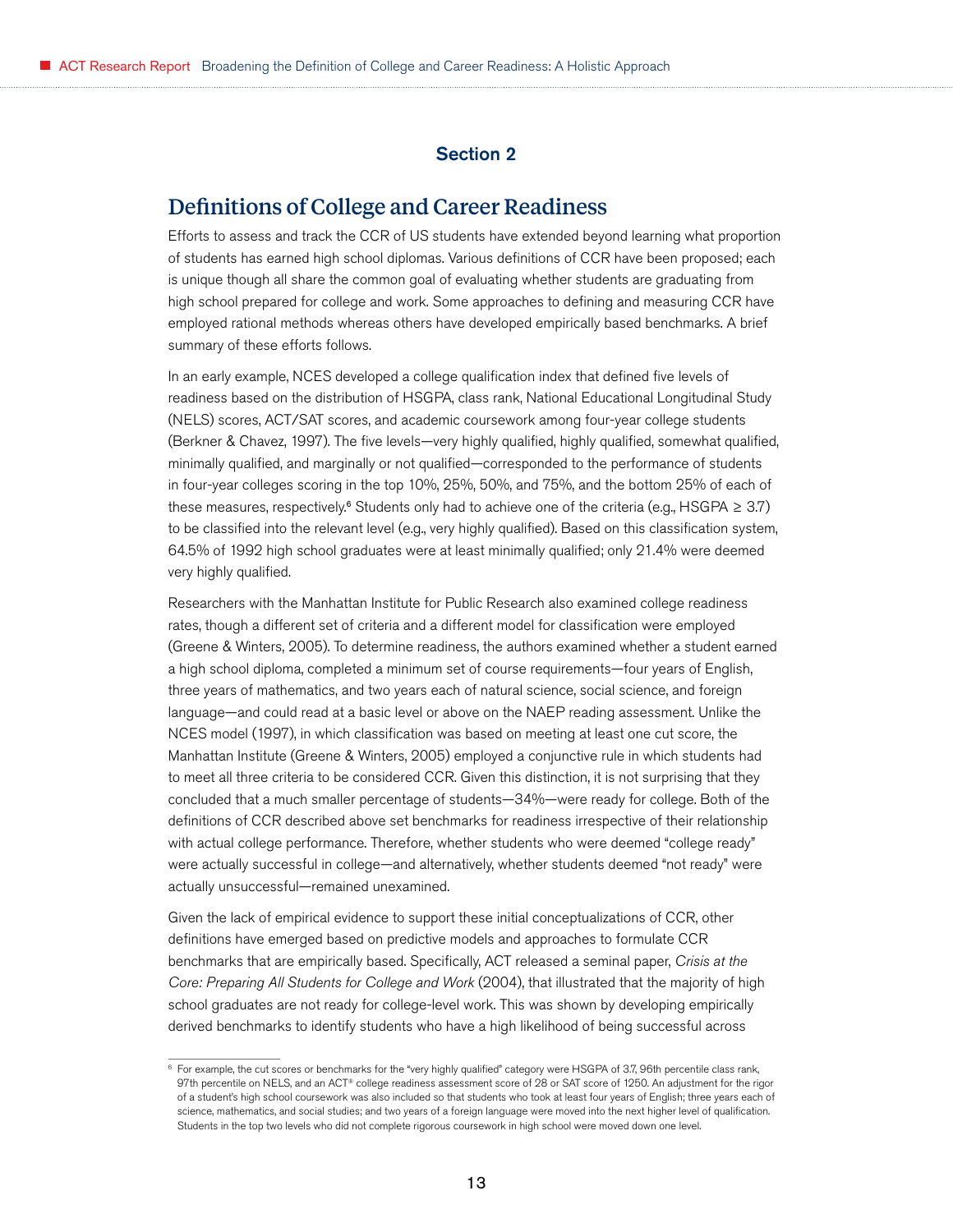two-year and four-year colleges based on their performance on the ACT® college readiness assessment (ACT, 2004; Allen & Sconing, 2005). A 2007 study explored the use of SAT scores to set similar benchmarks for success at four-year colleges (Korbin, 2007). Both the ACT and the College Board (SAT) benchmarks were based on the predictive relationship between scores on their respective college admission tests and performance in the first year of college, though the two organizations took slightly different approaches (Camara, 2013).

ACT derived subject-specific benchmarks by calculating the ACT test score associated with a 50% probability of earning a B or higher (which also mapped onto a 75% probability of a C or higher) in the most typical credit-bearing course in the subject area completed by freshmen across a nationally representative sample of two-year and four-year colleges. For example, the ACT Mathematics Benchmark was derived based on the relationship between ACT Mathematics test scores and grades in a college algebra course. Grades in English composition, biology, and social science courses formed the bases of benchmarks related to scores on the ACT English, Science, and Reading Tests. <sup>7</sup> The ACT focus on entry-level, credit-bearing courses was in response to the high rates of remediation reported for students who otherwise went through the K–12 system with little or no indication that they were academically underprepared for college (Camara, 2013).

Data support the value of the ACT College Readiness Benchmarks, as students who meet them earn higher grades in typical first-year courses. Research also shows that meeting the benchmarks is linked to higher first-year grade point averages (FYGPAs), second-year retention rates, and college graduation rates (ACT, 2010; Radunzel & Noble, 2012). In 2013, only one in four ACT-tested high school graduates (26%) met all four benchmarks (ACT, 2013).

The College Board benchmark is also based on the relationship between SAT scores and performance in the first year of college, but it was developed by linking assessment scores to FYGPA rather than to specific course grades. Specifically, the College Board benchmark was estimated based on the SAT composite score<sup>8</sup> (SAT Math + Critical Reading + Writing) associated with a 65% probability of earning a FYGPA of a B– or higher (Wyatt, Kobrin, Wiley, Camara, & Proestler, 2011). Similar to the ACT results, data support the use of the College Board benchmark in that students who meet the benchmark have more positive college outcomes—not only do they achieve higher FYGPAs, they are also more likely to enroll in college, return for their second year, and have higher four and six year graduation rates (College Board, 2012; Kobrin, 2007; Mattern, Shaw, & Marini, 2013; Wyatt et al., 2011). In 2013, 43% of SAT-tested high school graduates met this benchmark, which is considerably higher than the 26% reported as meeting all four ACT benchmarks.

The discrepancy in the rates of CCR estimated by the ACT and College Board benchmarks is largely attributable to differences in the methodology employed. Specifically, ACT sets a level of proficiency in each subject area. If the definition of CCR is the percent meeting all four benchmarks, then the model is a conjunctive one. It could be argued that students can be successful in college without meeting each benchmark, but for the purpose of this section, we will use the standard of meeting all four benchmarks as the definition of CCR. To meet the College Board benchmark, students simply

 $7$  The ACT College Readiness Benchmarks were updated in 2013 based on more current data. The new analyses revealed no change in the English and Mathematics Benchmarks of 18 and 22, respectively. The Reading Benchmark increased from 21 to 22, and the Science Benchmark decreased from 24 to 23 (Allen, 2013).

<sup>8</sup> In 2007, the College Board released benchmarks based on the previous version of the SAT, which did not include a writing section benchmark, and were determined based on the composite score of SAT Math + SAT Verbal (Kobrin, 2007).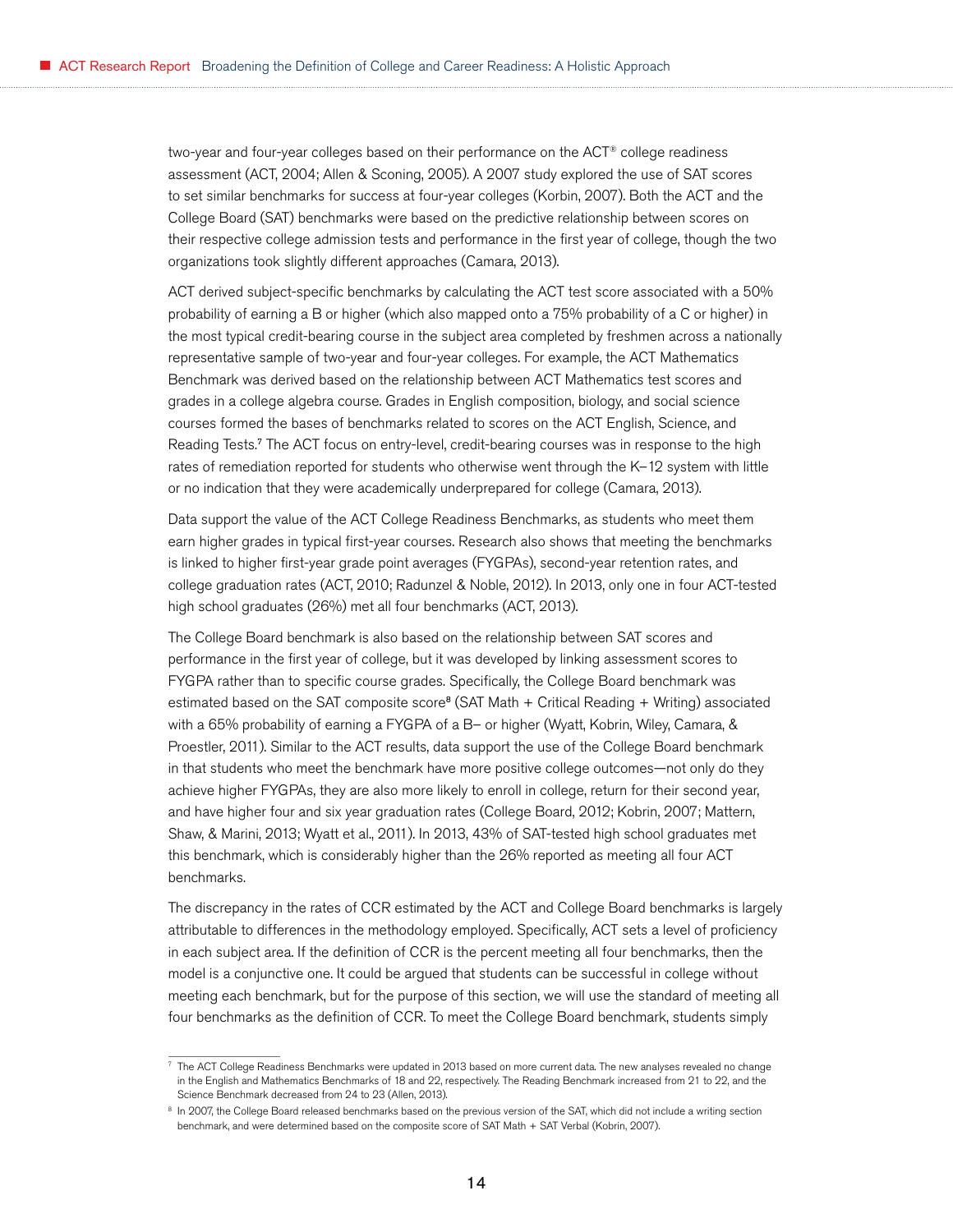need a total SAT score of 1550. Many different combinations of scores and vastly distinct profiles (e.g., 800 Math + 450 Critical Reading + 300 Writing as compared to 520 Math + 520 Critical Reading + 510 Writing) can lead to the conclusion that the student is college ready.

Researchers have proposed a multidimensional model of CCR that employs HSGPA, academic rigor, and admissions test scores (Wiley, Wyatt, & Camara, 2010; Wyatt, Wiley, Camara, & Proestler, 2011). Students had to meet the benchmarks for all three criteria to be considered CCR; and not surprisingly, this approach concluded that only 31.9% of the 2009 SAT-tested cohort were college ready (Wiley et al., 2010). However, it is likely that a compensatory model that balances success among the three predictors would be equally effective in predicting CCR. Table 1 illustrates a summary of the CCR benchmarks reviewed and how these definitions affect estimates of the readiness of US high school graduates for college and career.

#### Table 1 Comparison of CCR Benchmark Definitions

| <b>Source</b>                         | <b>NCES</b>                          | <b>Manhattan</b><br><b>Institute</b> | <b>ACT</b>                    | <b>College Board</b>          | Wiley et al.                                            |
|---------------------------------------|--------------------------------------|--------------------------------------|-------------------------------|-------------------------------|---------------------------------------------------------|
| <b>Method</b>                         | Rational<br><b>Benchmark</b>         | Rational<br><b>Benchmark</b>         | Empirical<br><b>Benchmark</b> | Empirical<br><b>Benchmark</b> | Empirical<br><b>Benchmark</b>                           |
| <b>Readiness</b><br><b>Indicators</b> | HSGPA, class rank,<br>NELS, ACT, SAT | HS diploma, core<br>curriculum, NAEP | <b>ACT Test scores</b>        | SAT Composite<br>Score        | <b>SAT Composite</b><br>Score, HSGPA,<br>academic rigor |
| <b>Success</b><br>Indicator           | n/a                                  | n/a                                  | Course Grade                  | <b>FYGPA</b>                  | <b>FYGPA</b>                                            |
| Level of<br><b>Success</b>            | n/a                                  | n/a                                  | B                             | $B-$                          | B-                                                      |
| Probability of<br><b>Success</b>      | n/a                                  | n/a                                  | 50%                           | 65%                           | 65%                                                     |
| % CCR<br>(Cohort)                     | 64.5% (1992)                         | 34% (2002)                           | 26% (2013)                    | 43% (2013)                    | 32% (2009)                                              |

These various definitions of CCR illustrate that a variety of issues must be considered when developing benchmarks, beginning with deciding whether to use rational or empirical benchmarks. If empirical benchmarks are developed, decisions about the expected outcome, the desired performance, and the probability of success need to be made (Camara, 2013). An additional consideration is the type of methodology to employ for reporting CCR rates (e.g., compensatory, conjunctive). Each of these various elements can have a profound impact on the results and the conclusions that may be drawn, underscoring the need for thoughtful consideration of how to define CCR to ensure meaningful generalizations.

The advent of the Common Core State Standards and the resulting formation of two multistate assessment consortia, Partnership for Assessment of Readiness for College and Careers (PARCC) and Smarter Balanced Assessment Consortia (SBAC), have intensified interest and debate around CCR (Camara, 2013; SBAC, 2012). Specifically, the two consortia are each developing new assessments that will be aligned to the Common Core State Standards. The ultimate goal is to use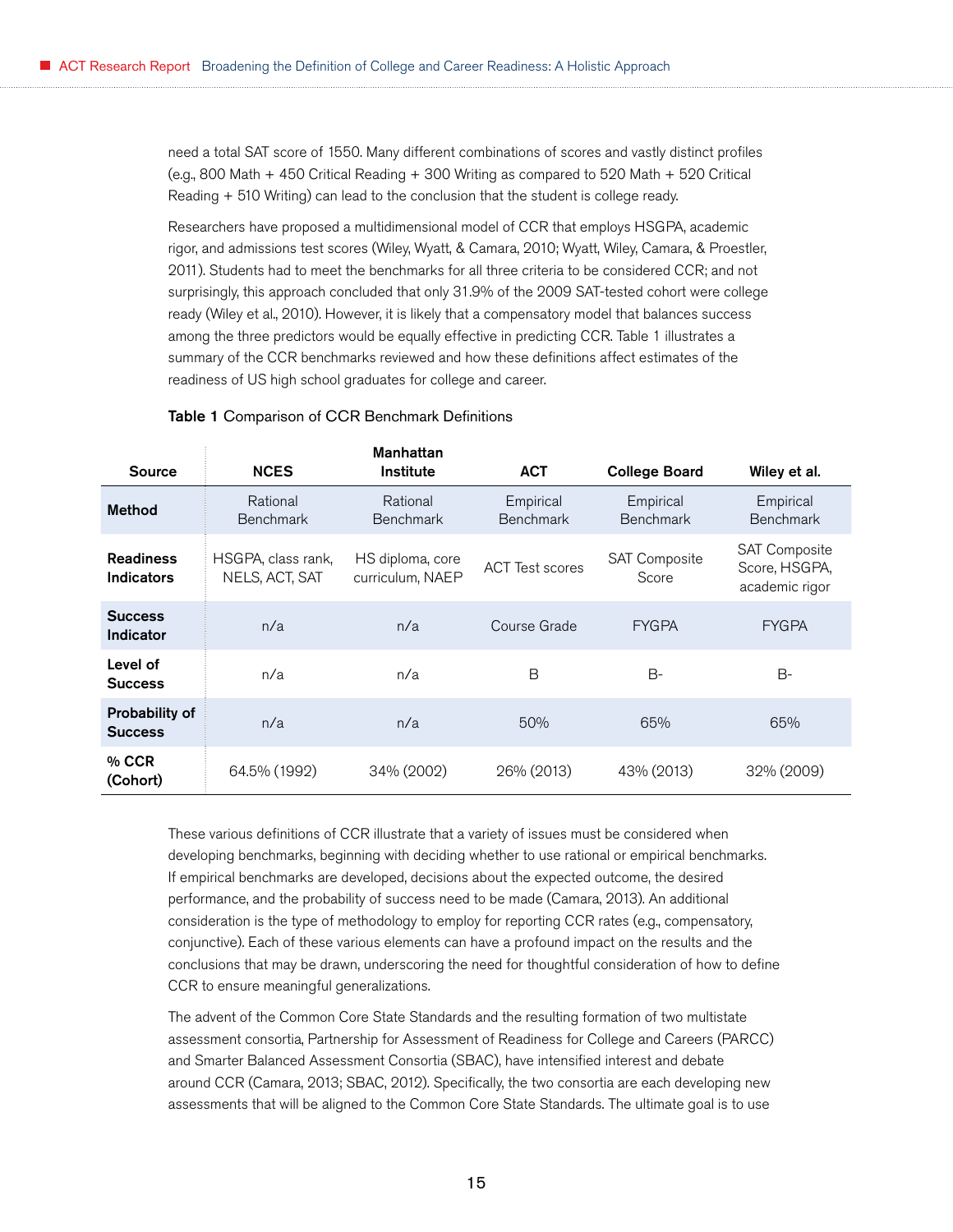the new assessments to evaluate the CCR of high school students as well as to provide diagnostic information at earlier grades about whether students are on track for CCR. Setting benchmarks for CCR as students transition to college and establishing benchmarks at earlier grades to indicate whether students are on track has been a focal discussion point (Camara, 2013; Camara, & Quenemoen, 2012; SBAC, 2012).

Today, CCR benchmarks are reported on the ACT, the SAT, and several state assessments, and PARCC and Smarter Balanced will report benchmarks in 2015. The National Assessment of Educational Progress (NAEP) has also been used as a metric for tracking readiness at the national level (US Department of Education, Institute of Education Sciences, 2014). In the near future, it is quite plausible that a half-dozen separate methodologies and definitions will be used to report on the CCR of students across states and nationally. While all such indicators will likely attempt to benchmark readiness in terms of postsecondary success, they also will likely employ different empirical criteria, methodology/models, and/or judgments about the knowledge and skills required for success. Moreover, given the content specifications of the assessments that are currently used, or will be used to determine CCR, all indicators likely will focus exclusively on core academic skills, and most<sup>9</sup> will only consider student performance in mathematics and ELA.

A related concern is whether readiness for college is the same as readiness for a career (or a job) and whether the two should be combined into a single concept, often labeled CCR. The research described above has focused exclusively on college students and college outcomes. A limited number of studies have been conducted evaluating whether the level of knowledge and skills needed for college readiness and career readiness that are measured by such assessments are the same. The findings of such research have been generally inconclusive. Academic assessments can certainly predict generalized cognitive skills associated with work outcomes and success, but the specific mathematics, reading, and writing skills (e.g., statistics vs. geometric reasoning), as well as their importance, would likely differ across careers. Subject matter experts have generally failed to agree on such issues across careers (ACT, 2006; 2013b; ADP, 2004; Loomis, 2011; Kilpatrick, 2012).

Research indicates that a minimum level of proficiency with the core academic skills in mathematics, reading, and writing that are needed for college readiness is important for the vast majority of jobs<sup>10</sup> (ACT, 2013). However, the issue becomes more nuanced when focusing on particular types of occupations/career paths or on specific majors for which different profiles of knowledge and skills may be required. Others have attempted to address this issue in more detail, but such a discussion is beyond the scope of this report. <sup>11</sup> Still, more precise conceptual definitions of college readiness and career readiness are needed in order to support validity arguments associated with the assessments and accountability systems being developed.

<sup>&</sup>lt;sup>9</sup> The ACT College Readiness Benchmarks include math, reading, science and English. A few states have, or are attempting to, benchmark their science assessments to college readiness (e.g., Texas).

<sup>&</sup>lt;sup>10</sup> Using a database of skill profiles for thousands of jobs across the country, ACT found that nearly three-quarters (73 percent) of these jobs require at least a level 3 score on the ACT WorkKeys® Reading for Information, Applied Mathematics, and Locating Information assessments.

<sup>11</sup> See ACT (2006); ADP (2004); Camara (2013); Camara and Quenemoen (2012); Conley (2012); Kilpatrick, 2012; and Loomis, 2011.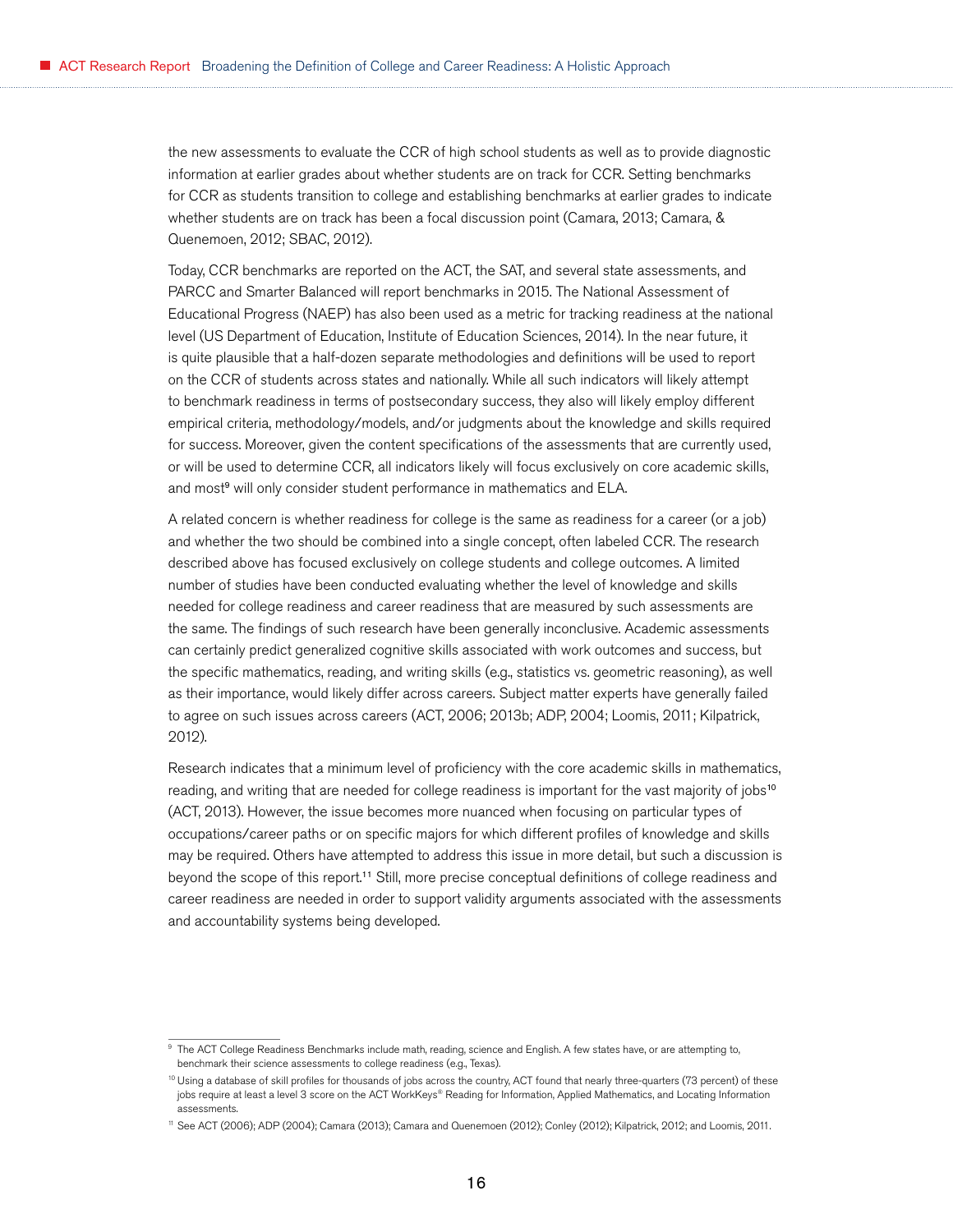# <span id="page-16-0"></span>Limitations of Current CCR Assessment Systems

CCR benchmarks have focused attention on the misalignment between the expectations and requirements for high school and postsecondary success, but the attention is often paid too late in the developmental process to benefit students. Preparation for, and assessment of, CCR should begin earlier than 10th or 11th grade,<sup>12</sup> and it should focus on the much broader range of skills associated with success. The narrow definitions used in current CCR systems, which focus solely on core academic skills (i.e., ELA, mathematics, science), stand in contrast to the growing body of research indicating that success in school and at work is a function of not only core academic skills but other factors, such as critical thinking, motivation, work ethic, and interests. Taking a broader view of the predictors of success is not a new idea (Campbell, 1990a; 1990b; Campbell, McCloy, Oppler, & Sager, 1993; Camara, 2005a, 2005b; Conley, 2007).

In a similar vein, a broader view of what constitutes success and our indicators of measures of success is also needed. The CCR benchmarks described above are based on the level of knowledge and skills needed for a reasonable likelihood of success in first-year college courses. However, persistence in college, cumulative grades, and progression to graduate or professional school are also valuable indicators of college success. Many educators and policymakers argue that the true measure of college success is degree attainment (Mattern et al., 2014). A definition of work success remains elusive. Possible metrics include training program performance, promotion and progression of employment, job performance, tenure, job satisfaction, and salary. Each metric results in vastly different benchmarks of readiness, along with differing caveats regarding interpretation. Clearly, attention to both the predictor and the outcome is needed to foster an improved understanding of CCR.

In the next section, research findings are reviewed that address what students need to know and should be able and willing to do, beyond core academic skills, in order to be successful in college and at work. The argument "what you test is what you get" has been used to advocate for performance-based assessments, more rigorous standards, or other types of reforms to educational assessments (Herman & Linn, 2013). This same argument applies to the breadth of how to construct and define CCR. If CCR focuses solely on core academic skills like mathematics and ELA, which can be more directly tied to school and teacher effectiveness, this same argument would suggest that other skills and behaviors essential for success in navigating college and careers will be neglected and success will continue to elude many students. Broadening the definition of CCR may help clarify how current educational systems can prepare students for college and the workforce.

<sup>12</sup> ACT and the College Board mapped back their college readiness benchmarks to performance on their eighth- and 10th-grade assessments (ACT, 2006; College Board, 2013; Proctor, Wyatt, & Wiley, 2010). However, giving feedback in eighth grade may still be too late (ACT, 2008; Dougherty, 2014). Only a very small percentage of students who are off-track in eighth grade will graduate from high school ready for college. This is particularly true for at-risk students, underscoring the need for interventions earlier in elementary and middle school. The development of ACT Aspire™, which is a longitudinal assessment system designed to assess and track students from third through 10th grade and provide diagnostic information and on-/off-track indicators, will help mitigate this issue.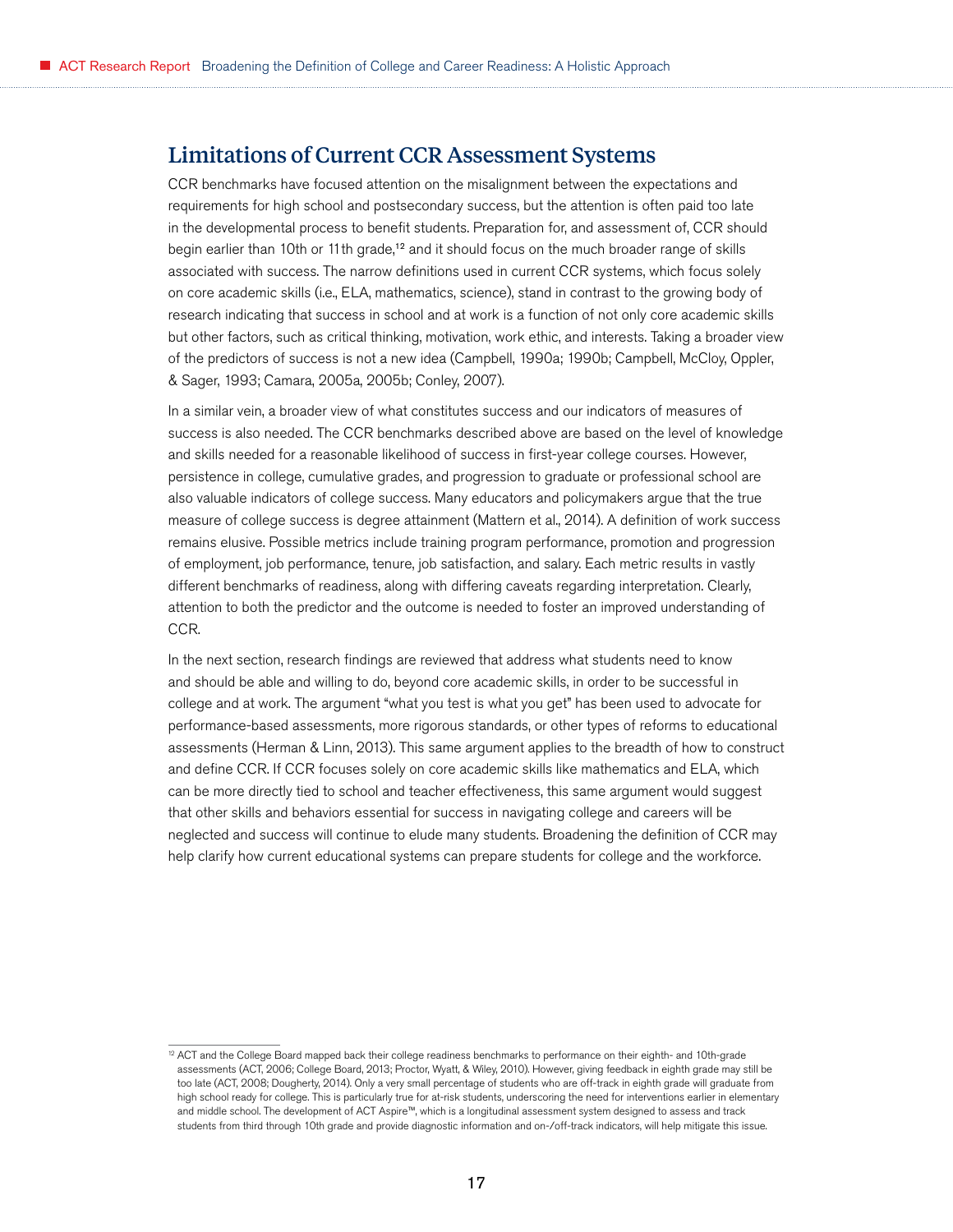### Section 3

## <span id="page-17-0"></span>Multidimensional Model of CCR and Success

This section reviews the literature on the predictors of workplace and educational success, focusing primarily on reviews and meta-analyses.<sup>13</sup> Reviewed predictors include core academic skills, crosscutting capabilities, and noncognitive skills. The terms cross-cutting capabilities and noncognitive skills encompass a variety of characteristics, including, but not limited to, collaborative problem solving, critical thinking, dispositional self-efficacy, goal setting, information and communication technology skills development, personality, psychosocial factors, self-knowledge, socio-emotional learning, and vocational interests. The findings of this literature review show that core academic skills, cross-cutting capabilities, and cognitive ability generally predict traditional performance-based indicators of success better than do noncognitive skills. However, when a more comprehensive definition of success is employed, noncognitive skills become more important and sometimes even more predictive than cognitive skills. Further, noncognitive skills provide incremental validity above and beyond cognitive skills in predicting even the more traditional indicators of success. Table 2 provides some examples of the wide variety of predictors and outcomes that can lead to better understanding and assessment of CCR, categorized by domain (i.e., education, work), predictor (i.e., cognitive, noncognitive), and outcome (i.e., traditional versus nontraditional) and highlighting the commonality and uniqueness across school and at work.

| Domain  | <b>Predictors</b><br>Cognitive<br>Noncognitive                                                                                                  |                                                                                                                                                                                                                                                                                                            | <b>Outcomes</b><br><b>Traditional</b><br>Nontraditional |                                                                                                                                                         |  |
|---------|-------------------------------------------------------------------------------------------------------------------------------------------------|------------------------------------------------------------------------------------------------------------------------------------------------------------------------------------------------------------------------------------------------------------------------------------------------------------|---------------------------------------------------------|---------------------------------------------------------------------------------------------------------------------------------------------------------|--|
| College | Cognitive Ability<br><b>HSGPA</b><br><b>Test Scores</b>                                                                                         | Absenteeism<br>Academic Self-Efficacy<br>Academic/grade goals<br><b>Achievement Needs</b><br><b>Behavioral Problems</b><br>Fit (interest-major)<br><b>Goal Orientation</b><br>Interests<br>Motivation<br>Personality<br>Self-Regulation<br>Social Engagement<br><b>Study Skills</b><br><b>Test Anxiety</b> | <b>FYGPA</b><br>Course Grades<br>Credentials/Licensure  | Dropped Out<br>Engagement<br>Expelled<br>Graduation<br>Persistence<br>Retention<br>Satisfaction<br><b>Timely Degree Completion</b>                      |  |
| Career  | <b>Critical Thinking</b><br><b>Collaboration Skills</b><br><b>ICT</b><br><b>Cognitive Ability</b><br>Degrees/Credentials<br><b>Work Samples</b> | Fit<br>Integrity<br>Interests<br>Personality<br>Self-efficacy<br>Self-esteem<br>Values                                                                                                                                                                                                                     | Job Performance<br>Job Training Performance             | <b>CWB</b><br>Employment<br>Fired<br>Intention to Quit<br>Job Satisfaction<br>Job Tenure<br>OCB<br>Promotion/Advancement<br>Salary<br>Turnover/Quit Job |  |

#### Table 2 Indicators of College and Career Readiness and Success

*Note.* ICT = information and communication technology skills; CWB = counterproductive work behavior; OCB = organizational citizenship behavior.

<sup>13</sup> Meta-analysis is a statistical methodology in which similar studies are quantitatively aggregated to test the pooled data for statistical significance.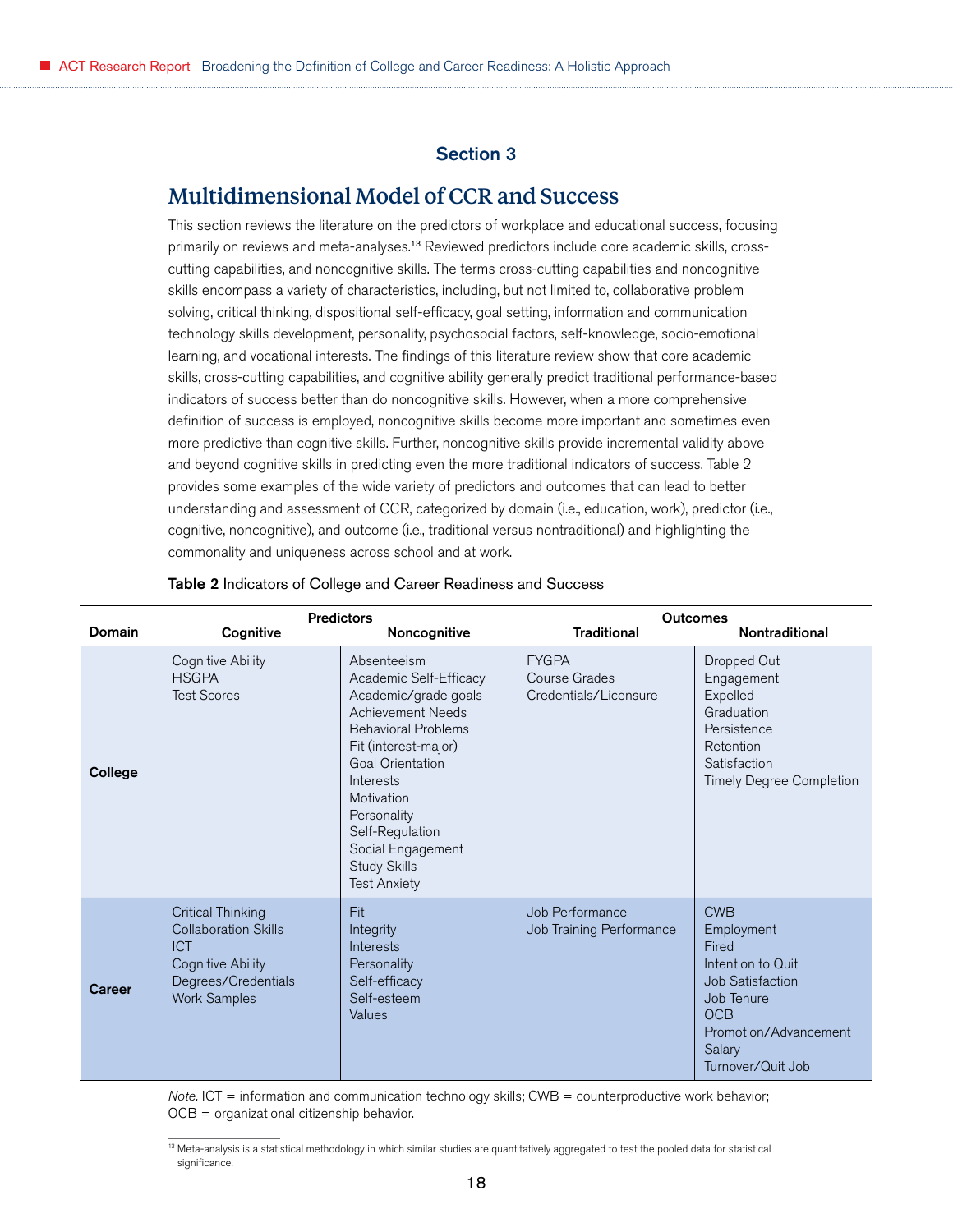# <span id="page-18-0"></span>Predicting Traditional Indicators of Success

**Workplace success.** Cognitive predictors, in particular cognitive ability, are among the strongest, if not *the* strongest, predictors of overall job performance across a variety of job situations (Colquitt, LePine, & Noe, 2000; Hunter, 1980, 1983; Judge, Higgins, Thoresen, & Barrick, 1999; Schmidt & Hunter, 1998; Schmidt & Hunter, 2004). Schmidt and Hunter (1998) conducted a meta-analysis of 85 years of research in one of the most comprehensive reviews of the validity of 19 selection methods for predicting job performance. Of all the selection methods investigated, the researchers found that tests of cognitive ability were clearly the most predictive of job performance. This finding has been demonstrated across several meta-analyses (Schmidt & Hunter, 2004), and for job training performance in addition to supervisor-rated job performance (Colquitt et al., 2000). Furthermore, cognitive ability predicts job performance across levels of job complexity and difficulty, although it is, in fact, more predictive of performance for highly complex jobs (Hunter, 1983).

Research has shown that several noncognitive skills also predict important work outcomes. For example, a large body of literature has developed around the hypothesis that personality predicts job performance and attainment (Barrick & Mount, 1991; Barrick, Mount, & Judge, 2001; Judge, Higgins, Thoresen, & Barrick, 1999; Lindqvist & Vestman, 2011; Ones, Viswesvaran, & Schmidt, 1993; Roberts, Kuncel, Shiner, Caspi, & Goldberg, 2007; Salgado, 2003; Schmidt & Hunter, 1998; Van Iddekinge, Roth, Raymark, & Odle-Dusseau, 2012). The most widely used taxonomy of personality is the "Big Five," which states that personality consists of five broad dimensions (See Ashton et al., 2004, for a six-dimensional structure). These dimensions are: (1) *extraversion—*tendency to be outgoing, assertive, and energetic, (2) *agreeableness*—tendency to be kind, cooperative, and generous, (3) *conscientiousness*—tendency to be organized, responsible, and hard-working, (4) *emotional stability*—tendency to be free from anxiety, worry, and tension, and (5) *openness to experience*—tendency to be imaginative, curious, and insightful. (See John & Srivastava, 1999 for a thorough review of the "Big Five" taxonomy). Each of these dimensions has been shown to be at least somewhat predictive of important outcomes with some being more predictive of performance outcomes than others.

For instance, meta-analyses have found that traits such as conscientiousness and emotional stability consistently predict job performance (Barrick & Mount, 1991; Barrick, Mount, & Judge, 2001; Salgado, 2003). Of these dimensions, conscientiousness is the best predictor, although measures of personality typically do not have strong relationships with job performance. In addition, integrity tests, which target the tendency to behave honestly, also predict job performance (Ones, Viswesvaran, & Schmidt, 1993; Van Iddekinge, Roth, Raymark, & Odle-Dusseau, 2012). Importantly, both conscientiousness and integrity provide incremental validity in the prediction of job performance beyond cognitive ability (Schmidt & Hunter, 1998). Finally, a study of a nationally representative sample of 18- and 19-year-old Swedish men found that a 25-minute interview designed to measure characteristics such as responsibility, independence, outgoingness, persistence, emotional stability, and initiative was a better predictor of wages and unemployment 14–21 years later than were measures of cognitive ability (Lindqvist & Vestman, 2011).

Self-beliefs and vocational interests also help predict job performance. For example, self-esteem (an overall evaluation of self-worth) and generalized self-efficacy (the belief in the capability for success) were shown in one extensive meta-analysis (Judge & Bono, 2001) to predict job performance. Vocational interests, too, have been found to predict job performance. Briefly, the predominant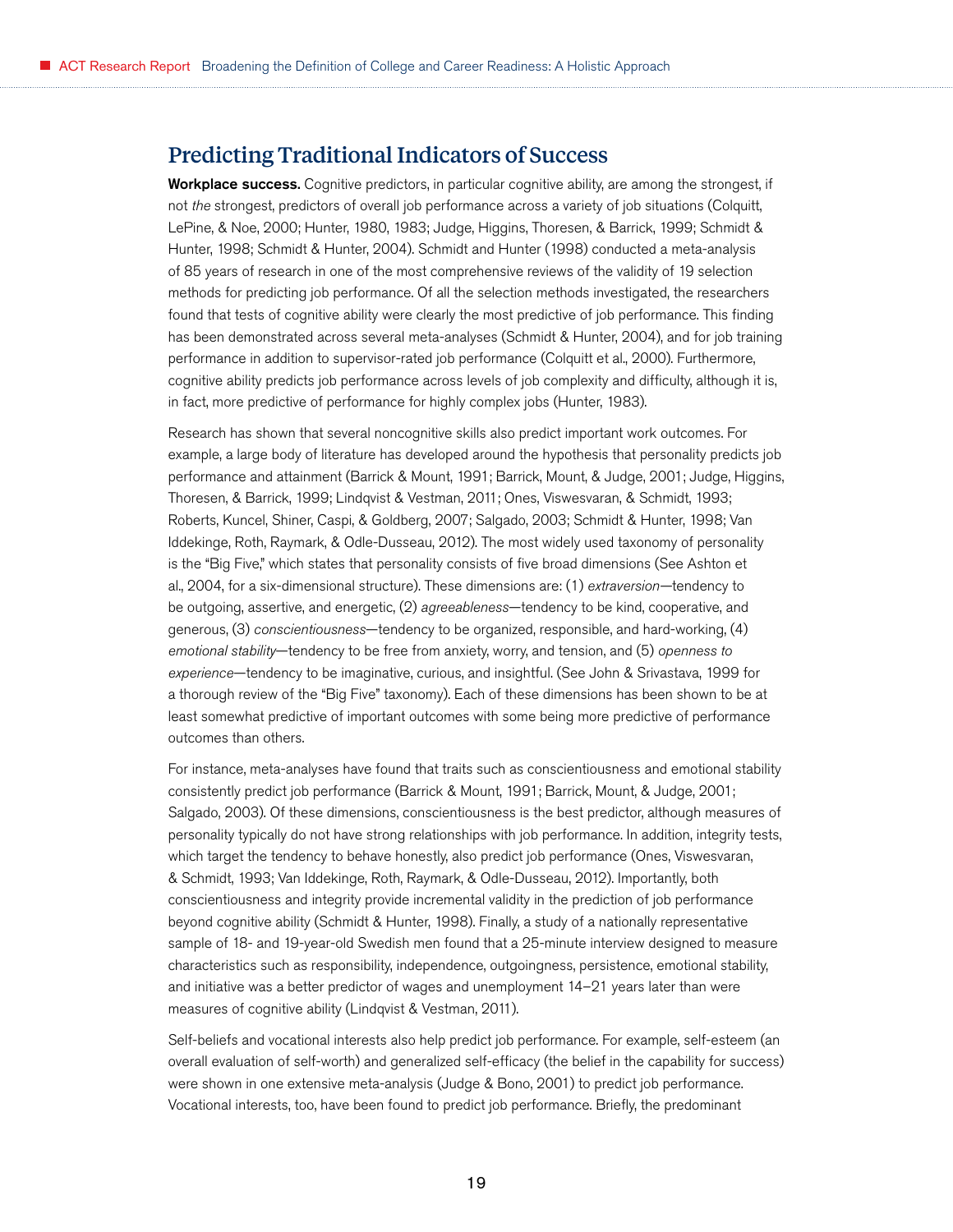model of interests states that vocational interests can be categorized into six types: *Realistic* (e.g., working with things), *Investigative* (e.g., science), *Artistic* (e.g., creative expression), *Social* (e.g., helping people), *Enterprising* (e.g., leadership), and *Conventional* (e.g., structured business roles; see Holland, 1997, for more detail). A recent meta-analysis of 60 studies found that interests moderately predicted job performance such that those who reported higher levels of interest performed better on the job (Nye, Su, Rounds, & Drasgow, 2012). Furthermore, the relationship was stronger when interests were congruent with jobs (e.g., a person with investigative interests worked in a job requiring investigation). As with personality, meta-analysis has demonstrated that interests provide a small amount of incremental validity to the prediction of job performance beyond cognitive ability (Schmidt & Hunter, 1998).

Academic success. Similar to career success, cognitive skills have typically been shown to be very strong predictors of traditional definitions of academic success (Poropat, 2009; Richardson, Abraham, & Bond, 2012). In a comprehensive meta-analysis of predictors of academic performance at all levels of schooling, Poropat (2009) found that core academic skills (e.g., ACT/SAT scores) were strong predictors of course grades at each educational level (i.e., elementary, secondary, and postsecondary; see also Richardson et al., [2012] for a recent meta-analysis of college performance only). National validity studies have reached the same conclusion with results indicating that ACT and SAT scores predict college GPA throughout the college career (Mattern & Patterson, 2011a; Patterson & Mattern, 2011; Radunzel & Noble, 2012), and performance on the GRE and the Miller Analogies Test predict academic performance in graduate and professional school (Kuncel, Hezlett, & Ones, 2001; Kuncel, Hezlett, & Ones, 2004; Linn & Hastings, 1984). Additionally, metaanalysis has demonstrated that study skills provide incremental validity above college admissions tests for the prediction of first-year college GPA (Credé & Kuncel, 2008). Others have described similar validity evidence that supports the use of admissions tests for undergraduate, graduate, and professional programs across a variety of criteria, including grades, retention, and graduation (Camara, Packman, & Wiley, 2012).

Of course, stories abound about students who may have failed academically despite having strong cognitive skills, while other students may have succeeded despite deficits in cognitive skills. Consistent with these stories is a growing body of research evidence suggesting the crucial importance of taking noncognitive skills into account to better understand and predict academic success. In terms of personality, Poropat (2009) found that each of the "Big Five" dimensions of personality predicted academic success in elementary school. Although most dimensions became less predictive of success in later school years, conscientiousness remained a strong predictor. In fact, Poropat found that conscientiousness predicted academic performance in college just as well as did cognitive skills. In addition, Richardson et al., (2012) found that conscientiousness provided incremental prediction of college GPA above and beyond SAT/ACT scores and high school GPA (see also O'Connor & Paunonen, 2007; Trapmann et al., 2007, for meta-analyses of the relationship between personality and performance in college).

Strong meta-analytic evidence exists that motivational factors such as vocational interests, goals, and achievement needs are related to academic performance (Nye et al., 2012; Robbins, Lauver, Le, Davis, Langley, & Carlstrom, 2004; Roseth, Johnson, & Johnson, 2008). For instance, vocational interests are moderately correlated with academic performance in college, and these correlations are stronger when interests are congruent with the student's major (Nye et al., 2012). Finally, extensive meta-analyses conducted by Robbins et al., (2004) and Richardson et al., (2012)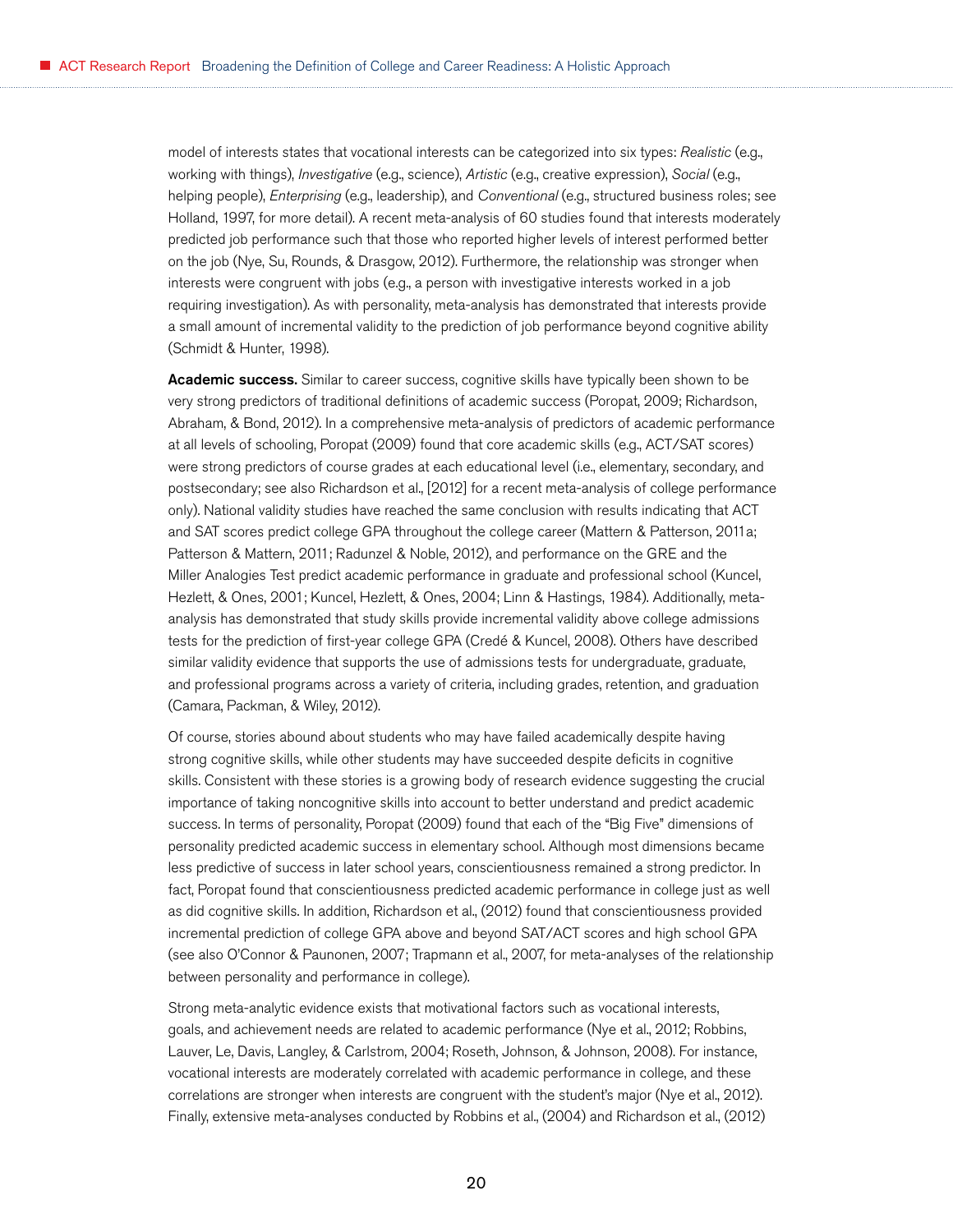found that academic goals (e.g., commitment to goals), grade goals, test anxiety, and achievement motivation each predicted college GPA incrementally over other predictors such as high school GPA and ACT/SAT scores.

Research on ACT Engage® (formerly known as the Student Readiness Inventory), which assesses motivation, social engagement, and self-regulation, clearly illustrates the importance of noncognitive skills above and beyond academic skills in the prediction of future academic success (Casillas, Robbins, Allen, Kuo, Hanson, & Schmeiser, 2012; Robbins et al., 2004). Figure 1 highlights the fact that high ACT Engage scores (measured in seventh or eighth grade) may even compensate for lower ACT Explore® scores for some students. Specifically, students with high ACT Engage scores but ACT Explore scores in the middle two quartiles had higher high school GPAs (HSGPAs) (mean = 3.01) than students with low ACT Engage scores and ACT Explore scores in the top quartile (mean = 2.57). A similar pattern of results emerged when alternative indicators of success, such as college enrollment, college GPA, and retention, were examined.

Another important consideration in predicting academic success is how students view themselves: Do they feel they are capable of achieving success in school? Results from two meta-analyses found that academic self-efficacy, or the belief that one can succeed in school, predicts academic performance above and beyond traditional predictors of college success (Brown et al., 2008; Robbins et al., 2004), indicating that variables related to self-confidence are clearly important for academic success.



Figure 1. Average HSGPA by ACT Explore and ACT Engage Scores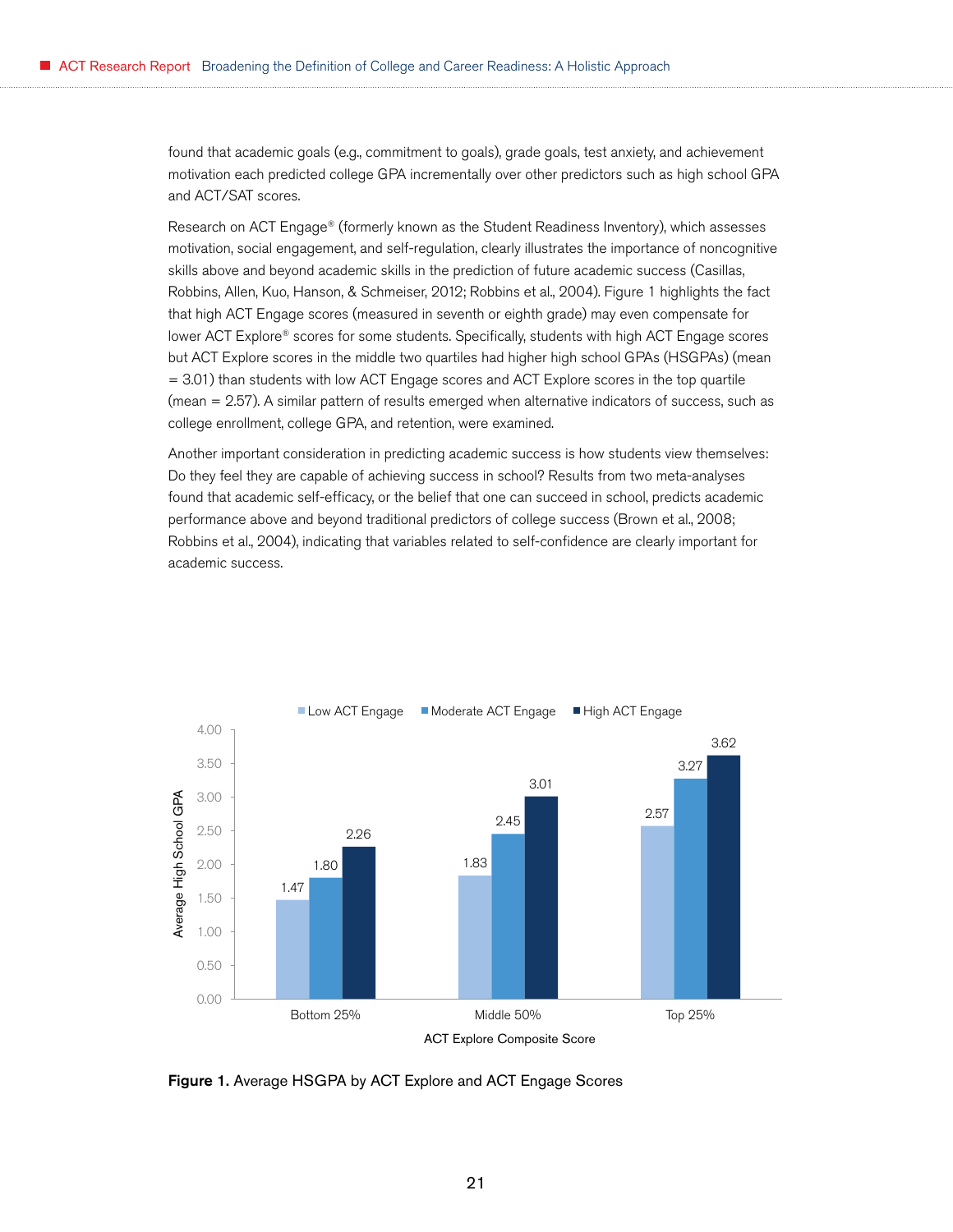## <span id="page-21-0"></span>Predicting Nontraditional Indicators of Success

**Workplace success.** Industrial-organizational psychology has long recognized that performance on the job requires more than just completing tasks in a timely manner with sufficient quality. Campbell (1990a) advanced an eight-factor model of performance that includes task-specific behaviors, non-task-specific behaviors, oral communication, effort, personal discipline, teamwork, and supervisory or leadership and managerial skills. Similarly, contextual performance goes beyond just task performance and includes "…behaviors that contribute to the psychological, social, and organizational context of work" and has been shown to be an important component of job performance (Borman, & Motowidlo, 1993). In essence, behaviors associated with contextual performance make employees' jobs easier or more difficult by influencing the environment within which they must work. A great deal of research is available that focuses on organizational citizenship behavior (OCB), and counterproductive work behavior (CWB).

Valued by organizations—especially as it relates to customer service, teamwork, and managing others—OCB includes positive behaviors such as helping coworkers, being cooperative, and putting forth extra effort to get the job done. Although little research has been conducted investigating the relationship of cognitive skills to OCB, several meta-analyses have demonstrated that noncognitive skills are consistently related to OCB (Borman, Penner, Allen, & Motowidlo, 2001; Chiaburu, Oh, Berry, Li, & Gardner, 2011; Hurtz, & Donovan, 2000; Judge, Rodell, Klinger, Simon, & Crawford, 2013; Nye et al., 2012; Organ, & Ryan, 1995). The meta-analysis by Nye et al., (2012) found that interests were related to OCB, and that these relationships were substantially stronger when interests were congruent with jobs. Furthermore, with the exception of openness to experience, each of the "Big Five" personality dimensions reliably predicted OCB (Judge et al., 2013). These four dimensions predicted OCB better than they predicted performance on job tasks, providing evidence that these noncognitive skills may take on additional importance when the definition of success is expanded.

By contrast, CWBs include behaviors such as a lack of cooperation, deviant behavior, and withholding effort (Motowidlo, 2003). Organizations are exceedingly interested in minimizing CWBs as they have been linked to costly organizational outcomes such as theft, absenteeism, and safety violations. Once again, several meta-analyses have demonstrated that noncognitive skills predict CWB (Berry, Ones, & Sackett, 2007; Judge, Klinger, Simon, & Yang, 2008; Nye et al., 2012; Ones et al., 1993; Salgado, 2002; Van Iddekinge et al., 2012). Nye et al., (2012) found that interests were related to CWB, although in this case, the relationships were not larger when taking into account interest-job congruence. In addition, emotional stability, agreeableness, and conscientiousness reliably predicted both deviant behaviors toward individuals (e.g., violence, gossip, theft) and toward the organization (e.g., lack of effort, damaging company property, sharing confidential information) (Berry et al., 2007). Furthermore, in Project A of Campbell's research (1990b), which included approximately 800,000 soldiers enlisted in the US Army, personality predicted personal disciplinary problems and adherence to regulations better than did cognitive ability (McHenry et al., 1990). Integrity tests have also demonstrated moderate relationships with CWBs (Ones et al., 1993; Van Iddekinge et al., 2012). Similar to the findings described above regarding personality and OCBs, integrity tests are better predictors of CWBs than they are of performance on job tasks, again suggesting the value in considering these noncognitive skills when considering broader definitions of success (Ones et al., 1993).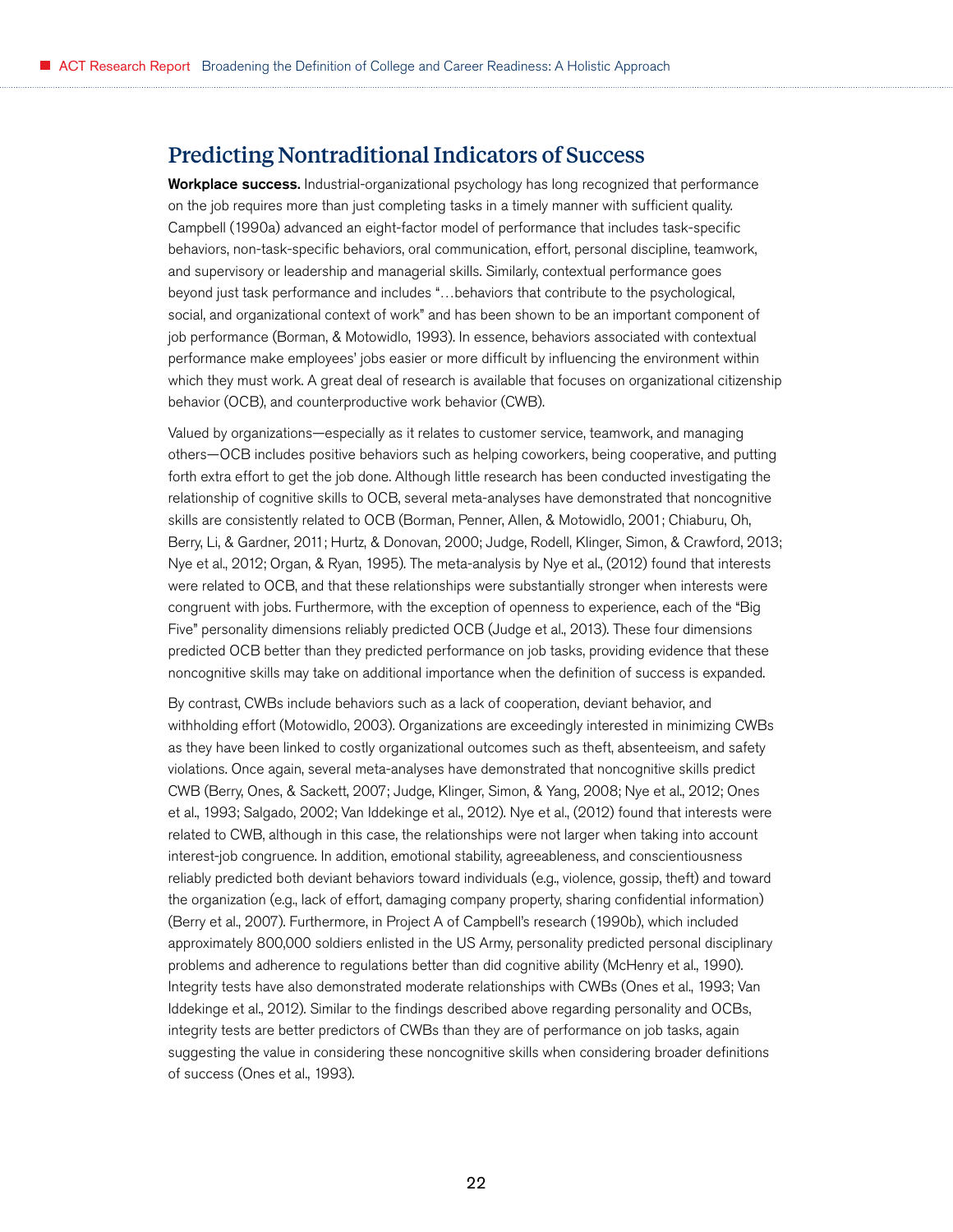Job satisfaction has also been studied in depth as a key work outcome of concern. As with OCB and CWB, research shows that job satisfaction is consistently predicted by noncognitive skills, while the relationship of job satisfaction to cognitive ability is rarely examined. Meta-analyses have found that job satisfaction is predicted by: each of the "Big Five" personality traits except openness to experience (Judge & Bono, 2001; Judge, Heller, & Mount, 2002), the extent to which a person's values and interests fit the job and the organization (Kristof-Brown, Zimmerman, & Johnson, 2005), self-esteem (Judge & Bono, 2001), and generalized self-efficacy (Judge & Bono, 2001). Furthermore, a longitudinal study demonstrated that occupational self-esteem predicted career satisfaction after seven years of experience, whereas college GPA was unrelated to career satisfaction (Abele & Spurk, 2009).

One possible outcome of job dissatisfaction is leaving the job (via the intention to quit) (Zimmerman, 2008), and noncognitive skills have also been shown to predict job tenure and persistencerelated outcomes. Meta-analyses have shown that noncognitive skills predict some of the likely antecedents to the decision to leave the job (Alarcon, Eschleman, & Bowling, 2009; Van Iddekinge, Putka, & Campbell, 2011; Zimmerman, 2008). For instance, emotional exhaustion on the job is predicted by self-esteem, generalized self-efficacy, locus of control, optimism, emotional stability, extraversion, conscientiousness, and agreeableness (Alacron, et al., 2009). Additionally, intention to quit is predicted by all of the "Big Five" personality dimensions except openness to experience (Zimmerman, 2008), interests (Van Iddekinge et al., 2011), and person-job and person-organization fit (Kristof-Brown et al., 2005). Personality predicts the intention to quit incrementally over cognitive ability, and interests further predict incrementally above and beyond both cognitive ability and personality (Van Iddekinge et al., 2011). Finally, personality, vocational interests, and interest-job congruence predict persistence on the job and turnover (Nye et al., 2012; Salgado, 2002).

The value of noncognitive skills is evident when the definition of success is expanded beyond traditional indicators of job performance. That said, greater focus and rigor has been applied to research on outcomes and criterion measures of performance in work settings (see Motowidlo, 2003) than to educational research. Research examining an expanded outcome space for academic success, summarized in the Section 4, is much more limited.

Academic success. Of the less-traditional outcomes that have been examined in academics, the majority of research has focused on persistence and graduation. Perhaps not surprisingly, cognitive skills are of crucial importance for each of these outcomes. Students with higher HSGPAs and ACT/SAT scores have a better chance of persisting and graduating from college than students with lower academic credentials (Bowen, Chingos, & McPherson, 2009; Mattern & Patterson, 2011b; Radunzel & Noble, 2012; Robbins et al., 2004). This is true for students at both two-year and fouryear colleges (Radunzel & Noble, 2012). Furthermore, and probably not surprisingly, college GPA is the single best predictor of college persistence (Pascarella & Terenzini, 2005). This is reasonable because grades, as a measure of student achievement, incorporate both cognitive (i.e., learning) and noncognitive (i.e., motivation, dependability) components when used as a predictor of later success. Finally, other academic skills (e.g., study skills) predict persistence incrementally over predictors such as HSGPA and ACT/SAT scores (Robbins et al., 2004). While persistence and graduation are clearly impacted by cognitive skills, they are not the only important predictors that should be considered.

The Robbins et al., (2004) meta-analysis provides strong evidence to support the claim that noncognitive skills are important factors in college persistence. Specifically, results reveal that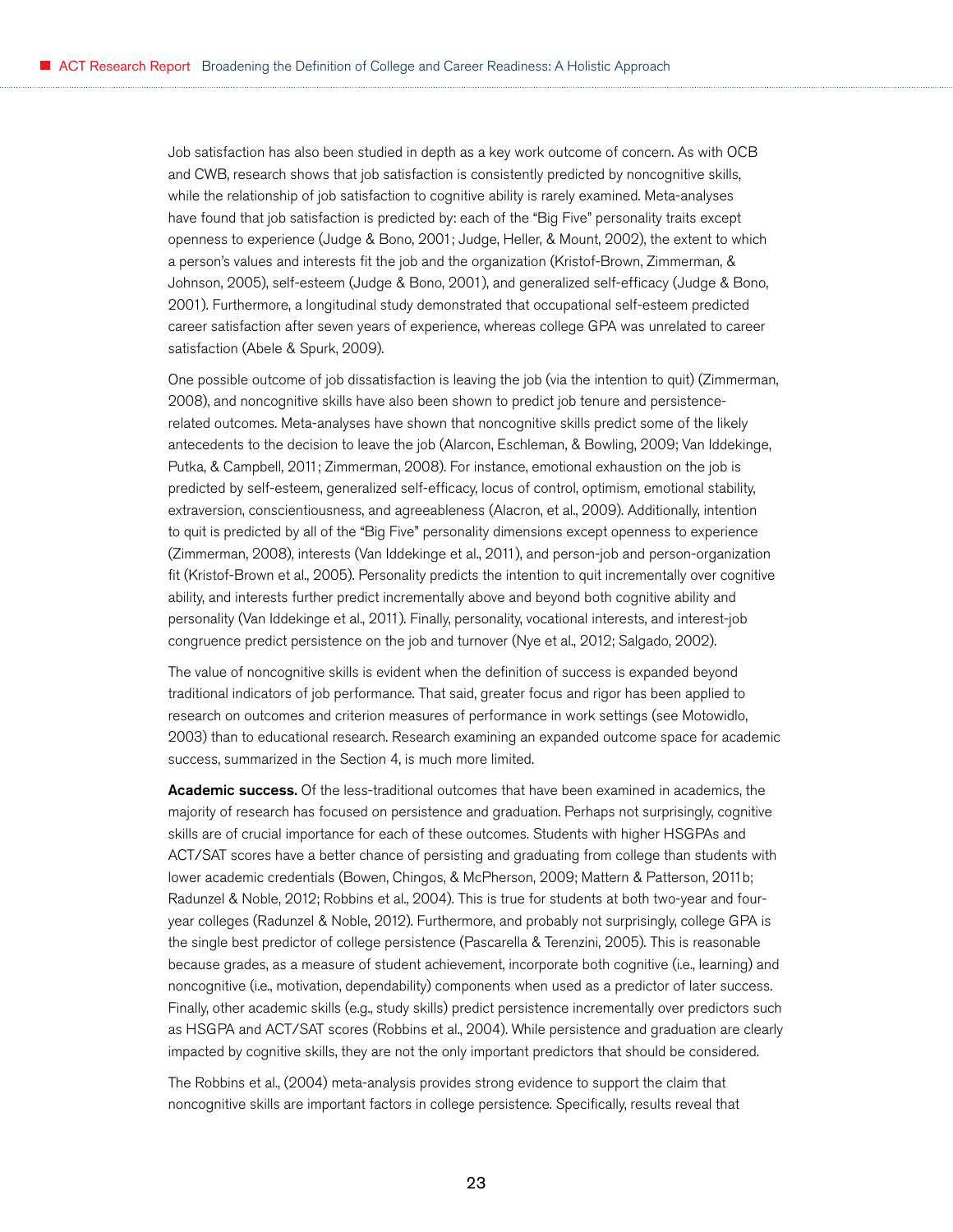<span id="page-23-0"></span>achievement motivation, academic goals, and academic self-efficacy are all correlated with persistence, and academic goals and academic self-efficacy predict incrementally above and beyond cognitive predictors. Interests also predict persistence (Nye et al., 2012); and, once again, these relationships are stronger when interests are congruent with college major. Corroborating these findings, Allen and Robbins (2010) found that interest-major congruence as well as motivation as measured by the 10-item academic discipline scale of ACT Engage—predict timely degree attainment (graduating in four years from four-year colleges, and in two years from two-year colleges) above and beyond prior test scores and college GPA. A likely antecedent to college persistence is absenteeism. A study of students from 10 universities found that behaviors such as leadership and ethics predicted student absenteeism, as did a situational judgment test (SJT) designed to measure several behavioral skills (Schmitt et al., 2009).

### Early Indicators of CCR

The research previously discussed suggests that rather than focusing on core academic skills, a more holistic approach is essential if the desire is to help students improve their prospects for the future. The bulk of the literature already reviewed in this report focused on success at work and in college, largely because the most extensive research on noncognitive skills has been conducted at those levels. However, providing people with guidance about their strengths and weaknesses just prior to their entering college or the workforce may be too late. Fortunately, evidence from longitudinal studies indicates that individuals who may be at risk can be identified much earlier in life.

In the realm of cognitive skills, longitudinal studies of children as young as age six have found that future high school dropouts score substantially lower on achievement tests and significantly higher on measures of behavioral problems than do high school graduates (Heckman et al., 2014). The likelihood of dropping out of high school can also be predicted highly accurately in the eighth grade using mathematics and English grades (Neild & Balfanz, 2006). ACT (2008) found that scores on the eighth grade ACT Explore test were strong predictors of readiness for college in 11th and 12th grade. Furthermore, a 10-year longitudinal study found that cognitive ability scores for 10th grade students predicted academic attainment and earnings 10 years later (Lleras, 2008). Finally, childhood cognitive ability predicted wages, occupation status, and job satisfaction 60 years later (Judge, Higgins, Thoresen, & Barrick, 1999).

Several longitudinal studies attest to the usefulness of noncognitive skills for predicting longterm success in school and at work (see Roberts, Kuncel, Shiner, Caspi, & Goldberg, 2007 for a comprehensive review of personality as a predictor). Moon (2012) found that, at age six, those who would eventually drop out of high school scored significantly higher on measures of behavioral problems than high school graduates. Research also indicates the importance of conscientiousness in children. Attention skills (considered to be related to future conscientiousness) at the age of school entry predicted future achievement test scores incrementally over school-entry academic skills (Duncan et al., 2007 as cited in Almlund, Duckworth, Heckman, & Kautz, 2011); childhood conscientiousness predicted job satisfaction, wages, and occupational status above and beyond cognitive ability 60 years later (Judge et al., 1999); and teacher ratings of 10th grade students' work ethic predicted educational attainment and earnings incrementally over cognitive ability 10 years later (Lleras, 2008). Furthermore, a meta-analytic summary of longitudinal studies of elementary school students revealed that self-beliefs such as self-efficacy, self-esteem, and self-concept (general beliefs about the self that influence actions) predicted later academic achievement, such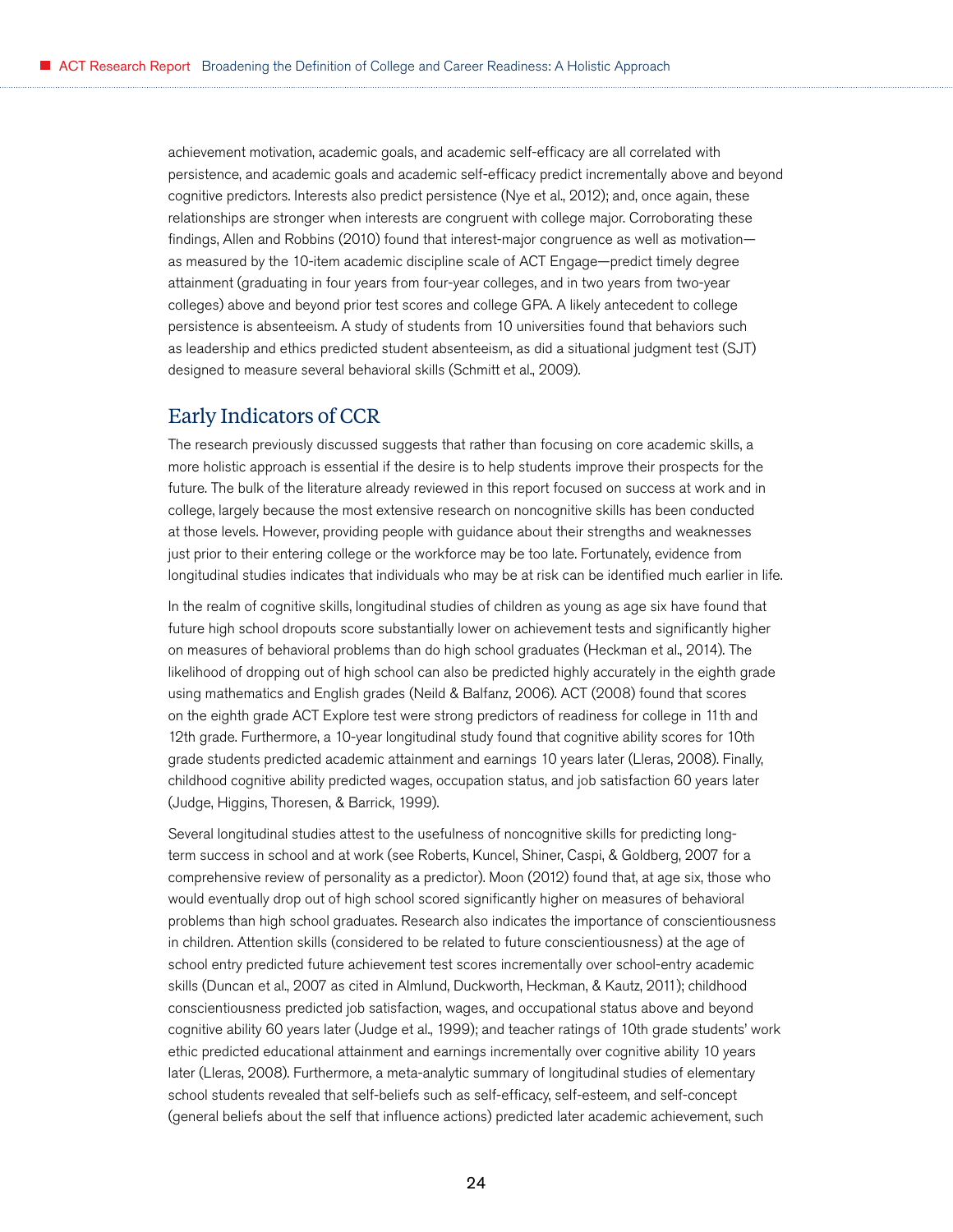as test scores and grades, even after controlling for prior achievement (Valentine, DuBois, & Cooper, 2004). Finally, the vocational preferences of gifted 13-year-olds predicted their college major 10 years later incrementally over cognitive ability (Achter, Lubinski, Benbow, & Eftekhari-Sanjani, 1999). The fact that future success can be accurately predicted at such an early age offers hope that at-risk children can be identified and provided with interventions. Focusing solely on core academic skills may result in failing to identify and help at-risk students and adults who have strong academic skills but need help developing the other skills that are essential to CCR.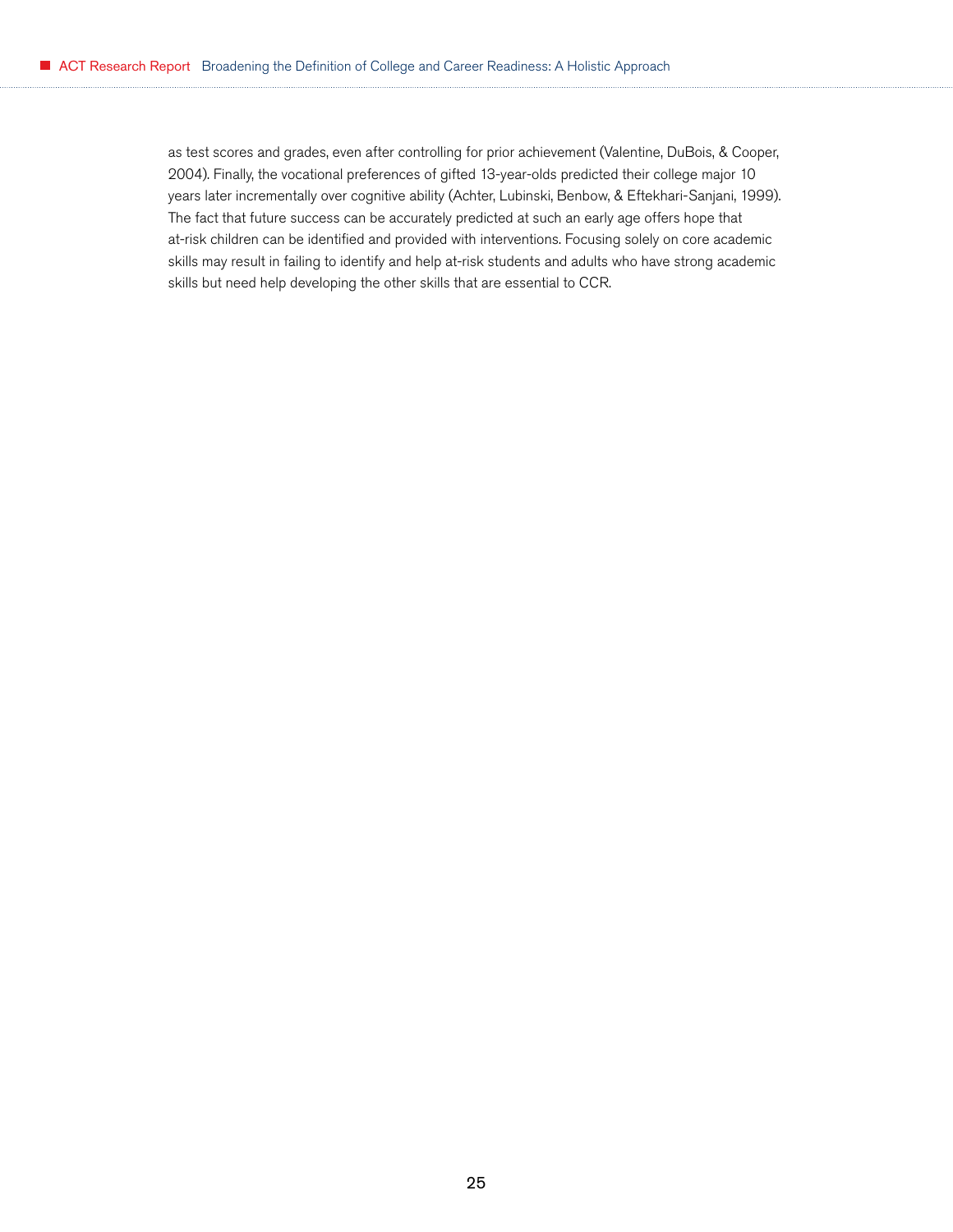#### Section 4

# <span id="page-25-0"></span>Barriers to a Holistic Approach to CCR

Scholastic aptitude admits of other things than intelligence; to succeed in his studies, one must have qualities which depend on attention, will, and character; for example, a certain docility, a regularity of habits, and especially continuity of effort. A child, even if intelligent, will learn little in class if he never listens, if he spends his time playing tricks, in giggling, in playing truant. (Binet, 1916, p. 254)

Section 3 reviewed compelling evidence that to be ready to succeed in college and at work requires more than just having core academic skills. Yet, current definitions of CCR tend to focus solely on core academic achievement. One may wonder if definitions of CCR lack indicators of these other skills because their value has only just recently been recognized. Interestingly, the creator of the first standardized intelligence test, Alfred Binet, acknowledged nearly 100 years ago the limitation of focusing solely on intelligence, as indicated in the quote above, which suggests that this is not newfound knowledge.

Some have argued that there are historical reasons that may have deterred the teaching of these other student characteristics (Heckman et al., 2014). The secularization of the K–12 public educational system following the US Supreme Court decision in 1948 to mandate the separation of church and state may have led to the belief that the development of character was no longer under the purview of the public educational system. The current education reform movement, including the No Child Left Behind legislation and the more recent adoption of the Common Core State Standards, has further restricted the focus of what is taught in the classroom (Hamilton, Stecher, Marsh, McCombs, & Robyn, 2007). The pendulum may now be swinging in the opposite direction through developing and implementing many school-based programs with the very goal of integrating development of academics, behavior, and character, as research has clearly shown that they are interrelated and jointly influence subsequent learning and performance (Flay & Allred, 2010). More recently, a special section of *Education Week* (June 5, 2014) underscored this notion for teachers, researchers, and policymakers alike, emphasizing the need to focus not only on academics but also on engagement and motivation in order to truly foster student learning.

Clearly, educators recognize the value of noncognitive skills. This is evident in the longtime practice of giving conduct grades and detentions/suspensions for poor behavior. Even at the postsecondary level, colleges and universities often include interviews, essays, and letters of references as part of the admission application process to glean some of these additional skills (Clinedinst & Hawkins, 2009). Even though educators recognize the importance of these additional skills, they are rarely formally taught; moreover, they are excluded from definitions of CCR.

One issue surrounding the inclusion of these skills in definitions of CCR concerns available assessments. Measures of noncognitive skills are often locally developed and subjectively scored with limited, if any, research evidence to support the reliability and validity of their scores' uses (Highhouse, 2008; Mattern, Kobrin, Patterson, Shaw, & Camara, 2009). Standardized measures of these traits have demonstrated efficacy and validity in research studies and in their limited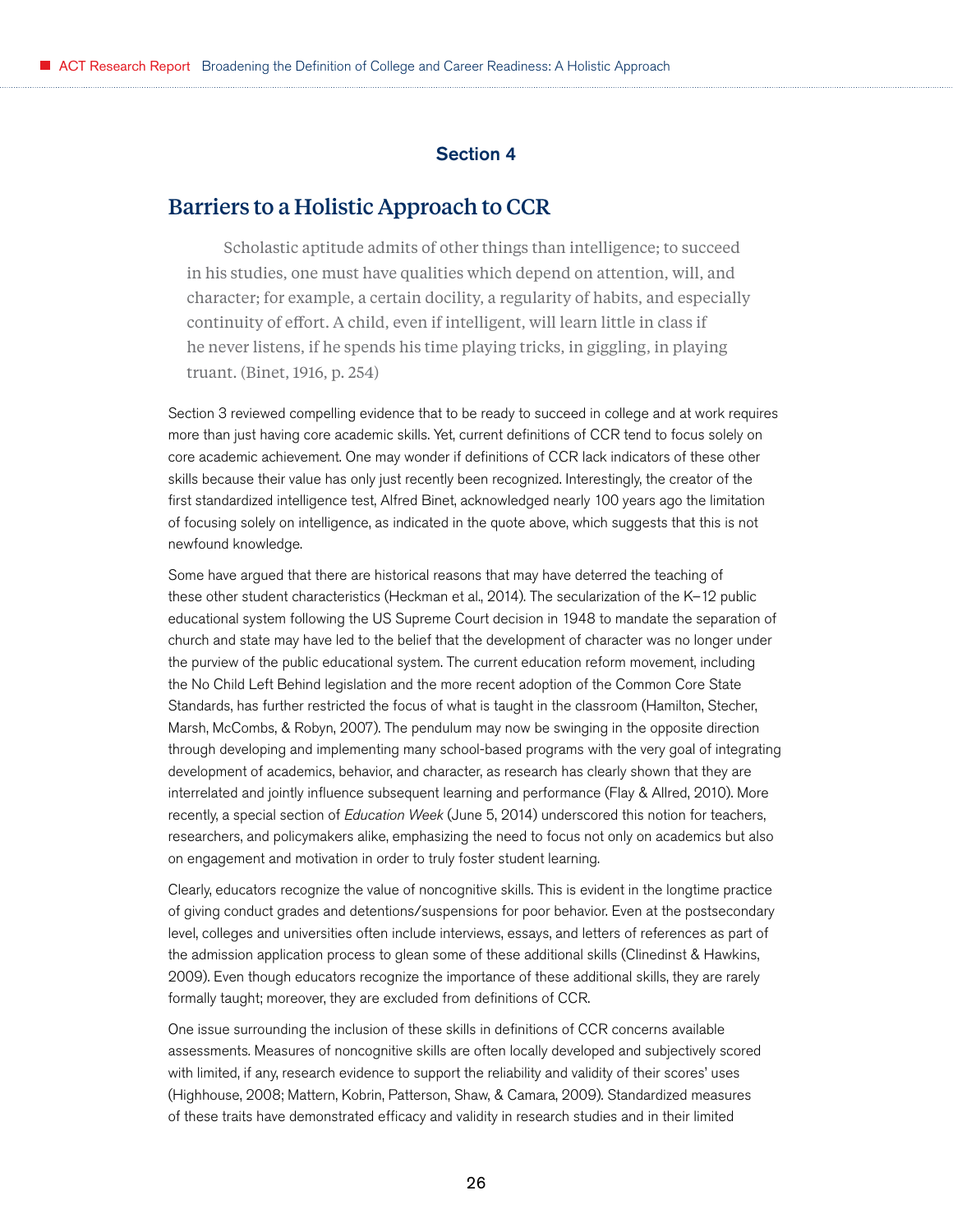operational use, but they have not been widely adopted as standardized assessments in education.<sup>14</sup> A discussion of a few examples of emerging approaches to more systematic assessment of noncognitive skills follows.

ACT Engage was developed in 2005 to measure a student's level of motivation, social engagement, and self-regulation (ACT, 2007; Casillas et al, 2012). ACT Engage is available to students in middle school and high school, and to students matriculating to college, but it is taken only by a small percentage of students nationally at each level.

First developed in 1987, LASSI is popular in higher education as a diagnostic tool that identifies study skills deficiencies among enrolled students (Weinstein, Schulte, & Palmer, 1987). In response to the need to provide earlier feedback and assist students with the high school to college transition, a high school version was also developed.

ETS has introduced the Personal Potential Index (Kyllonen, 2008), which is a standardized recommendation letter designed to improve the graduate school admission decision process by assessing knowledge and creativity, resilience, communication skills, planning and organization, teamwork, and ethics and integrity. More recently, ETS developed SuccessNavigator (Markle, Olivera-Aguilar, Jackson, Noeth, & Robbins, 2013), which is designed to identify at-risk college students with the goal of improving retention and graduation rates. Neither the Personal Potential Index nor SuccessNavigator has been widely adopted.

Despite years of research, other efforts to measure student qualities, such as the perseverance, study skills, and self-monitoring skills of undergraduates and law school students, have not resulted in any operational assessments (Andberg, 2007; Schmitt et al., 2009; Shultz & Zedeck, 2011).

Despite the limited use of these standardized measures, it is indisputable that skills that extend beyond core academic skills are viewed as important by admissions officers. A survey of college admissions officers found that after grades and test scores, the next most important factors in the college admission process are these personal characteristics gleaned from essays, a student's demonstrated interest, and teacher/counselor recommendations (Clinedinst, Hurley, & Hawkins, 2011).

Adoption of noncognitive assessments in the workplace has been more widespread than in schools. Based on a survey of 1,627 human resource managers in 2001, 8% of employers use interest inventories, 14% of employers use managerial assessments, and 13% of employers use personality assessments (American Management Association, 2001). Even so, assessment of cognitive skills and abilities is still more prevalent with 41% of employers testing basic literacy and/or math skills and 20% of employers using cognitive ability assessments. A more recent poll indicated that 71% of human resource professionals believe personality assessments are useful for predicting work outcomes, however, only 18% use personality assessments when hiring or promoting employees (Society for Human Resource Management, 2012). These findings may help explain the survey results described in Section 1, which found that employers are more concerned with the levels of noncognitive skills their newly hired employees demonstrate as compared to their core academic preparation. Specifically, if employers are using measures of cognitive skills to make hiring decisions,

<sup>&</sup>lt;sup>14</sup> ACT does administer its Interest Inventory for free when examinees register for the ACT and therefore data on nearly two million students is collected annually. The large percentage of ACT-tested students who complete the Interest Inventory affords the opportunity to provide more integrated, personalized feedback by taking into account the students' achievements, interests, and educational and career plans.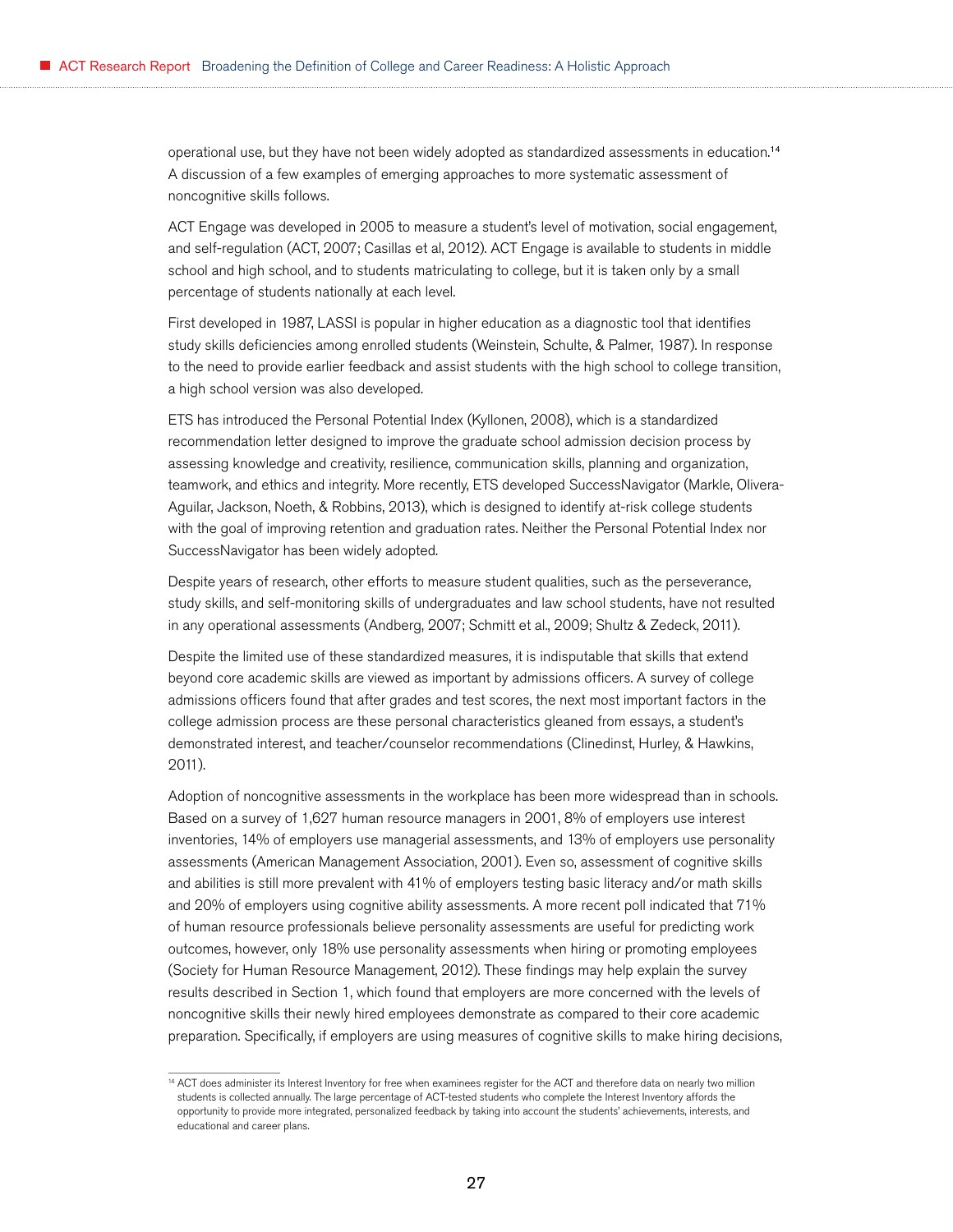<span id="page-27-0"></span>then it is likely that applicants who are offered a job will have these skills. Likewise, selection batteries that do not include noncognitive measures allow for the possibility of hiring applicants with poor noncognitive skills.

**Issues to consider in high-stakes decisions.** The "fakeability" and coachability of many of the available noncognitive measures (e.g., personality) are often primary barriers to implementation, especially if assessments are to be scaled up on a national level (Griffith & Converse, 2011; Lievens, Buyse, Sackett, & Connelly, 2012). Specifically, concern with using some of these alternative measures for high-stakes decision making—such as admitting students to college, hiring a job applicant, or evaluating a teacher's effectiveness—is that it is possible for responders to fake, or intentionally distort, their responses in order to present themselves more favorably. Consider, for example, a typical conscientiousness item: "I work hard," with response options ranging from strongly agree to strongly disagree. An individual who wants to be accepted to college or hired can easily infer that the "right" answer is "strongly agree." The question is not whether these types of measures can be faked but whether individuals do fake and, if so, what the consequences are for faking. Based on multiple pieces of evidence, Griffith and Converse (2011) estimated that roughly 30% of applicants in a selection setting fake. Based on this estimate and a selection ratio of 30%, Sackett (2011) estimated that more than half of applicants selected based on their faked scores would have not been selected based on their honest responses. Clearly, faking can have a significant impact on decisions made at the individual level.

Though not driven by the self-promotion intent, as is the case with faking, lack of self-awareness can have equally deleterious effects on the usefulness of these alternative measures. A large body of research drives home the point that individuals are often poor judges of their own skill levels (Dunning, Heath, & Suls, 2004). Specifically, on average, individuals tend to believe they are aboveaverage as compared to their peers (Mattern, Burrus, & Shaw, 2010). This over-estimation is most severe among those who are below-average (Austin & Gregory, 2007; Ehrlinger, Johnson, Banner, Dunning, & Kruger, 2008, Kruger & Dunning, 1999; Mattern et al., 2010). Therefore, self-report measures of these additional skills are susceptible to invalid responses, due to both intentional and non-intentional processes, and this may be exacerbated in high-stakes decision contexts (Burrus, Naemi, & Kyllonen, 2011).

## Potential Solutions to Faking Issues

**Innovative item types.** Given the concern with invalid responding for many measures of noncognitive skills, which often employ a self-report, Likert-type format, much research has been devoted to developing item types and measures that are less prone to faking, such as forced-choice item types, situational judgment tests, and other-report measures (ACT, 2007; Kyllonen, 2008; McDaniel, Morgesen, Finnegan, Campion, & Braverman, 2001; Stark, Chernyshenko, & Drasgow, 2005). For example, both ACT and ETS have created measures that use ratings from teachers to assess students' noncognitive skills, such as academic discipline and perseverance, mitigating concerns around socially desirable responses (ACT, 2007; Kyllonen, 2008). Use of these measures may be limited for some intended purposes (e.g., using teacher raters for teacher evaluation applications). Other-report formats may also be useful when there is concern about the students' level of self-awareness; the ratings provided by others can additionally serve a formative purpose by promoting self-awareness via others' feedback.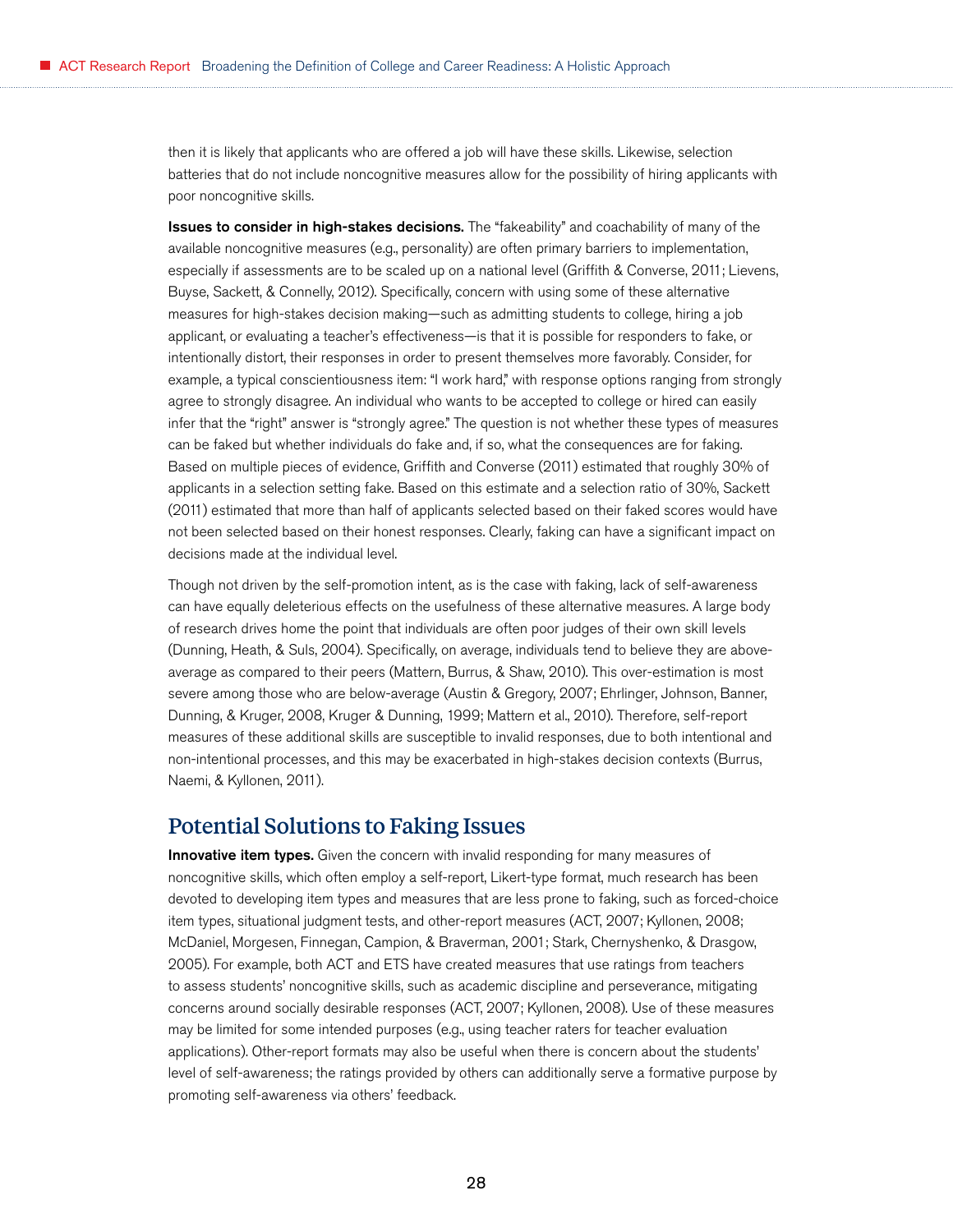<span id="page-28-0"></span>Other item types have been created to reduce socially desirable responses. One promising example is the forced-choice item format (Christiansen, Burns, & Montgomery, 2005; Heggestad, Morrison, Reeve, & McCloy, 2006; Stark et al., 2005). Rather than asking individuals to rate themselves on the traditional single dimension (e.g., "I work hard"), this format requires respondents to choose which statement is more descriptive of themselves among an item pair that has been matched in terms of social desirability and the level of the trait (e.g., "I work hard" versus "I work well in teams"). This format is more difficult for respondents to fake successfully. Findings from the military, which has successfully used forced-choice personality measures operationally for selection purposes, indicate that the personality scores are predictive of important outcomes such as attrition (Stark, Chernyshenko, & Drasgow, 2010). These findings show promise for applying these measures to high-stakes applications in education and work.

Additional item formats that may be less prone to faking/invalid responding include situational judgment tests and biographical data (biodata), both of which have been extensively researched and validated in both the workplace and educational contexts (Lievens, Buyse, & Sackett, 2005; McDaniel et al., 2001; Mumford & Owens, 1987; Oswald, Schmitt, Kim, Ramsay, & Gillespie, 2004). Situational judgment items include a description of a scenario, in written, audio, or video format, followed by a list of response options from which respondents are asked to make a selection (e.g., select the best option or the option that typifies how they would most likely handle the situation). Biodata items ask respondents about past behaviors and experiences in a standardized manner. Specifically, a typical biodata item asks about the frequency with which the respondent performed a certain behavior (e.g., worked late) over a certain period of time (e.g., last month). While generally less fake-resistant than the aforementioned item types, research has found that using elaboration or asking respondents to provide details to verify their response, can minimize distortion on biodata items (Schmitt & Kuncel, 2002). Other less-commonly employed item formats that hold promise based on research findings include self-estimates of how others would respond to an item (Prelec, 2004), conditional reasoning tests (James, 1998), and vignettes to anchor the self-assessment (King, Murray, Salomon, & Tandon, 2004). Gaming may also be a means for assessing certain cognitive skills and behaviors and might better engage students in assessment activities. The growing body of research on item types suggests that developing reliable, valid, and fake-resistant assessments of these additional student characteristics for high-stakes situations may be possible.

# Change in Paradigm: Accountability Versus Student-Centered Development

Regardless of the extent to which the response distortion issues are resolved, changing how assessments are used will be important in order to fully realize the value of assessing noncognitive skills that promote student learning. That is, if the purpose of assessment is focused on holistic, developmentally relevant insights for individuals and educators rather than on school and educator accountability, then formative information concerning the individual's development would benefit greatly. Diagnostic information detailing individuals' strengths and areas for development across not only academic skills but also cross-cutting capabilities and an array of noncognitive skills to provide personalized, integrated insights holds great promise for effectively using such assessments. Skills across these various dimensions are essential for student learning and success along the K–Career continuum. Given their joint influence on learning and the compound effect over time, if skills in any of these areas need to be developed but are not identified early and acted upon, the discrepancy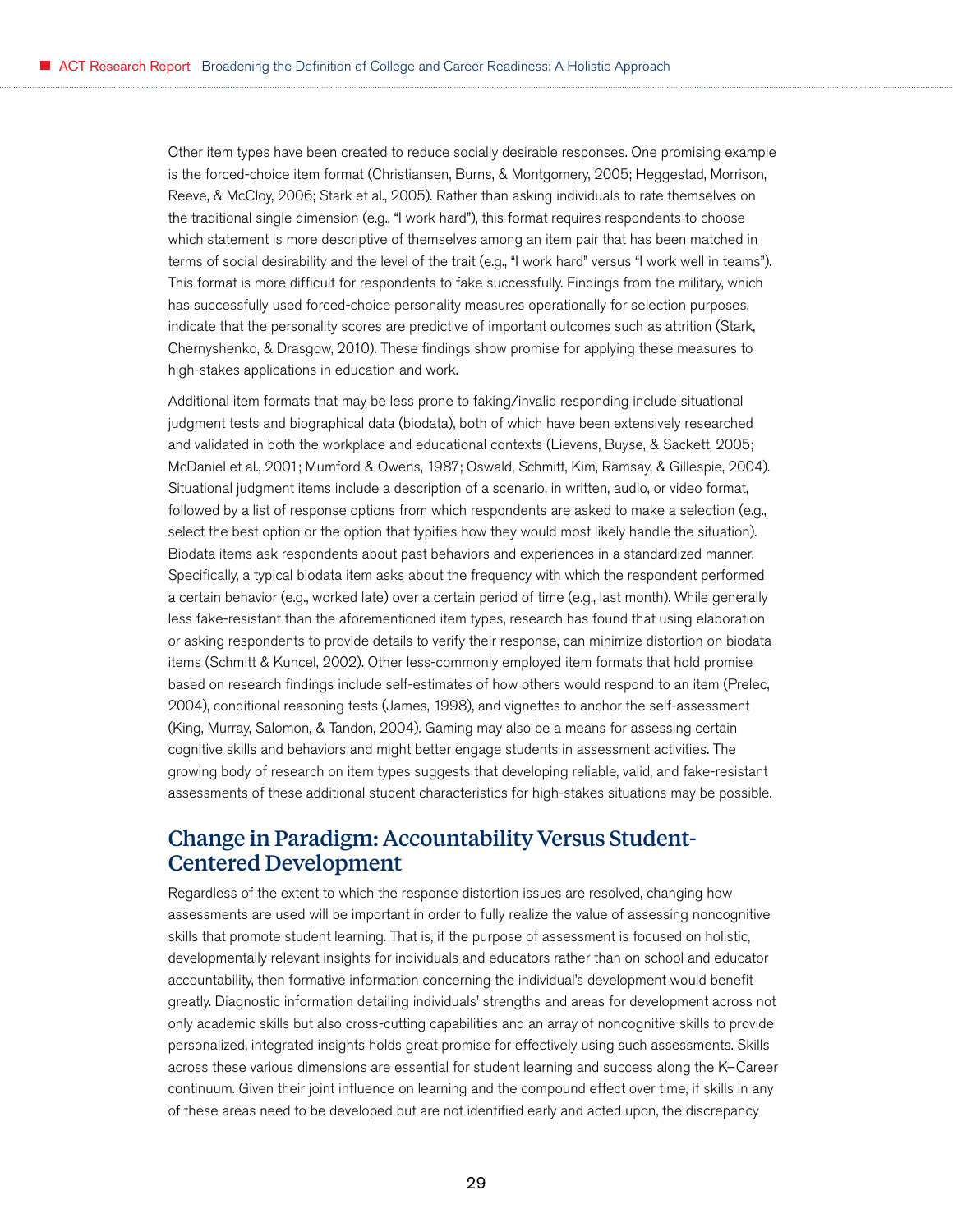between where one should be and where one is may be too great to effectively remedy and get the individual back on track to CCR (Cunha & Heckman, 2007; Dougherty, 2014; Masten & Cicchetti, 2010). A focus on helping students realize their true potential clearly points to the importance of adopting and implementing a broader definition of CCR beyond core academic skills.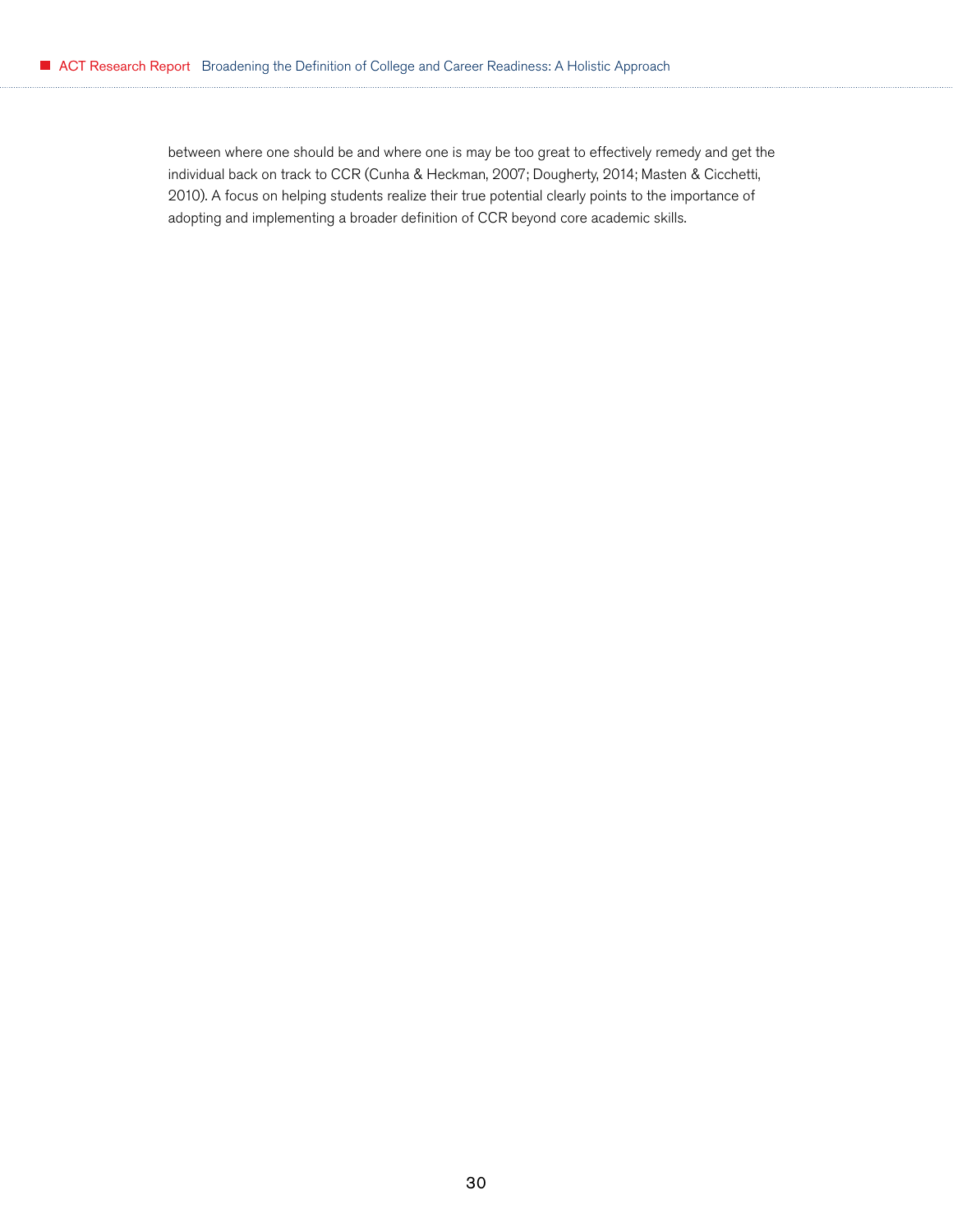#### Section 5

# <span id="page-30-0"></span>Moving Toward a More Holistic Approach to CCR Across the K–Career Continuum

Research clearly shows that college and career success is multidimensional and has been assessed using a wide variety of indicators. Grades, persistence, engagement, and graduation are all viewed as important outcomes for college success (Camara & Quenemoen, 2012; Schmitt et al., 2009) and have shown that universities and colleges value many qualities beyond academic success in developing and educating their students, including leadership and perseverance. Similarly, performance on the job and success in the workplace are viewed as multidimensional in nature. Research demonstrates that job performance can be defined by multiple criteria and employers often differ in the value attributed to specific outcomes and behaviors (Campbell et al., 1993). Organizations not only value task performance as an important component of workplace success but also other outcomes, such as OCBs and CWBs (Motowidlo, 2003). If all of these various dimensions are important components of success, it follows that readiness and preparation should similarly be focused on a broad and diverse set of individual differences, including core academic skills, crosscutting capabilities, and noncognitive skills.

To foster academic and work success, it is necessary to have a holistic definition of CCR that focuses on the development of the knowledge and skills that can improve an individual's chance of success across a range of outcomes in postsecondary and work settings. A more comprehensive approach to assessment, designed to proactively identify and accurately measure the multiple dimensions of readiness and assist students in their development throughout the kindergarten through career continuum, can support the implementation of such a model.

Throughout this report, evidence is presented that indicates: (1) educators, policymakers, and employers have embraced a broad repertoire of skills as critical for success in education and work; and (2) including more elements from that broad repertoire of skills can indeed provide incremental validity beyond core academic skills in predicting CCR. Yet, teaching, learning, and assessing students in kindergarten through 12th grade has continued to focus too narrowly on core academic skills, leaving some critics to argue that the current accountability model is narrowing curriculum, teaching, and thus learning in schools (Hamilton, Stecher, Marsh, McCombs, & Robyn, 2007).

To support teaching, learning, and assessment based on a more holistic view of CCR, an expanded framework is required that includes skills in at least four broad domains:

- Core academic skills in mathematics, science, and ELA, based on an expanded definition of the skills and mapped to learning progressions from K–Career.
- Cross-cutting capabilities such as critical thinking, collaborative problem solving, as well as information and technology skills.
- Behavioral skills related to success in education and the workforce, such as dependability, working effectively with others, adapting, and managing stress.
- Education and career skills needed to successfully navigate one's educational and career path, including self-knowledge of one's abilities, likes and dislikes, values, etc.; knowledge about majors and occupations; and a variety of skills related to educational and career exploration, planning, and decision making.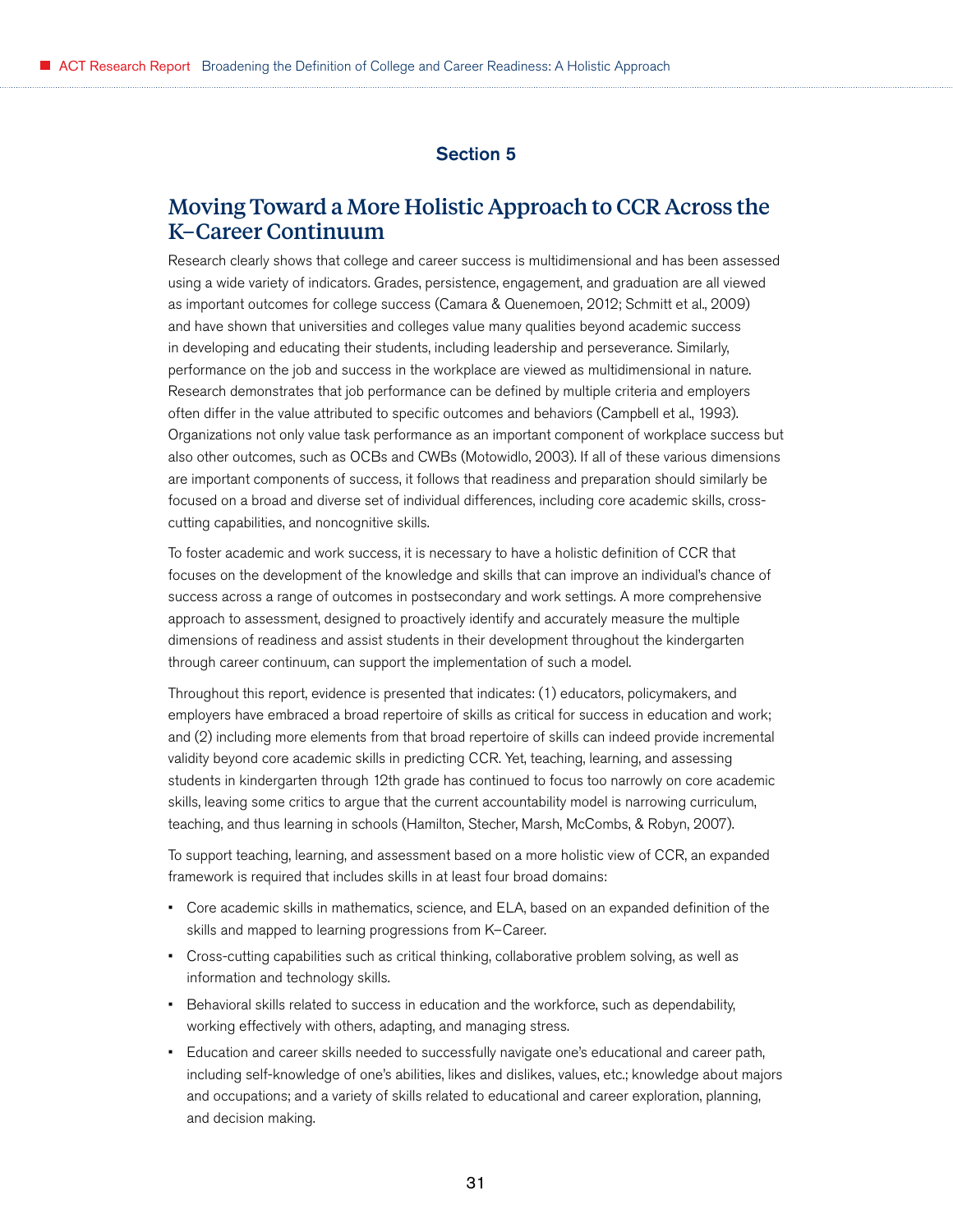Core academic skills have been identified in the Common Core State Standards, and other similar academic standards are already well developed and are being implemented in schools. Standards for the many other important domains are largely absent, however, from discussions of CCR and from large-scale assessment. To promote the implementation of this broader view of CCR, a framework must define the wide array of skills and provide a roadmap of the relevant knowledge and skills important for readiness across the developmental continuum. Such a framework will allow educators and students to more clearly understand the precursors of education and work success and will facilitate the development of a wider range of assessments to track student progress. Specifically, through clear articulation of each of the domains, and by connecting the knowledge and skills needed for success to useful and practical assessment, students will receive insights that can drive action. For example, showing students the ways in which they are off track for readiness and the skills they need to build to achieve their goals can motivate them to build those skills. To promote the adoption of such a holistic view of CCR, these insights will need to be linked to supporting interventions and professional development.

The ultimate goal in developing a more holistic view of CCR is to provide more comprehensive, personalized, and developmentally appropriate feedback to individuals, offering timely insights in the form of actionable information to help people achieve education and workplace success.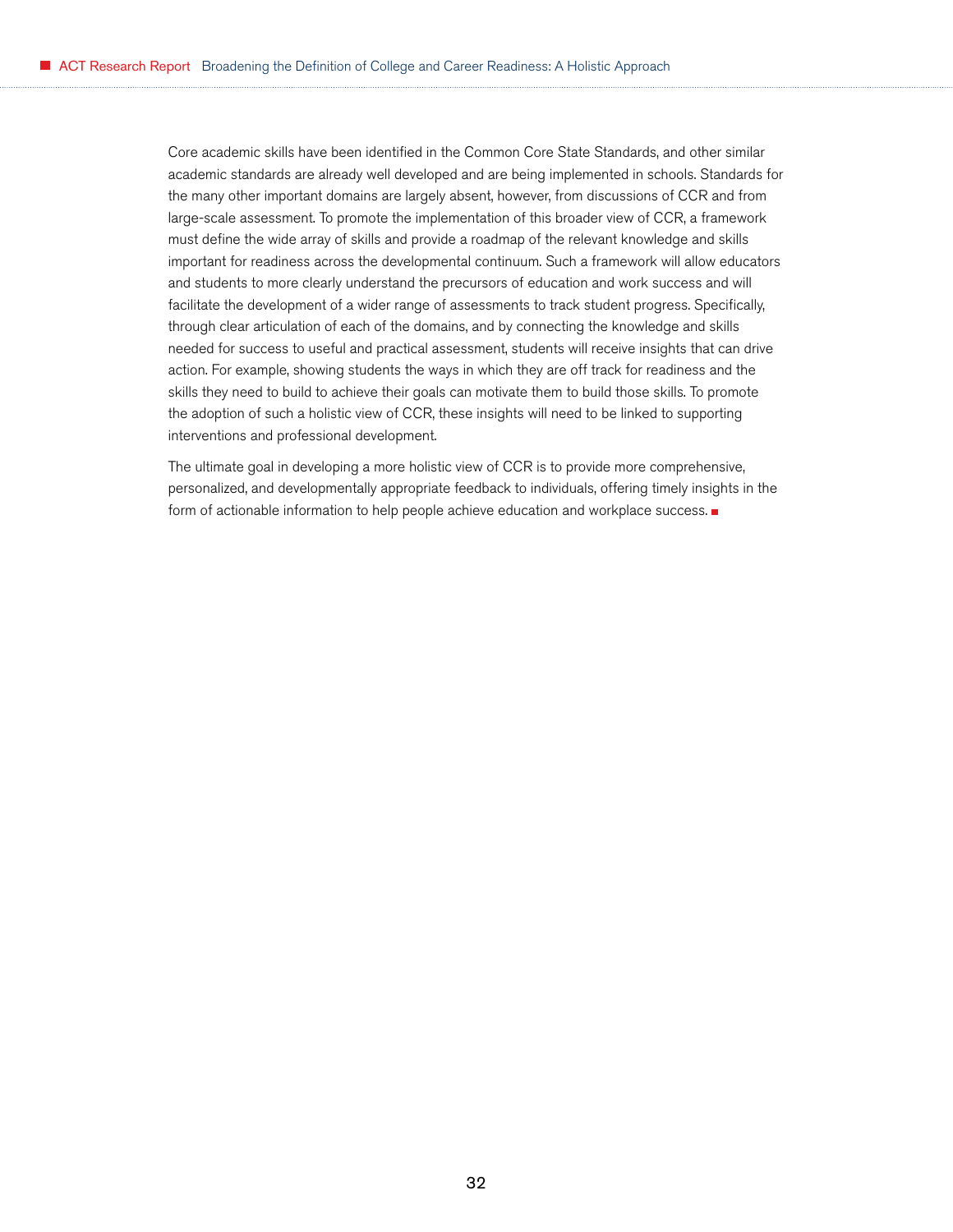#### **References**

- <span id="page-32-0"></span>Abele, A. E., & Spurk, D. (2009). The longitudinal impact of self-efficacy and career goals on objective and subjective career success. *Journal of Vocational Behavior*, *74*, 53–62.
- Achieve. (2007). Aligned expectations: A closer look at college admissions and placement tests.
- Washington, DC: Achieve. Retrieved October 22, 2011, from [http://www.achieve.org/files/](http://www.achieve.org/files/Admissions_and_Placement_FINAL2.pdf) [Admissions\\_and\\_Placement\\_FINAL2.pdf](http://www.achieve.org/files/Admissions_and_Placement_FINAL2.pdf)
- ACT. (2004). *Crisis at the core: Preparing all students for college and work.* Iowa City, IA: ACT.
- ACT. (2006). Ready for college, ready for work: Same or different. Retrieved from [http://www.act.](http://www.act.org/research/policymakers/pdf/ReadinessBrief.pdf) [org/research/policymakers/pdf/ReadinessBrief.pdf](http://www.act.org/research/policymakers/pdf/ReadinessBrief.pdf)
- ACT. (2007). ACT technical manual. Iowa City, IA: ACT.
- ACT. (2008). The forgotten middle: Ensuring that all students are on target for college and career readiness before high school. Iowa City, IA: Author. Retrieved from [http://act.org/research/](http://act.org/research/policymakers/pdf/ForgottenMiddle.pdf) [policymakers/pdf/ForgottenMiddle.pdf](http://act.org/research/policymakers/pdf/ForgottenMiddle.pdf)
- ACT. (2010). Mind the gaps: How college readiness narrows achievement gaps in college success (Policy Report). Retrieved from [http://www.act.org/research/policymakers/reports/mindthegaps.](http://www.act.org/research/policymakers/reports/mindthegaps.html) [html](http://www.act.org/research/policymakers/reports/mindthegaps.html)
- ACT. (2013a). ACT Profile Report–National. Iowa City, IA: ACT.
- ACT. (2013b). ACT National Curriculum Survey® 2012: Policy Implications on Preparing for Higher Standards. Iowa City, IA: ACT.
- Achter, J. A., Lubinski, D., Benbow, C. P, & Eftekhari-Sanjani, H. (1999). Assessing vocational preferences among gifted adolescents adds incremental validity to abilities: A discriminant analysis of educational outcomes over a 10-year interval. *Journal of Educational Psychology, 91,* 777–786.
- Alarcon, G., Eschleman, K. J., & Bowling, N. A. (2009). Relationships between personality variables and burnout: A meta-analysis. *Work & Stress*, *23*, 244–263.
- Allen, J. (2013). Updating the ACT College Readiness Benchmarks. Iowa City, IA: ACT.
- Allen, J., & Robbins, S. (2010). Effects of interest–major congruence, motivation, and academic performance on timely degree attainment. *Journal of Counseling Psychology, 57*(1)*,* 23.
- Allen, J., & Sconing, J. (2005). Using ACT assessment scores to set benchmarks for college readiness. ACT Research Report 2005–3. Retrieved October 21, 2011, from [http://www.act.org/](http://www.act.org/research/researchers/reports/pdf/ACT_RR2005-3.pdf) [research/researchers/reports/pdf/ACT\\_RR2005-3.pdf](http://www.act.org/research/researchers/reports/pdf/ACT_RR2005-3.pdf)
- Allensworth, E. (2005). *Graduation and Dropout Trends in Chicago: A look at cohorts of students from 1991 through 2004.* Chicago: Consortium on Chicago School Research.
- Almlund, M., Duckworth, A., Heckman, J. J., & Kautz, T. (2011). Personality Psychology and Economics. In E. A. Hanushek, S. Machin & L. Woßmann (Eds.), *Handbook of the Economics of Education. Vol. 4* (pp. 1–181). Amsterdam: Elsevier.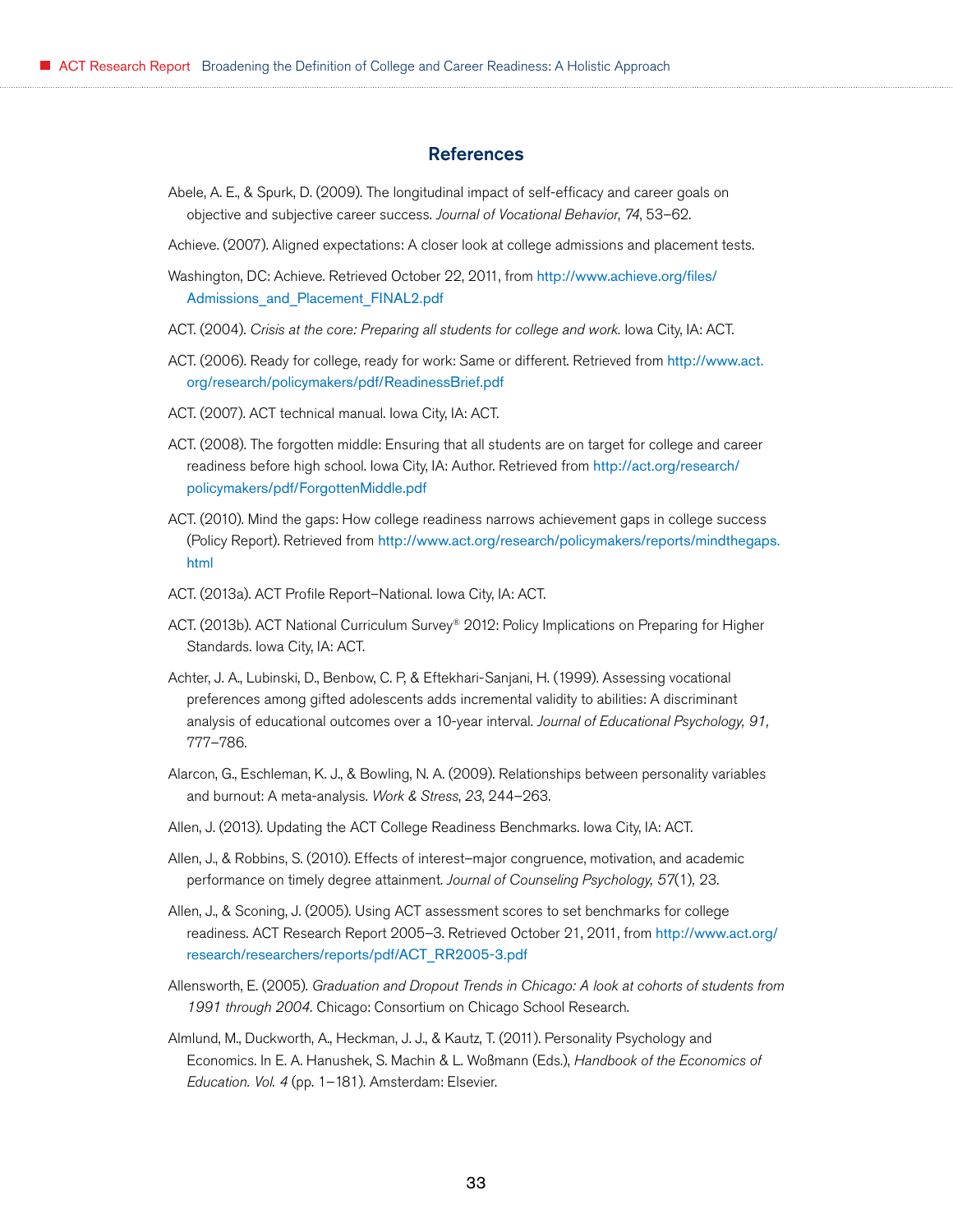American Diploma Partnership (ADP). (2004). Ready or not: Creating a diploma that counts. Retrieved from <http://www.achieve.org/files/ReadyorNot.pdf>

American Management Association (AMA). (2001).

- American School Counselor Association. (2004). *ASCA National Standards for Students*. Alexandria, Virginia. Author.
- Ashton, M. C., Lee, K., Perugini, M., Szarota, P., de Vries, R. E., Di Blas, L., Boies, K., De Raad, B. (2004). A six factor structure of personality-descriptive adjectives: Solutions from psycholexical studies in seven languages. *Journal of Personality and Social Psychology, 86*, 356–366.
- Austin, Z., & Gregory, P. A. M. (2007). Evaluating the accuracy of pharmacy students' selfassessment skills. *American Journal of Pharmaceutical Education, 71*, 1–8.
- Autor, D. H., Levy, F., & Murnane, R. J. (2003). The skill content of recent technological change: An empirical exploration. *Quarterly Journal of Economics, 118*, 1279–1333.
- Balfanz , R., & Letgers, N. (2004). *Locating the dropout crisis: Which High Schools Produce the Nation's Dropouts? Where Are They Located? Who Attends Them?* Center for Social Organization of Schools, Johns Hopkins University.
- Barrick, M. R. & Mount, M. K. (1991). The big five personality dimensions and job performance: A meta-analysis. *Personnel Psychology, 44,* 1–26.
- Barrick, M. R., Mount, M. K., & Judge, T. A. (2001). Personality and performance at the beginning of the new millennium: What do we know and where do we go next? *International Journal of Selection and Assessment, 9,* 9–29.
- Berkner, L., & Chavez, L. (1997). *Access to Postsecondary Education for the 1992 High School Graduates.* (NCES 98-105). Washington, DC: US Department of Education, National Center for Education Statistics.
- Berry, C. M., Ones, D. S., & Sackett, P. R. (2007). Interpersonal deviance, organizational deviance, and their common correlates: A review and meta-analysis. *Journal of Applied Psychology, 92*, 410–424.
- Binet, A., & Simon, T. (1916). The development of intelligence in children (The Binet-Simon Scale). Baltimore, MD: Williams & Wilkins Co.
- Binkley, M., Erstad, O., Herman, J., Raizen, S., Ripley, M., Miller-Ricci, M., & Rumble, M. (2012). Defining twenty-first century skills. In *Assessment and teaching of 21st century skills* (pp. 17–66). Springer Netherlands.
- Borman, W. C., & Motowidlo, S. J. (1993). Expanding the criterion domain to include elements of contextual performance. In N. Schmitt & W. C. Borman (Eds.), *Personnel Selection in Organizations*  (pp. 71–98). San Francisco: Jossey-Bass.
- Borman, W. C., Penner, L. A., Allen, T. D., & Motowidlo, S. J. (2001). Personality predictors of citizenship performance. *International Journal of Selection and Assessment, 9,* 52–69.
- Bowen, W. G., Chingos, M. M., & McPherson, M. S. (2009). *Crossing the finish line: Completing college at America's public universities*. Princeton University Press.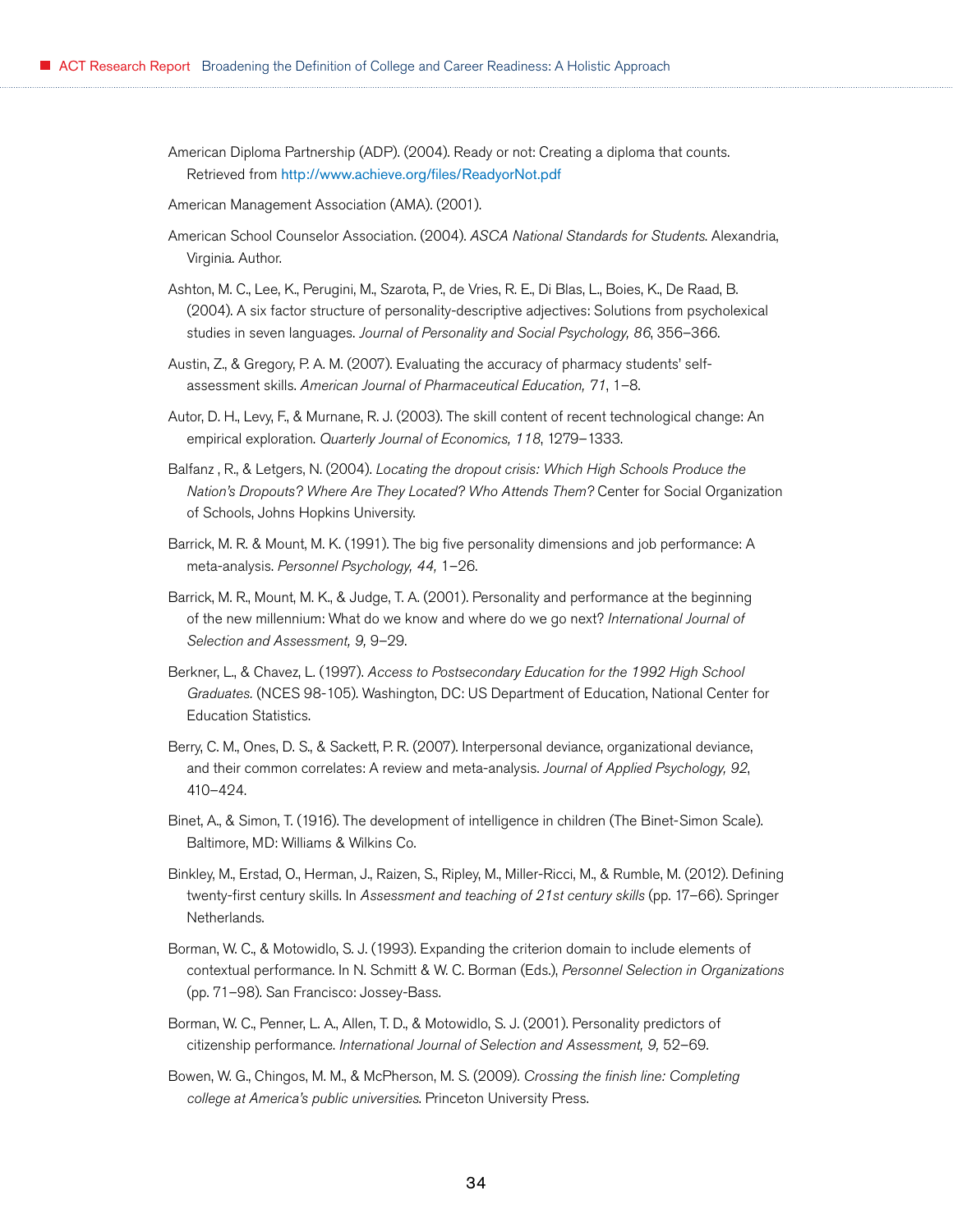- Brown, S. D., Tramayne, S., Hoxha, D., Telander, K., Fan, X., & Lent, R. W. (2008). Social cognitive predictors of college students' academic performance and persistence: A meta-analytic path analysis. *Journal of Vocational Behavior*, *72*(3), 298–308.
- Bureau of Labor Statistics (2013). Overview of projections to 2022. Monthly Labor Review, December 2013.
- Burrus, J., Naemi, B, & Kyllonen, P. C. (2011). Intentional and unintentional faking in education. In M. Ziegler, C. MacCann, & R. D. Roberts (Eds.), *New Perspective on Faking in Personality Assessment*  (pp. 282–306). New York: Oxford University Press.
- Campbell, J. P. (1990a). Modeling the performance prediction problem in industrial and organizational psychology. In M. D. Dunnette & L. M. Hough (Eds.), *Handbook of Industrial and Organizational Psychology* (pp. 687–732). Palo Alto, CA: Consulting Psychologists Press, Inc.
- Campbell, J. P. (1990b). An overview of the army selection and classification project (Project A). *Personnel Psychology*, *43*, 231–239.
- Campbell, J. P., McCloy, R. A., Oppler, S. H., & Sager, C. E. (1993). A theory of performance: In N. Schmitt & W. C. Borman (Eds.), *Personnel Selection in Organizations* (pp. 35–70). San Francisco: Jossey-Bass.
- Camara, W. J. (2005a). Broadening criteria of college success and the impact of cognitive predictors in admissions testing. In W. J. Camara & E. Kimmel (Eds.), *New tools for admissions to higher education* (pp. 81–107). Mahwah, NJ: Lawrence Erlbaum.
- Camara, W. J. (2005b). Broadening predictors of college success. In W. J. Camara and E. W. Kimmel (Eds.), *Choosing students: Higher education admissions tools for the 21st century* (81–105). New York, NY: Routledge.
- Camara, W. (2013). Defining and measuring college and career readiness: A validation framework. *Educational Measurement: Issues and Practice*, *32*, 16–27.
- Camara, W.J., Packman, S. and Wiley A. (2013). College, graduate and professional school admissions testing. In K. Geisinger (Ed.), *Handbook of Testing and Assessment in Psychology*, (pp. 87–111)*.* Washington, DC: American Psychological Association.
- Camara, W. J., & Quenemoen, R. (2012). Defining and measuring CCR and informing the development of performance level descriptors. Retrieved from [http://www.parcconline.org/sites/](http://www.parcconline.org/sites/parcc/files/PARCCCCRpaperv141-8-12CamaraandQuenemoen.pdf) [parcc/files/PARCCCCRpaperv141-8-12CamaraandQuenemoen.pdf](http://www.parcconline.org/sites/parcc/files/PARCCCCRpaperv141-8-12CamaraandQuenemoen.pdf)
- Campbell, J. P. (1990). Modeling the performance prediction problem in industrial and organizational psychology. In M. D. Dunnette & L. M. Hough (Eds.), *Handbook of Industrial and Organizational Psychology* (687–732). Palo Alto, CA: Consulting Psychologists Press, Inc.
- Campbell, J. P., McCloy, R. A., Oppler, S. H., & Sager, C. E. (1993). A theory of performance: In N. Schmitt & W.C. Borman (Eds.), *Personnel Selection in Organizations* (pp. 35–70).
- Carnevale, A. P., & Rose, S. J. (2010). *The Undereducated American*. Georgetown University, Center on Education and the Workforce.
- Carnevale, A. P., Rose, S. J., & Cheah, B. (2011). *The college payoff: Education, occupations, lifetime earnings.* Georgetown University Center on Education and Workforce.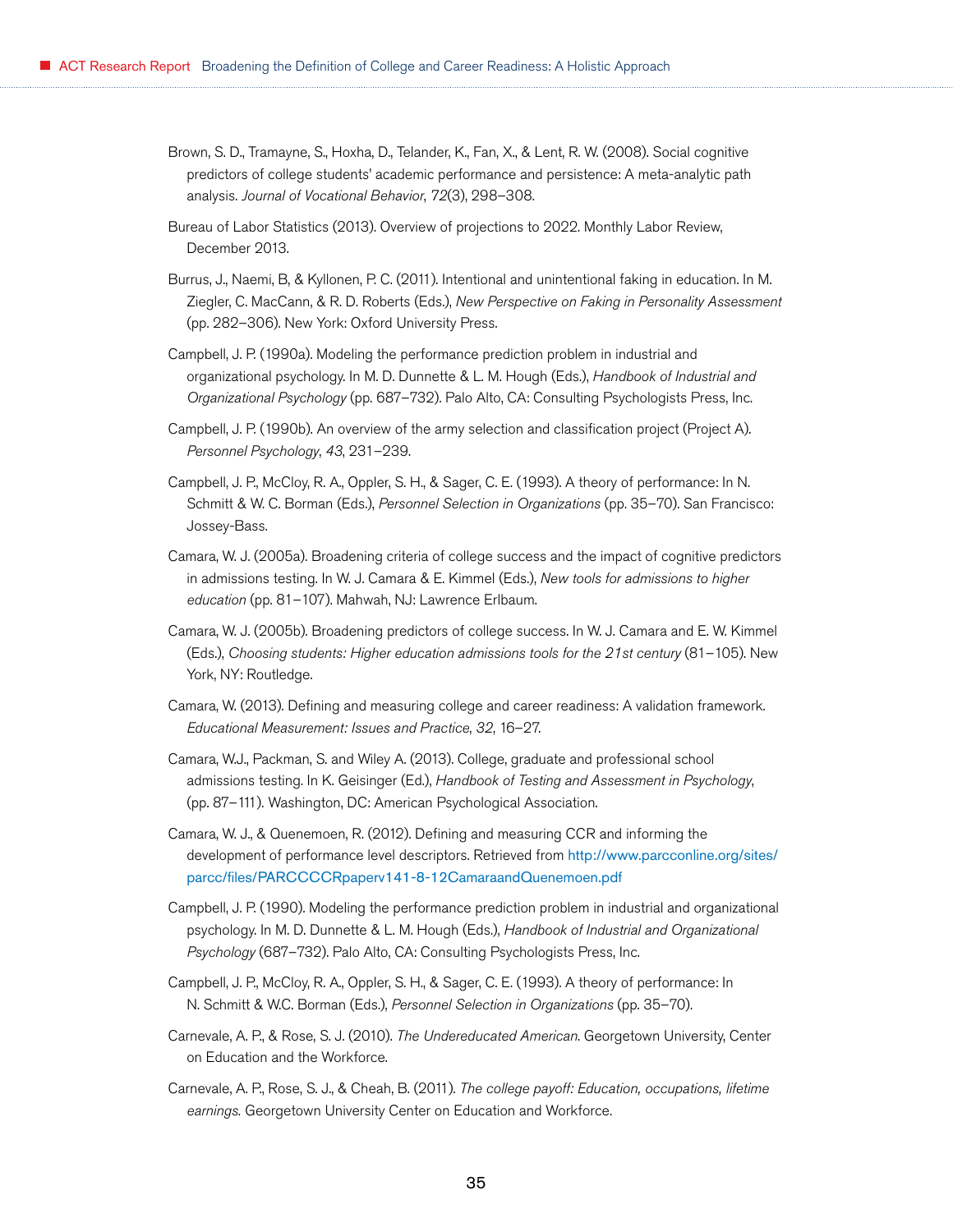- Carnevale, A. P., Smith, N., & Strohl, J. (2010). *Help wanted: Projections of job and education requirements through 2018*. Lumina Foundation.
- Casillas, A., Robbins, S., Allen, J., Kuo, Y. L., Hanson, M. A., & Schmeiser, C. (2012). Predicting early academic failure in high school from prior academic achievement, psychosocial characteristics, and behavior. *Journal of Educational Psychology*, *104*, 407–420.
- Casner-Lotto, J., & Barrington, L. (2006). *Are they really ready to work? Employers' Perspectives on the Basic Knowledge and Applied Skills of New Entrants to the 21st US Workforce.* Unites States: The Conference Board, Corporate Voices for Working Families, Partnership for 21st Century Skills and Society for Human Resource Management.
- Clinedinst, M. E., Hurley, S. F., & Hawkins, D. A. (2011). State of college admission. *Washington, DC: National Association for College Admission Counseling*.
- Chiaburu, D. S., Oh, I., Berry, C. M., Li, N., & Gardner, R. G. (2011). The relationship between Big Five personality traits and citizenship behaviors: A meta-analysis. *Journal of Applied Psychology, 96,* 1140–1166.
- Christiansen, N. D., Burns, G. N., & Montgomery, G. E. (2005). Reconsidering forced-choice item formats for applicant personality assessment. *Human Performance, 18,* 267–307.
- Clinedinst, M. E., & Hawkins, D. A. (2011). *State of college admission.* Washington, DC: National Association for College Admission Counseling*.*
- College Board (2012). The 2012 SAT report on CCR. New York, NY: The College Board.
- College Board (2013). Using Readistep results and skills insight. New York, NY: The College Board.
- Colquitt, J. A., LePine, J. A., & Noe, R. A. (2000). Toward an integrative theory of training motivation: a meta-analytic path analysis of 20 years of research. *Journal of Applied Psychology*, *85*(5), 678–707.
- Conley, D. (2003). Standards for Success. *Understanding University Success.* Eugene, OR: Center for Educational Policy Research, 2003.
- Conley, D. T. (2007). *Redefining College Readiness*. Eugene, OR: Educational Policy Improvement Center.
- Conley, D. T. (2011). *Redefining College Readiness, Vol. 5*. Eugene, OR: Educational Policy Improvement Center.
- Conley (2012). A complete definition of CCR. Eugene OR: Educational Policy Improvement Center. Retrieved from <https://epiconline.org/Issues/college-career-readiness/definition.dot>
- Credé, M., & Kuncel, N. R. (2008). Study habits, skills, and attitudes: The third pillar supporting collegiate academic performance. *Perspectives on Psychological Science*, *3*, 425–453.
- Cunha, F., & Heckman, J. (2007). *The technology of skill formation* (No. w12840). National Bureau of Economic Research.
- Deloitte & The Manufacturing Institute. (2011). *Boiling point? The skills gap in U.S. manufacturing.* Retrieved from [http://www.themanufacturinginstitute.org/~/media/A07730B2A798437D98501](http://www.themanufacturinginstitute.org/~/media/A07730B2A798437D98501E798C2E13AA.ashx) [E798C2E13AA.ashx](http://www.themanufacturinginstitute.org/~/media/A07730B2A798437D98501E798C2E13AA.ashx).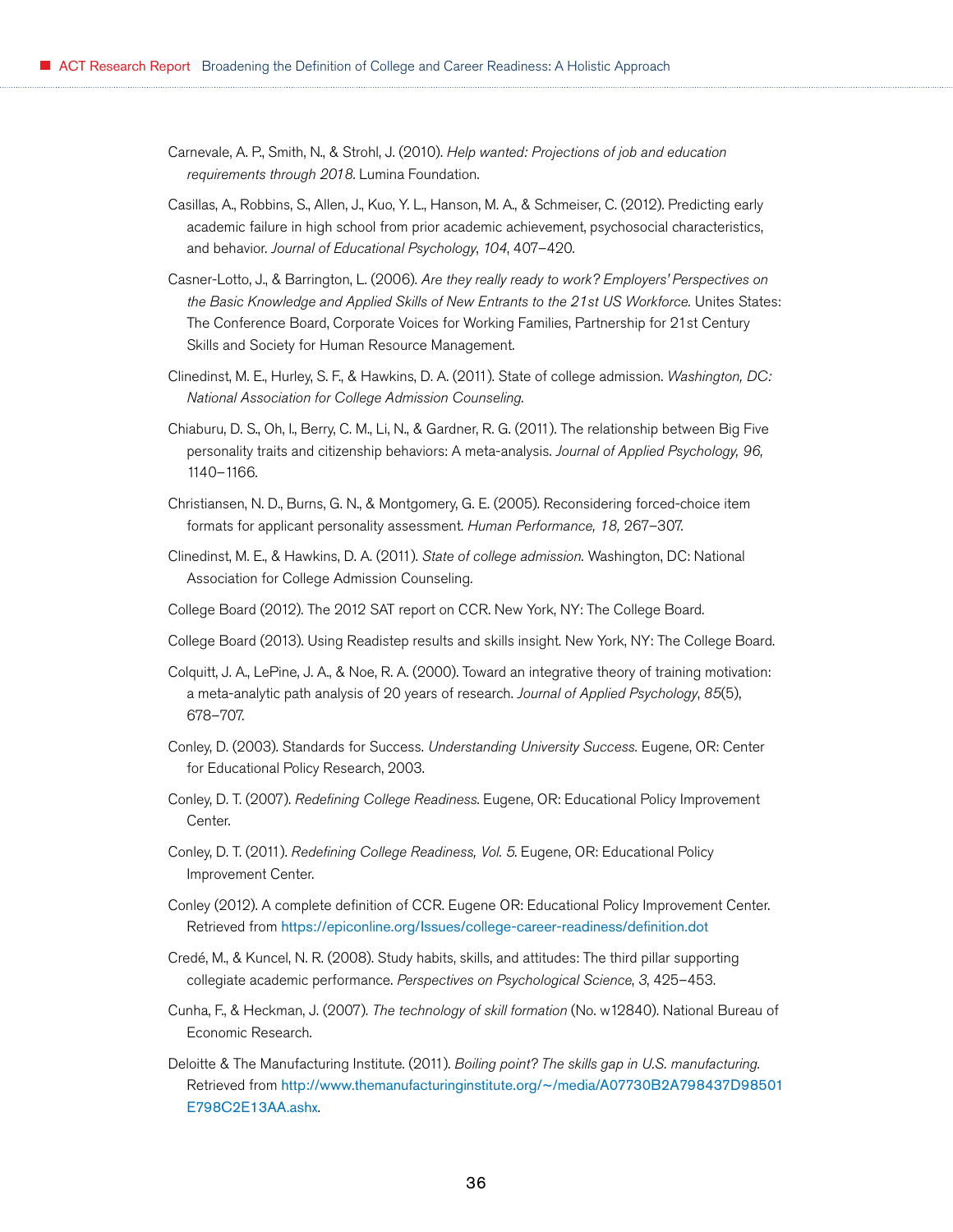- Dougherty, C. (2014). Catching Up to College and Career Readiness: The Challenge is Greater for At-Risk Students. (Policy report). Retrieved from [http://www.act.org/research/policymakers/pdf/](http://www.act.org/research/policymakers/pdf/CatchingUp-Part3.pdf) [CatchingUp-Part3.pdf](http://www.act.org/research/policymakers/pdf/CatchingUp-Part3.pdf)
- Duncan, G. J., Dowsett, C. J., Claessens, A., Mugnuson, K., Huston, A. C., Klebanov, P., Pagani, L. S., Feinstein, L., Engel, M., Brooks-Gunn, J., Sexton, H., Duckworth, K., & Japel, C. (2007). School Readiness and later achievement. *Developmental Psychology, 43,* 1428–1446.
- Dunning, D., Heath, C., & Suls, J. (2004). Flawed self-assessment: Implications for health, education, and the workplace. *Psychological Science in the Public Interest, 5*, 69–106.
- Education Week (2013, May). *As graduation rates rise, focus shifts to dropouts.* Retrieved from [http://](http://www.edweek.org/ew/articles/2013/06/06/34execsum.h32.html) [www.edweek.org/ew/articles/2013/06/06/34execsum.h32.html](http://www.edweek.org/ew/articles/2013/06/06/34execsum.h32.html)
- Education Week (2014, May). *US Graduation Rate: Same Results, Different Measures.* Retrieved from <http://www.edweek.org/ew/articles/2014/05/07/30gradrate.h33.html>
- Education Week (2014, June). *Motivation Matters: Engaging Student, Creating Learners.* Retrieved from <http://www.edweek.org/ew/toc/2014/06/05/index.html?intc=EW-DPCT14-FL1>
- Ehrlinger, J., Johnson, K., Banner, M., Dunning, D., & Kruger, J. (2008). Why the unskilled are unaware: Further explorations of (absent) self-insight among the incompetent. *Organizational Behavior and Human Decision Processes, 105*, 98–21.
- Flay, B. R., & Allred, C. G. (2010). The positive action program: Improving academics, behavior, and character by teaching comprehensive skills for successful learning and living. In *International research handbook on values education and student wellbeing* (pp. 471–501). Springer Netherlands.
- Gallup (2013). *America's Call for Higher Education Redesign: The 2012 Lumina Foundation Study of the American Public's Opinion on Higher Education.* Retrieved from [http://www.luminafoundation.](http://www.luminafoundation.org/publications/Americas_Call_for_Higher_Education_Redesign.pdf) [org/publications/Americas\\_Call\\_for\\_Higher\\_Education\\_Redesign.pdf](http://www.luminafoundation.org/publications/Americas_Call_for_Higher_Education_Redesign.pdf)
- Greene, J. P., & Winters, M. A. (2005). Public high school graduation and college-readiness rates: 1991–2002. (Education Working Paper No. 8, February 2005). Manhattan Institute for Public Research. Retrieved from <http://www.manhattan-institute.org>
- Griffith, RL, & Converse, PD (2011). The rules of evidence and the prevalence of applicant faking. In M. Ziegler, C. MacCann, & R. D. Roberts (Eds.), *New perspectives on faking in personality assessment* (pp. 34–52). New York, NY: Oxford University Press.
- Hamilton, L. S., Stecher, B. M., Marsh, J. A., McCombs, J. S., & Robyn, A. (2007). *Standards-based accountability under No Child Left Behind: Experiences of teachers and administrators in three states*. Rand Corporation.
- Hanushek, E. A., & Woessmann, L. (2008). The role of cognitive skills in economic development. *Journal of Economic literature*, 607–668.
- Hart Research Associates. (2010). *Raising the bar: Employers' views on college learning in the wake of the economic downturn*. Washington, DC: Author.
- Heckman, J. J., Humphries, J. E., & Kautz, T. (2014). *The Myth of Achievement Tests.* Chicago, IL: The University of Chicago Press.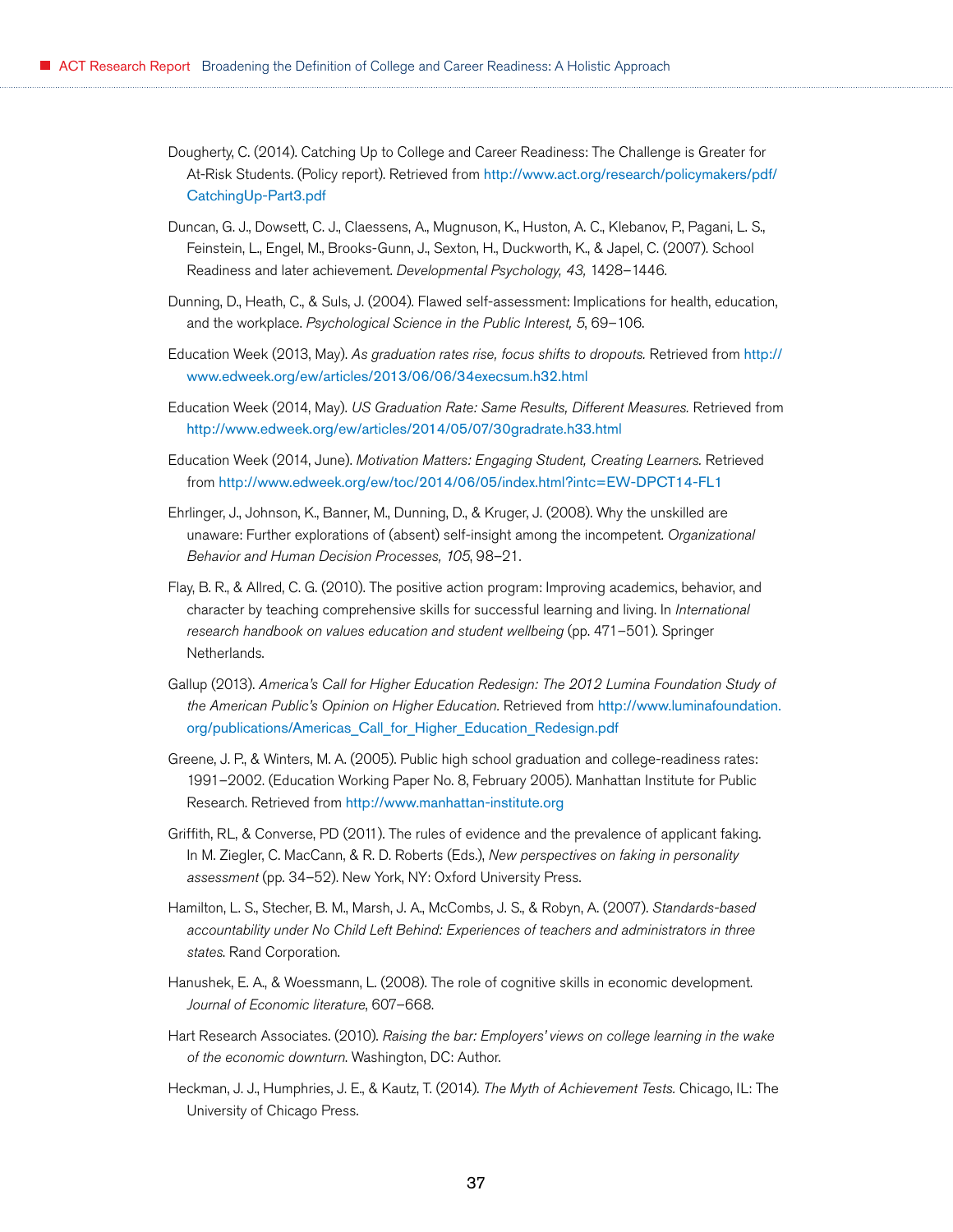- Heggestad, E. D., Morrison, M., Reeve, C. L., & McCloy, R. A. (2006). Forced-choice assessments of personality for selection: Evaluating issues of normative assessment and faking resistance. *Journal of Applied Psychology, 91*, 9–24.
- Herman, J. and Linn, R.L. (March, 2013). New assessments, new rigor. *Educational leadership, 71*(6), 34–37.
- Highhouse, S. (2008). Stubborn reliance on intuition and subjectivity in employee selection. *Industrial and Organizational Psychology, 1*(3), 333–342.
- Holland, J. L. (1997). *Making vocational choices: A theory of vocational personalities and work environments*. (3rd ed.)*.* Odessa, FL: Psychological Assessment Resources.
- Hunter, J. E. (1980). *Test validation for 12,000 jobs: An application of synthetic validity and validity generalization to the General Aptitude Test Battery (GATB).* Washington, DC: US Employment Service.
- Hunter, J. E. (1983). *Test validation for 12,000 jobs: An application of job classification and validity generalization analysis to the General Aptitude Test Battery (GATB)* (Test Research Rep. No. 45). Washington, DC: US Employment Service, US Department of Labor.
- Hurtz, G. M., & Donovan, J. J. (2000). Personality and job performance: the Big Five revisited. *Journal of Applied Psychology*, *85*, 869–879.
- Information Technology Industry Council, the Partnership for a New American Economy, and the US Chamber of Commerce (2012). *Help wanted: The role of foreign workers in the innovation economy*. Washington, DC.
- James, L. R. (1998). Measurement of personality via conditional reasoning. *Organizational Research Methods, 1*, 131–163.
- John, O. P., & Srivastava, S. (1999). The Big-Five trait taxonomy: History, measurement, and theoretical perspectives. In L. A. Pervin & O. P. John (Eds.), *Handbook of personality: Theory and research* (Vol. 2, pp. 102–138). New York, NY: Guilford Press.
- Judge, T. A., & Bono, J. E. (2001). Relationship of core self-evaluations traits—self-esteem, generalized self-efficacy, locus of control, and emotional stability—with job satisfaction and job performance: A meta-analysis. *Journal of Applied Psychology*, *86*, 80–92.
- Judge, T. A., Heller, D., & Mount, M. K. (2002). Five-factor model of personality and job satisfaction: a meta-analysis. *Journal of Applied Psychology*, *87*, 530–541.
- Judge, T. A., Higgins, C. A., Thoresen, C. J., & Barrick, M. R. (1999). The big five personality traits, general mental ability, and career success across the life span. *Personnel Psychology*, *53*, 621–652.
- Judge, T. A., Klinger, R., Simon, L. S., & Yang, I. W. F. (2008). The contributions of personality to organizational behavior and psychology: Findings, criticisms, and future research directions. *Social and Personality Psychology Compass, 2,* 1982–2000.
- Judge, T. A., Rodell, J. B., Klinger, R. L., Simon, L. S., & Crawford, E. R. (2013). Hierarchical representations of the five-factor model of personality in predicting job performance: Integrating three organizing frameworks with two theoretical perspectives. *Journal of Applied Psychology, 98,*  875–925.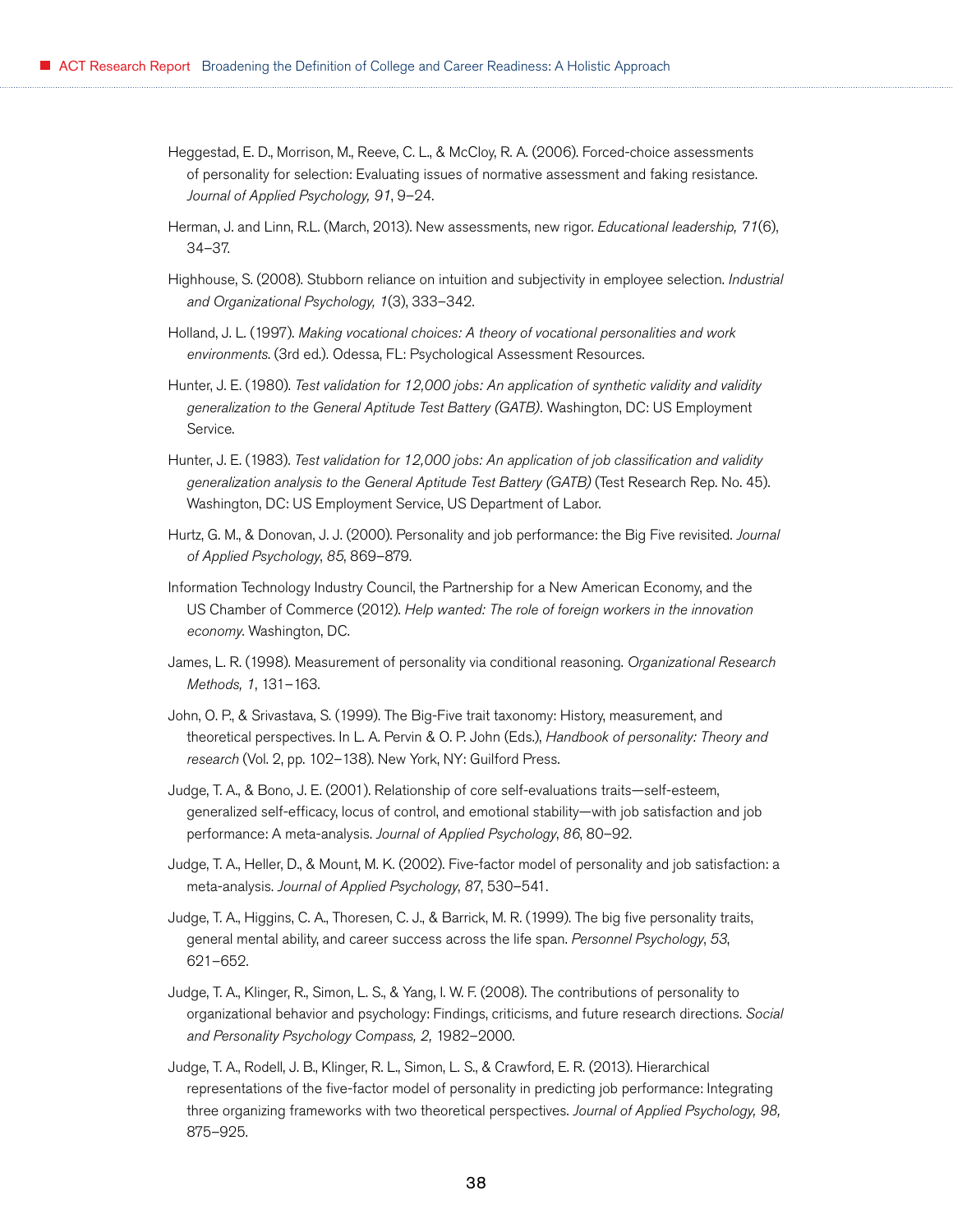- King, G., Murray, C. L., Salomon, J. A., & Tandon, A. (2004). Enhancing the validity and cross-cultural comparability of measurement in survey research. *American Political Science Review, 98*, 191–207.
- Kobrin, J. (2007). Determining SAT benchmarks for college readiness. College Board Research Note RN-30. New York, NY: The College Board.
- Kristof-Brown, A. L., Zimmerman, R. D., & Johnson, E. C. (2005). Consequences of individuals' fit at work: A meta-analysis of person-job, person-organization, person-group, and person-supervisor fit. *Personnel Psychology*, *58*, 281–342.
- Kruger, J., & Dunning, D. (1999). Unskilled and unaware of it: How difficulties in recognizing one's own incompetence lead to inflated self-assessments. *Journal of Personality and Social Psychology, 77*, 1121–1134.
- Kuncel, N. R., Hezlett, S. A., & Ones, D. S. (2001). A comprehensive meta-analysis of the predictive validity of the Graduate Record Examinations: Implications for graduate student selection and performance. *Psychological Bulletin, 127,* 162–181.
- Kyllenon, P. (2008). *The Research Behind the ETS® Personal Potential Index (PPI)*. Princeton: NJ, ETS.
- Lievens, F., Buyse, T., & Sackett, P. R. (2005). The operational validity of a video-based situational judgment test for medical college admissions: Illustrating the importance of matching predictor and criterion construct domains. *Journal of Applied Psychology, 90,* 442–452.
- Lievens, F., Buyse, T., Sackett, P. R., & Connelly, B. S. (2012). The Effects of Coaching on Situational Judgment Tests in High-stakes Selection. *International Journal of Selection and Assessment, 20*(3), 272–282.
- Lindqvist, E., & Vestman, R. (2011). The labor market returns to cognitive and noncognitive ability: Evidence from the Swedish enlistment. *American Economic Journal: Applied Economics*, *3,* 101–28.
- Linn, R. L., & Hastings, C. N. (1984). A meta-analysis of the validity of predictors of performance in law school. *Journal of Educational Measurement, 21,* 245–259.
- Lleras, C. (2008). Do skills and behaviors in high school matter? The contribution of noncognitive factors in explaining differences in educational attainment and earnings. *Social Science Research*, *37*, 888–902.
- Loomis, S. (2011, April). College readiness, career readiness: Same or different? Paper presented at the meeting of the National Council on Measurement in Education, New Orleans, LA.
- Manyika, J., Lund, S., Auguste, B., Mendonca, L., Welsh, T., & Ramaswamy, S. (2011). *An economy that works: Job creation and America's future.* McKinsey Global Institute. Retrieved from [http://www.](http://www.mckinsey.com/Insights/MGI/Research/Labor_Markets/An_economy_that_works_for_US_job_creation) [mckinsey.com/Insights/MGI/Research/Labor\\_Markets/An\\_economy\\_that\\_works\\_for\\_US\\_job\\_](http://www.mckinsey.com/Insights/MGI/Research/Labor_Markets/An_economy_that_works_for_US_job_creation) [creation](http://www.mckinsey.com/Insights/MGI/Research/Labor_Markets/An_economy_that_works_for_US_job_creation).
- Markle, R., Olivera-Aguilar, M., Jackson, T., Noeth, R., & Robbins, S. (2013). Examining Evidence of Reliability, Validity, and Fairness for the SuccessNavigator™ Assessment. Princeton: NJ, ETS.
- Masten, A. S., & Cicchetti, D. (2010). Developmental cascades. *Development and psychopathology*, *22*(03), 491–495.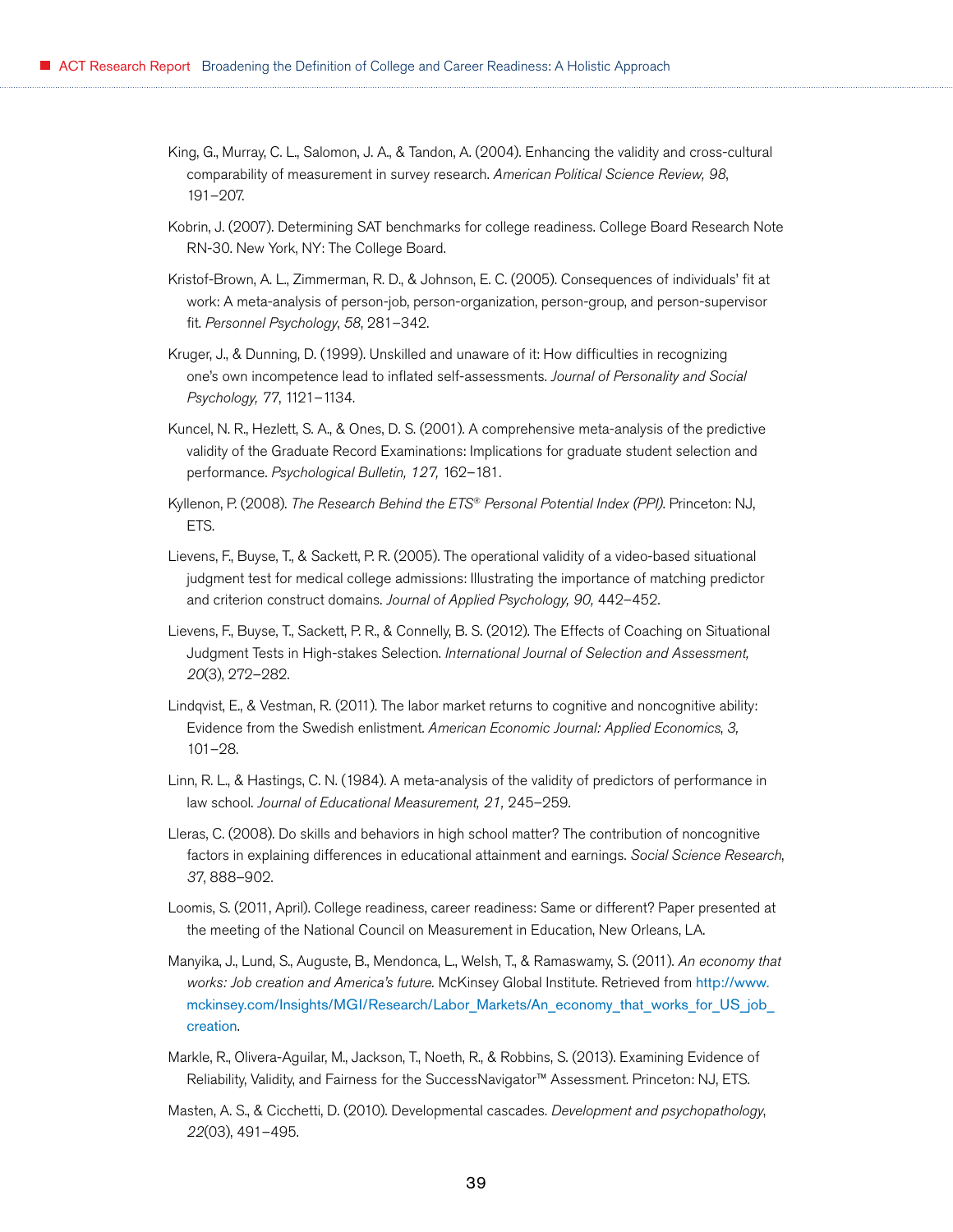- Mattern, K. D., Burrus, J., & Shaw, E. J. (2010). When both the skilled and unskilled are unaware: Consequences for academic performance. *Self and Identity, 9*, 129–141.
- Mattern, K., Kobrin, J., Patterson, B., Shaw, E., & Camara, W. (2009). Validity is in the eye of the beholder: Conveying SAT research findings to the general public. The concept of validity: Revisions, new directions, and applications, 213–40.
- Mattern, K. D. & Patterson, B. F. (2011a). The Validity of the SAT for Predicting Fourth-Year Grades: 2006 SAT Validity Sample. (College Board Statistical Report 2011-7). New York, NY: The College Board.
- Mattern, K. D. & Patterson, B. F. (2011b). The Relationship between SAT Scores and Retention to the Fourth Year: 2006 Cohort. (College Board Statistical Report 2011-6). New York, NY: The College Board.
- Mattern, K. D., Shaw, E. J. & Marini, J. (2013). Does college readiness translate to college completion? College Board Research Note RN 2013-9. New York, NY: The College Board.
- McDaniel, M. A., Morgesen, F. P., Finnegan, E. B., Campion, M. A., & Braverman, E. P. (2001). Use of situational judgment tests to predict job performance: A clarification of the literature. *Journal of Applied Psychology, 86*, 730–740.
- McHenry, J. J., Hough, L. M., Toquam, J. L., Hanson, M. A., & Ashworth, S. (1990). Project A validity results: The relationship between predictor and criterion domains. *Personnel Psychology*, *43*, 335–354.
- Moon, S. H. (2012). *Decomposing Racial Skill Gaps in the US.* Unpublished manuscript, University of Chicago, Department of Economics.
- Motowildo, S. J. (2003). Job performance. In W. C. Borman, D. R. Ilgen, & R. J. Klimoski (Eds.), *Comprehensive Handbook of Psychology Vol. 12*. *Industrial and Organizational Psychology* (pp. 39–53). New York, NY: Wiley.
- Mumford, M. D., & Owens, W. A. (1987). Methodology review: Principles, procedures, and findings in the application of background data measures. *Applied Psychological Measurement, 11*, 1–31.
- National Career Development Association (2009). National Career Development Guidelines (NCDG) Framework. Retrieved from [http://www.ncda.org/aws/NCDA/asset\\_manager/get\\_file/3384/](http://www.ncda.org/aws/NCDA/asset_manager/get_file/3384/ncdguidelines2009.pdf) [ncdguidelines2009.pdf](http://www.ncda.org/aws/NCDA/asset_manager/get_file/3384/ncdguidelines2009.pdf)
- Neild, R. C., & Balfanz, R. (2006). *Unfulfilled promise: The dimensions and characteristics of Philadelphia's dropout crisis, 2000–2005.* Retrieved from [http://www.csos.jhu.edu/new/Neild\\_](http://www.csos.jhu.edu/new/Neild_Balfanz_06.pdf) [Balfanz\\_06.pdf](http://www.csos.jhu.edu/new/Neild_Balfanz_06.pdf).
- Newport, F., & Busteed, B. (2013). *Americans Still See College Education as Very Important: Seven in 10 say college education is very important, up significantly from 1978.* Retrieved from [http://www.](http://www.gallup.com/poll/166490/americans-college-education-important.aspx) [gallup.com/poll/166490/americans-college-education-important.aspx](http://www.gallup.com/poll/166490/americans-college-education-important.aspx)
- Nye, C. D., Su, R., Rounds, J., & Drasgow, F. (2012). Vocational interests and performance a quantitative summary of over 60 years of research. *Perspectives on Psychological Science*, *7*, 384–403.
- O'Connor, M. C., & Paunonen, S. V. (2007). Big Five personality predictors of post-secondary academic performance. *Personality and Individual differences*, *43*, 971–990.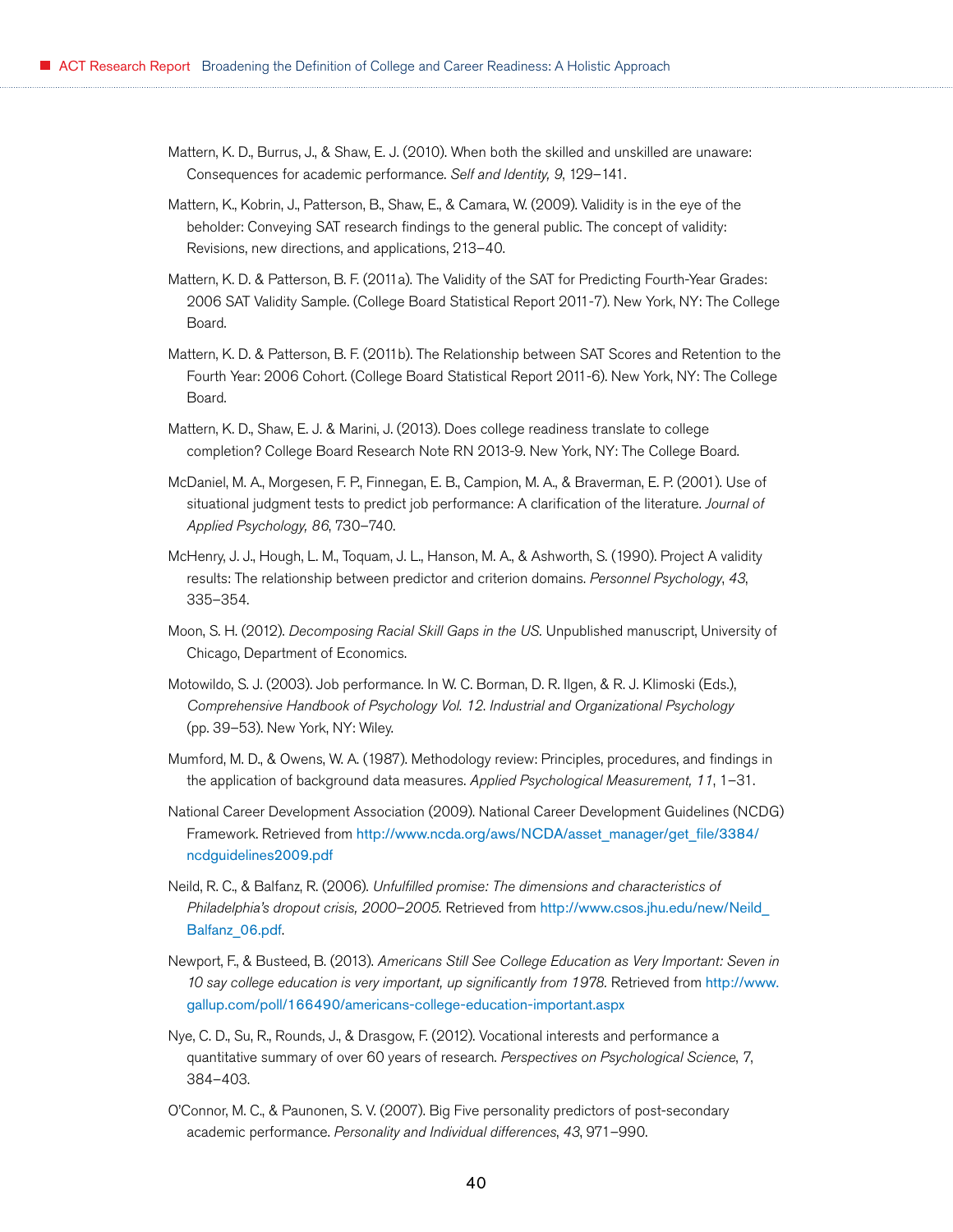- Ones, D. S., Viswesvaran, C., & Schmidt, F. L. (1993). Comprehensive meta-analysis of integrity test validities: Findings and implications for personnel selection and theories of job performance. *Journal of Applied Psychology, 78,* 679–703.
- Organ, D. W., & Ryan, K. (1995). A meta-analytic review of attitudinal and dispositional predictors of organizational citizenship behavior. *Personnel Psychology, 48*, 775–802.
- Organisation for Economic Co-operation and Development (OECD) (2013a). *OECD Skills Outlook 2013: First Results from the Survey of Adult Skills,* OECD Publishing. [http://dx.doi.](http://dx.doi.org/10.1787/9789264204256-en) [org/10.1787/9789264204256-en](http://dx.doi.org/10.1787/9789264204256-en)
- Organisation for Economic Co-operation and Development (OECD) (2013b). *Time for the US to Reskill?: What the Survey of Adult Skills Says*, OECD Skills Studies, OECD Publishing. [http://](http://dx.doi.org/10.1787/9789264204904-en) [dx.doi.org/10.1787/9789264204904-en](http://dx.doi.org/10.1787/9789264204904-en)
- Oswald, F. L., Schmitt, N., Kim, B. H., Ramsay, L. J., & Gillespie, M. A. (2004). Developing a biodata measure and situational judgment inventory as predictors of college student performance. *Journal of Applied Psychology, 89*(2), 187.
- Parsad, B., Lewis, L., & Greene, B. (2003). *Remedial education at degree-granting postsecondary institutions in Fall 2000 (NCES 2004-010)*. Washington, DC: National Center for Education Statistics.
- Partnership for 21st Century Skills (2014). *Framework for 21st Century Learning.* Retrieved from [http://www.p21.org/storage/documents/1.\\_\\_p21\\_framework\\_2-pager.pdf](http://www.p21.org/storage/documents/1.__p21_framework_2-pager.pdf)
- Pascarella, E. & Terenzini, P. (2005). *How college affects students: Findings and insights from twenty years of research. Volume 2: A third decade of research.* San Francisco, CA: Jossey-Bass.
- Poropat, A. E. (2009). A meta-analysis of the five-factor model of personality and academic performance. *Psychological Bulletin, 135*, 322–338.
- Prelec, D. (2004). A Bayesian truth serum for subjective data. *Science, 306,* 462–466.
- Presley, J. B., & Gong, Y. (2005). The Demographics and Academics of College Readiness in Illinois, IERC 2005-3, (Edwardsville, IL: Illinois Education Research Council, 2005). Retrieved from [www.](www.schooldata4all.org) [schooldata4all.org](www.schooldata4all.org).
- Proctor, T., Wyatt, J., & Wiley, A. (2010). PSAT/NMSQT Indicators of college readiness (College Board Research Report 2010-4). New York, NY: The College Board.
- Radunzel, J., & Noble, J. (2012b). Predicting long-term college success through degree completion using ACT composite score, ACT benchmarks, and high school grade point average (Research Report 2012-5). Retrieved from [http://media.act.org/documents/ACT\\_RR2012-5.pdf](http://media.act.org/documents/ACT_RR2012-5.pdf)
- Richardson, M., Abraham, C., & Bond, R. (2012). Psychological correlates of university students' academic performance: a systematic review and meta-analysis. *Psychological Bulletin*, *138*, 353–387.
- Robbins, S. B., Lauver, K., Le, H., Davis, D., Langley, R., & Carlstrom, A. (2004). Do psychosocial and study skill factors predict college outcomes? A meta-analysis. *Psychological bulletin, 130*(2), 261.
- Roberts, B. W., Kuncel, N. R., Shiner, R., Caspi, A., & Goldberg, L. R. (2007). The power of personality: The comparative validity of personality traits, socioeconomic status, and cognitive ability for predicting important life outcomes. *Perspectives on Psychological Science*, *2*, 313–345.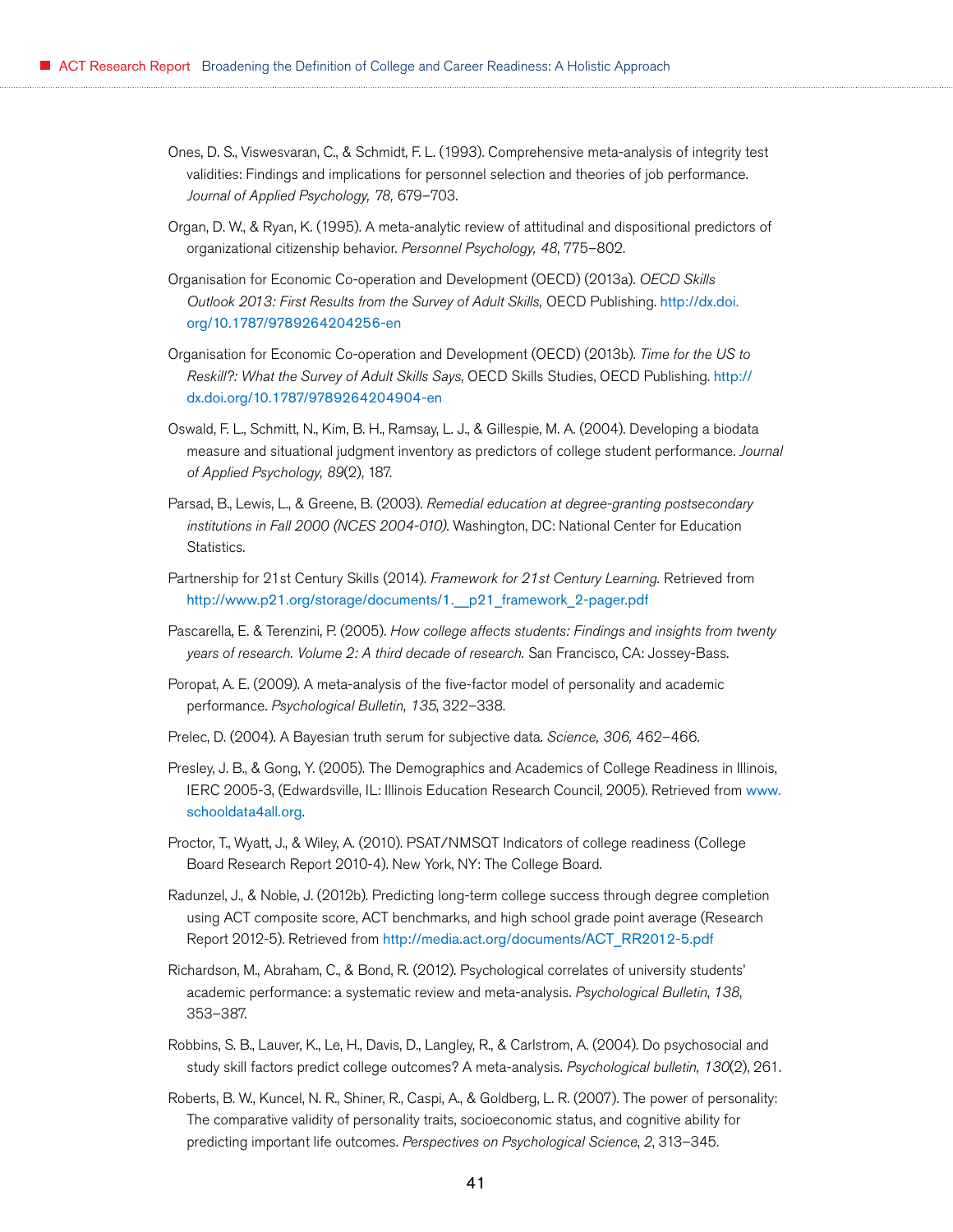- Roseth, C. J., Johnson, D. W., & Johnson, R. T. (2008). Promoting early adolescents' achievement and peer relationships: The effects of cooperative, competitive, and individualistic goal structures. *Psychological bulletin*, *134*(2), 223.
- Sackett, P. (2011). Faking in personality assessments: Where do we stand? In M. Ziegler, C. MacCann, & R. D. Roberts (Eds.), *New perspectives on faking in personality assessment* (pp. 330–344). New York, NY: Oxford University Press.
- Salgado, J. F. (2002). The big five personality dimensions and counterproductive behaviors. *International Journal of Selection and Assessment, 10,* 117–125.
- Salgado, J. F. (2003). Predicting job performance using FFM and non-FFM personality measures. *Journal of Occupational and Organizational Psychology, 76,* 323–346.
- Schmidt, F. L., & Hunter, J. E. (1998). The validity and utility of selection methods in personnel psychology: Practical and theoretical implications of 85 years of research findings. *Psychological Bulletin, 124,* 262–274.
- Schmidt, F. L., & Hunter, J. (2004). General mental ability in the world of work: occupational attainment and job performance. *Journal of Personality and Social Psychology*, *86*, 162–173.
- Schmitt, N., Keeney, J., Oswald, F. L., Pleskac, T. J., Billington, A. Q., Sinha, R., & Zorzie, M. (2009). Prediction of 4-year college student performance using cognitive and noncognitive predictors and the impact on demographic status of admitted students. *Journal of Applied Psychology*, *94*, 1479–1497.
- Schmitt, N., & Kuncel, C. (2002). The effects of required elaboration of answers to biodata questions. *Personnel Psychology, 55*, 569–587.
- Shultz, M. M., & Zedeck, S. (2011). Predicting lawyer effectiveness: Broadening the basis for law school admission decisions. *Law & Social Inquiry*, *36*(3), 620–661.
- Smarter Balanced Assessment Consortia (SBAC). (2012). How will Smarter Balanced validate its CCR benchmarks? Retrieved from <http://www.smarterbalanced.org/resources-events/faqs/>
- Society for Human Resource Management (SHRM). (2012). Most Employers Don't Use Personality Tests. Retrieved from [http://www.shrm.org/hrdisciplines/staffingmanagement/articles/pages/](http://www.shrm.org/hrdisciplines/staffingmanagement/articles/pages/mostemployersdontusepersonalitytests.aspx) [mostemployersdontusepersonalitytests.aspx](http://www.shrm.org/hrdisciplines/staffingmanagement/articles/pages/mostemployersdontusepersonalitytests.aspx)
- Stark, S., Chernyshenko, O. S., & Drasgow, F. (2005). An IRT approach to constructing and scoring pairwise preference items involving stimuli on different dimensions: An application to the problem of faking in personality assessment. *Applied Psychological Measurement, 29,* 184–201.
- Stark, S., Chernyshenko, O. S., & Drasgow, F. (2010). Tailored Adaptive Personality Assessment System (TAPAS-95s). Expanded enlistment eligibility metrics (EEEM): Recommendations on a non-cognitive screen for new soldier selection.
- Trapmann, S., Hell, B., Hirn, J. O. W., & Schuler, H. (2007). Meta-analysis of the relationship between the Big Five and academic success at university. *Zeitschrift für Psychologie/Journal of Psychology*, *215*, 132–151.
- US Department of Education, Institute of Education Sciences, National Center for Education Statistics, National Assessment of Educational Progress (NAEP), 2013 Mathematics and Reading Assessments.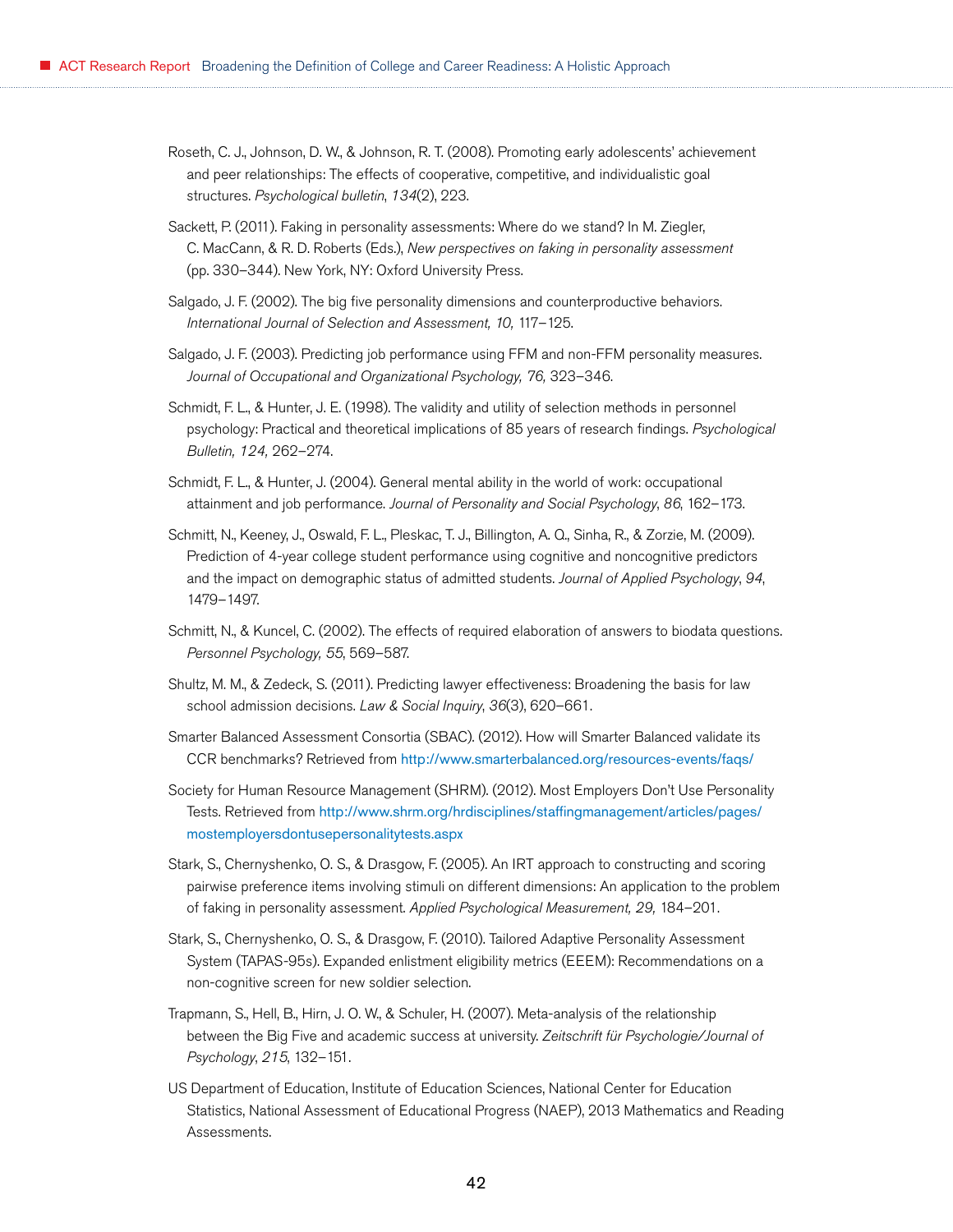- US Department of Education, National Center for Education Statistics. (2013a). *Digest of Education Statistics, 2012 (NCES 2014-015).* Washington, DC: National Center for Education Statistics.
- US Department of Education, National Center for Education Statistics. (2013b). *First Year Undergraduate Remedial Coursetaking: 1999–2000, 2003–2004, 2007–2008 (NCES 2013- 013).* Washington, DC: National Center for Education Statistics.
- Valentine, J. C., DuBois, D. L., & Cooper, H. (2004). The relation between self-beliefs and academic achievement: A meta-analytic review. *Educational Psychology, 39,* 111–133.
- Van Iddekinge, C. H., Putka, D. J., & Campbell, J. P. (2011). Reconsidering vocational interests for personnel selection: The validity of an interest-based selection test in relation to job knowledge, job performance, and continuance intentions. *Journal of Applied Psychology*, *96*(1), 13.
- Van Iddekinge, C. H., Roth, P. L., Raymark, P. H., & Odle-Dusseau (2012). The criterion-related validity of integrity tests: An updated meta-analysis. *Journal of Applied Psychology, 97,* 499–530.
- Weinstein, C. E., Schulte, A., & Palmer, D. R. (1987). *The Learning and Study Strategies Inventory.* Clearwater, FL: H & H Publishing.
- Wiley, A., Wyatt, J., & Camara, W. J. (2010). *The development of a multidimensional college readiness index*. College Board Research Report 2010–3. Retrieved from [https://research.](https://research.collegeboard.org/sites/default/files/publications/2012/7/researchreport-2010-3-development-multidimensional-college-readiness-index.pdf) [collegeboard.org/sites/default/files/publications/2012/7/researchreport-2010-3-development](https://research.collegeboard.org/sites/default/files/publications/2012/7/researchreport-2010-3-development-multidimensional-college-readiness-index.pdf)[multidimensional-college-readiness-index.pdf](https://research.collegeboard.org/sites/default/files/publications/2012/7/researchreport-2010-3-development-multidimensional-college-readiness-index.pdf)
- Wyatt, J., Kobrin, J., Wiley, A., Camara, W. J., & Proestler, N. (2011). *SAT benchmarks: Development of a college readiness benchmark and its relationship to secondary and post secondary school performance*. College Board Research Report 2011–5. Retrieved from [http://research.](http://research.collegeboard.org/sites/default/files/publications/2012/7/researchreport-2011-5-sat-college-readiness-benchmark-secondary-performance.pdf) [collegeboard.org/sites/default/files/publications/2012/7/researchreport-2011-5-sat-college](http://research.collegeboard.org/sites/default/files/publications/2012/7/researchreport-2011-5-sat-college-readiness-benchmark-secondary-performance.pdf)[readiness-benchmark-secondary-performance.pdf](http://research.collegeboard.org/sites/default/files/publications/2012/7/researchreport-2011-5-sat-college-readiness-benchmark-secondary-performance.pdf)
- Wyatt, J., Wiley, A., Camara, W. J., & Proestler, N. (2011). *The development of an index of academic rigor for college readiness*. Retrieved from [http://research.collegeboard.org/sites/default/files/](http://research.collegeboard.org/sites/default/files/publications/2012/7/researchreport-2011-11-development-index-academic-rigor-college-success.pdf) [publications/2012/7/researchreport-2011-11-development-index-academic-rigor-college](http://research.collegeboard.org/sites/default/files/publications/2012/7/researchreport-2011-11-development-index-academic-rigor-college-success.pdf)[success.pdf](http://research.collegeboard.org/sites/default/files/publications/2012/7/researchreport-2011-11-development-index-academic-rigor-college-success.pdf)
- Zimmerman, R. D. (2008). Understanding the impact of personality traits on individuals' turnover decisions: A meta-analytic path model. *Personnel Psychology*, *61*, 309–348.